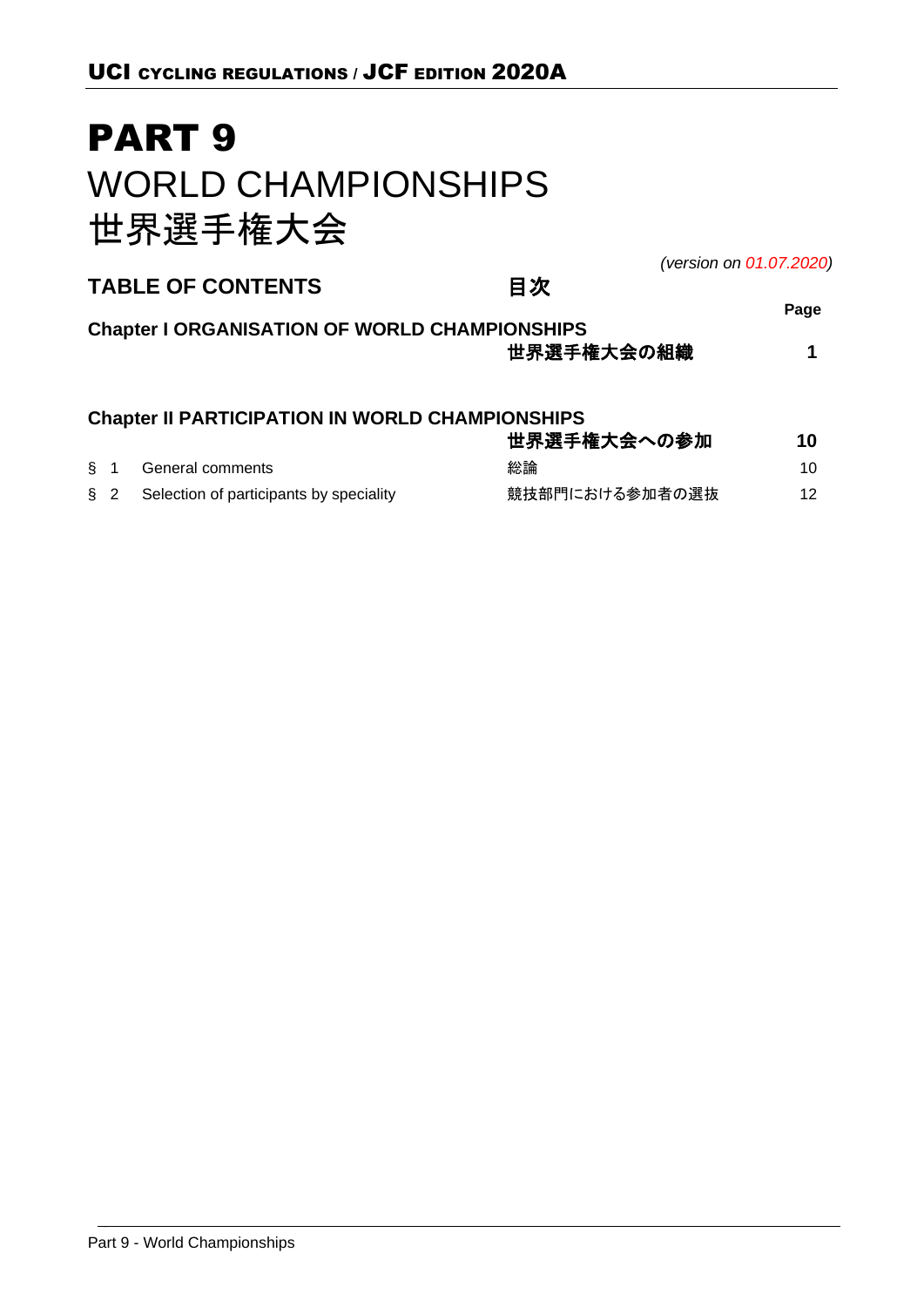# **PART 9 WORLD CHAMPIONSHIPS** 第**9**部 世界選手権大会

# **Chapter I ORGANISATION OF WORLD CHAMPIONSHIPS** 第**1**章 世界選手権大会の組織

- 9.1.001 Each year a World Championship shall be held according to the results of which the title of World Champion is conferred on the winners of races included in a programme determined by the Management Committee。 世界選手権大会を毎年開催し、UCI理事会が決定したプログラムに含まれる競技の勝者に世界選 手権者の称号を授与する。
- 9.1.002 World Championships in all cycling specialities are the exclusive property of the UCI. すべての自転車競技種目における世界選手権大会は、UCIの排他的財産である。

All rights relating thereto shall belong exclusively to the UCI, notably those concerning: これに関連するすべての権利は,UCIに独占的に帰属する。特に下記に関して:

- the right to create and to organise World Cycling Championships;
- the right to the denomination "World Championship" in cycling;
- radio and TV broadcasting, advertising and marketing rights;
- the right to the "rainbow" colours.
- ・ 世界自転車競技選手権大会を創設し、組織する権利
- ・ 自転車競技における「世界選手権」の名称権
- ・ ラジオ、テレビの放送権,広告権および商業利用権
- ・ 「レインボー・カラー(虹色)」に関する権利

Furthermore, the UCI may enter into a contract with a sponsor for the supply of vehicles or other equipment for the World Championships. In that case, the National Federations shall be obliged to use these suppliers exclusively.

さらにUCIは、世界選手権大会で使用する車両、その他の機材、設備の提供についてスポンサーと 契約することができる。この場合、国内連盟はこれらのサプライヤーを独占的に使用する義務を負 う。

9.1.003 Races for the allocation of the World Champion title may be distributed over several separately organised events. The Management Committee shall set the number and the programme of such events. Each of those events shall be called "World Championships" qualified by a particular indication determined by the Management Committee depending on the particular speciality ("Road", "Mountain-Bike", etc.) 世界選手権タイトルを争う各競技について、それぞれ個別に大会を開催することができる。UCI理 事会はこれらの大会の数とプログラムを設定する。これら各大会は当該競技部門ごとに理事会が 定める特定の名称 (ロード、マウンテンバイク等)の「世界選手権大会」と呼ぶ。

# **Allocation of organisation** 大会組織の割当て

9.1.004 The UCI shall entrust the organisation of World Championships to one UCI member National Federation or, with the agreement of the National Federation of the country where the Championship will take place, to some other organiser. UCIは世界選手権大会の組織を1つのUCI加盟国内連盟に委託するか、または開催国の国内連盟 の同意を得た上で、別の主催者に委託する。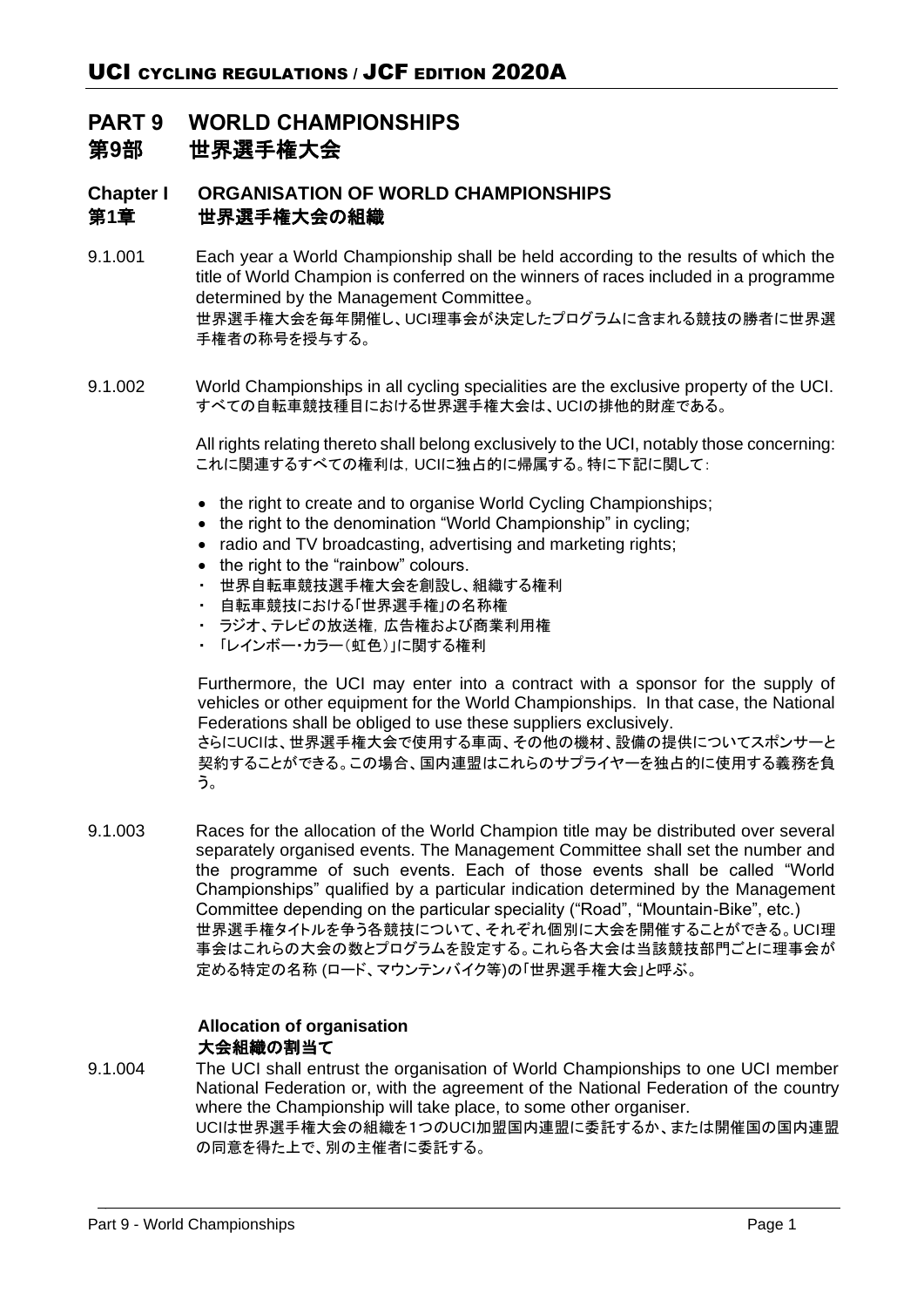9.1.005 An organisational guide has been prepared by the Management Committee for each World Championship. It will be sent to any National Federation that actually requests it.

理事会は各世界選手権大会の組織の手引書を準備し、請求した国内連盟に送付する。

- 9.1.006 Application to organise a World Championship implies that the applicant will, if selected, accept all the terms of the organisational guide and the commitment to organise the World Championships in accordance with all the provisions applicable thereto and under the exclusive responsibility of the applicant National Federation. 世界選手権大会開催の申請にあたり選定された場合、申請者は組織の手引書の全条件を受入れ、 申請者の所属する国内連盟の全面的な責任のもとに、世界選手権大会におけるすべての適用規 定に従って運営することを約束しなければならない。
- 9.1.007 A National Federation applying to organise a World Championship shall submit its application by registered letter addressed to the UCI. With that letter, the National Federation shall provide the UCI with the documents required by the organisational guide. 世界選手権大会主催を申請する国内連盟は、UCIに申請書を書留郵便にて提出しなければならず、 その郵便物には大会組織の手引書に記載された必要書類を添えてUCIに提出しなければならない。
- 9.1.008 The application shall reach UCI within the period set forth in the bidding procedure. 申請書は入札募集要項に定める期限内に、UCI本部に届かなければならない。

*(text modified on 01.07.18)*

9.1.009 The UCI shall allocate the organisation of the World Championships at its sole discretion. UCIはその単独の裁量に基づき、世界選手権大会の主催を割当てるものとする。

> The Executive Committee will make a preselection of the candidates that it deems the most appropriate for guaranteeing a high level organisation and will submit these candidates to the Management Committee.

> 執行委員会は高水準の運営を保証するために、もっとも適当とみなされる候補者についてプレセレ クション(予備選)を行い、選択した候補者を理事会に提案する。

The Management Committee will seek a consensus. 理事会は意見の一致を図る。

Failing a consensus, a vote will be held. A secret ballot will be held upon request of any member.

意見の一致が見られない場合、投票を行う。理事会メンバーから要請があれば秘密投票とする。

In the event of a consensus to reject a candidate, such candidate shall not take part in the vote.

特定の候補者の申請を却下する合意がなされた場合、当該候補者は投票の対象から除外される。

If more than two candidates remain, a further vote will be held among the candidates which have obtained the largest number of votes in the first round. If two candidates are tied for the second place in the first round, a further vote will be held among the candidates placed first and second, until only two candidates remain.

2つを越える候補者が残った場合、第一回目の投票で最多得票を得た候補者間でさらに投票を行 う。第一回目の投票で、2つの候補者が第2位として同得票であった場合,第1位と第2位の候補者 間で、2候補者が残るまで投票を行う。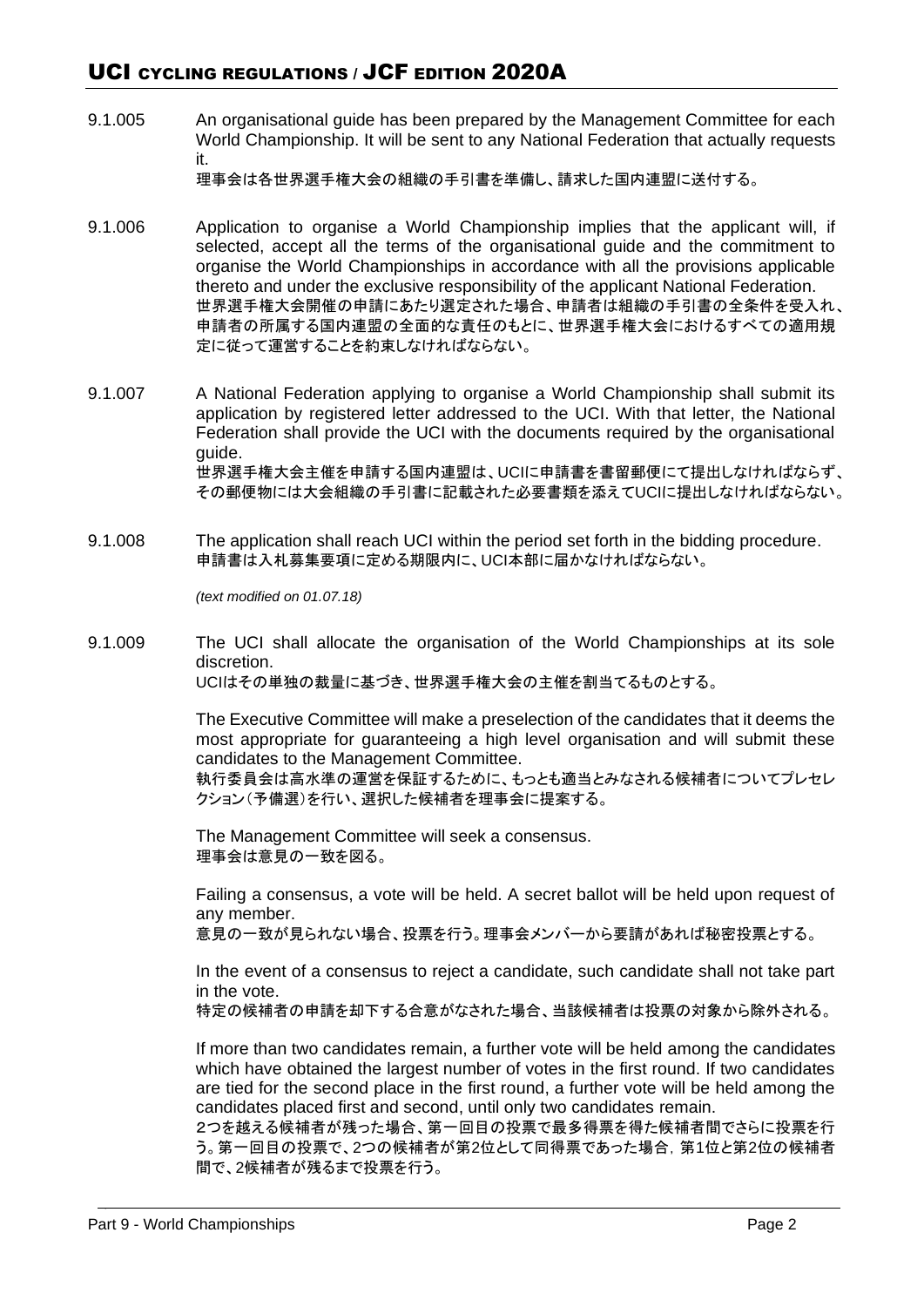The organisation of the World Championships will be allocated on condition that full agreement exists concerning the organisation contract, or any other condition specified by the Management Committee.

世界選手権の主催は、主催に関する契約あるいは理事会が定めるその他の条件に関して完全な 合意が得られていることを条件に割当てられる。

*(text modified on 1.01.04).*

- 9.1.010 If the Executive Committee considers: 執行委員会が下記いずれかの見解を持った場合:
	- that the conditions stated in the contract or the organisational guide have not been met, or
	- that the state of preparation for the championships does not guarantee that the event will be properly organised or will be of sufficient quality, or
	- that serious or unforeseen circumstances exist and will jeopardize the organisation of the championships,
	- 契約書または運営ガイド上の条件が満たされていない、
	- 選手権大会の準備状況について、大会が適正に運営される又は運営に向けて十分な質を保つこ とが保証されない、
	- 深刻な、または予測不能な事態が起こり、選手権大会運営が危殆に瀕する

the Executive Committee may cancel or withdraw the right to organise the championships, without any compensation for the parties concerned. The Executive Committee may take any decision it deems appropriate to allocate the organisation of the championships to another organizer.

執行委員会は、関係当事者に補償することなく、選手権大会の主催権を撤回あるいは取り消すこと ができる。執行委員会は、選手権大会の主催権を他の適当とみなされる主催者に割当てる決定を 下すことができる。

*(text modified on 1.01.04).*

# **Championship Programme** 世界選手権のプログラム

9.1.011 The date, the duration and programme of each World Championships shall be determined by the UCI Management Committee. 各世界選手権大会の期日、期間およびプログラムは、UCI 理事会が決定する。

*(text modified on 1.10.13; 1.01.16)*

9.1.012 The organiser shall ensure that there be no non-sporting events which could prevent a postponement of or alteration to the sporting programme should the need arise (breakdowns, rain, etc.). Decisions on that subject shall be taken by the Commissaires Panel in consultation with the organiser and the UCI.

> 主催者は、(設備の故障や大雨等により)競技プログラムの延期・変更の必要が生じた場合に、当 該スポーツイベント以外のイベント等により開催が妨げられないように留意しなければならない。本 件に関しては、コミセール・パネルが主催者およびUCIと協議した上で決定を行う。

> The National Federation shall be organised in such a way as to be able immediately to inform all parties concerned of any change in the programme. 国内連盟は、プログラムの変更が直ちにすべての関係者に伝達されるよう組織されていなければ

ならない。

*(text modified on 06.10.97)*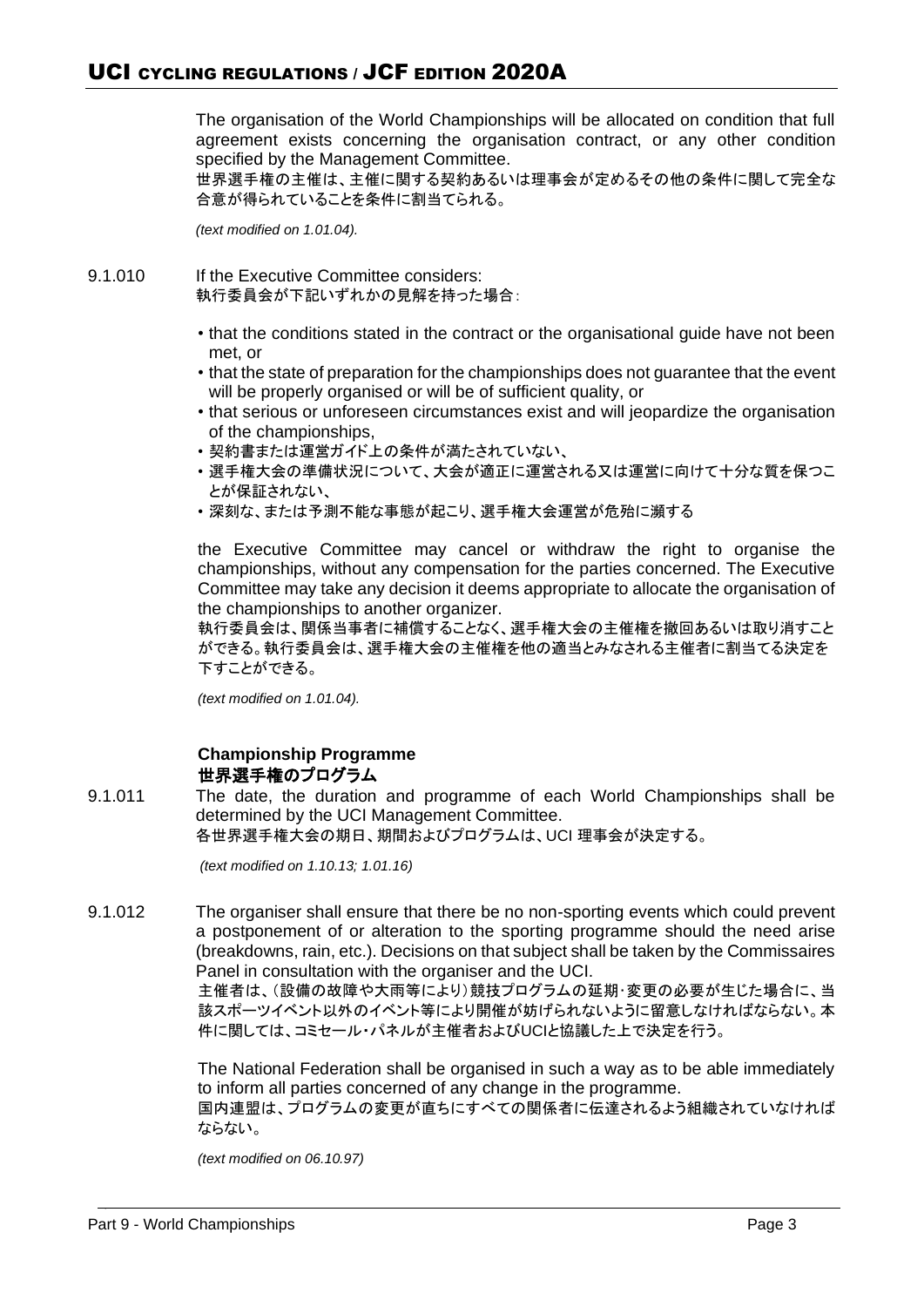- 9.1.013 Any postponement of the World Championships shall be decided upon by the Management Committee after consulting with the organiser. 世界選手権大会の延期に関する決定は、主催者との協議の後、UCI 理事会が行なう。
- 9.1.014 In the case of a postponement of the Championships, riders committed shall still be required to participate, whatever the new dates and places set. Riders shall be fully entitled to cancel any prior engagements that might have been concluded by or for them without their being liable for any form of damages or compensation. 世界選手権大会が延期される場合、参加競技者は新しい日程・場所にかかわらず、引き続き参加 を義務付けられる。競技者は、事前にこれらの変更後の日程に開催される大会に出場する契約を 締結していた場合、当該契約を破棄する全面的な権利を与えられ、これによっていかなる形の訴訟 も起こされず、また賠償責任も負わないものとする。
- 9.1.015 In the case of a brief postponement, riders, commissaires and all other persons involved in the event, shall remain at the venue, unless otherwise decided by the Management Committee. 短期間の延期の場合、その大会に関係する競技者、コミセールおよびその他すべての関係者は、 UCI 理事会がその他の決定をしない限り、その会場に残らなければならない。

#### **Protection** 保護

**9.1.016** Riders engaged and not replaced 48 hours before the start of competitions in the speciality in question as well as, where applicable, any substitutes may not participate in any cycling race during the two days preceding the start of the competition for which they were entered.

> 出場を約束し、当該競技部門の競技開始48時間前までに交代させられなかった競技者および該当 する場合はいかなる補欠競技者もまた、参加登録した競技開始に先立つ2日間には、いかなる自 転車競技にも参加することはできない。

Any breach of this rule will incur a fine of CHF 500 to CHF 10,000. この規則へのいかなる違反にも、500~10,000スイスフランの罰金を科す。

9.1.017 During the period between 11th day before the first race of World Championships and the third day after the last race, no cycling race in any speciality whatsoever offering prizes or premiums or any other type of benefit in return for participation may be held within a radius of 50 km around each venue in which a Championship cycling race is being held, unless expressly authorised by the UCI.

世界選手権大会の競技初日に先立つ11日間と競技最終日からの3日間は、賞金、賞品またはその 他の報酬を参加者に提供する自転車競技大会は、競技種別を問わず、UCIによる明確な公認があ る場合を除き、世界選手権自転車競技が行われる会場から半径50km以内で行なってはならない。

Any organiser contravening that provision shall be liable to a fine of CHF 10,000. Riders participating in such an event shall be liable to a fine of CHF 500 to CHF 10,000. この条項に違反した主催者には、10,000スイスフランの罰金を科す。こうした競技大会に参加した 競技者には、500~10,000スイスフランの罰金を科す。

# **Participating National Federations** 国内連盟の参加

**9.1.018** Each National Federation shall participate in World Championships in a spirit of friendship and fair play and contribute to the utmost to the success of the Championships.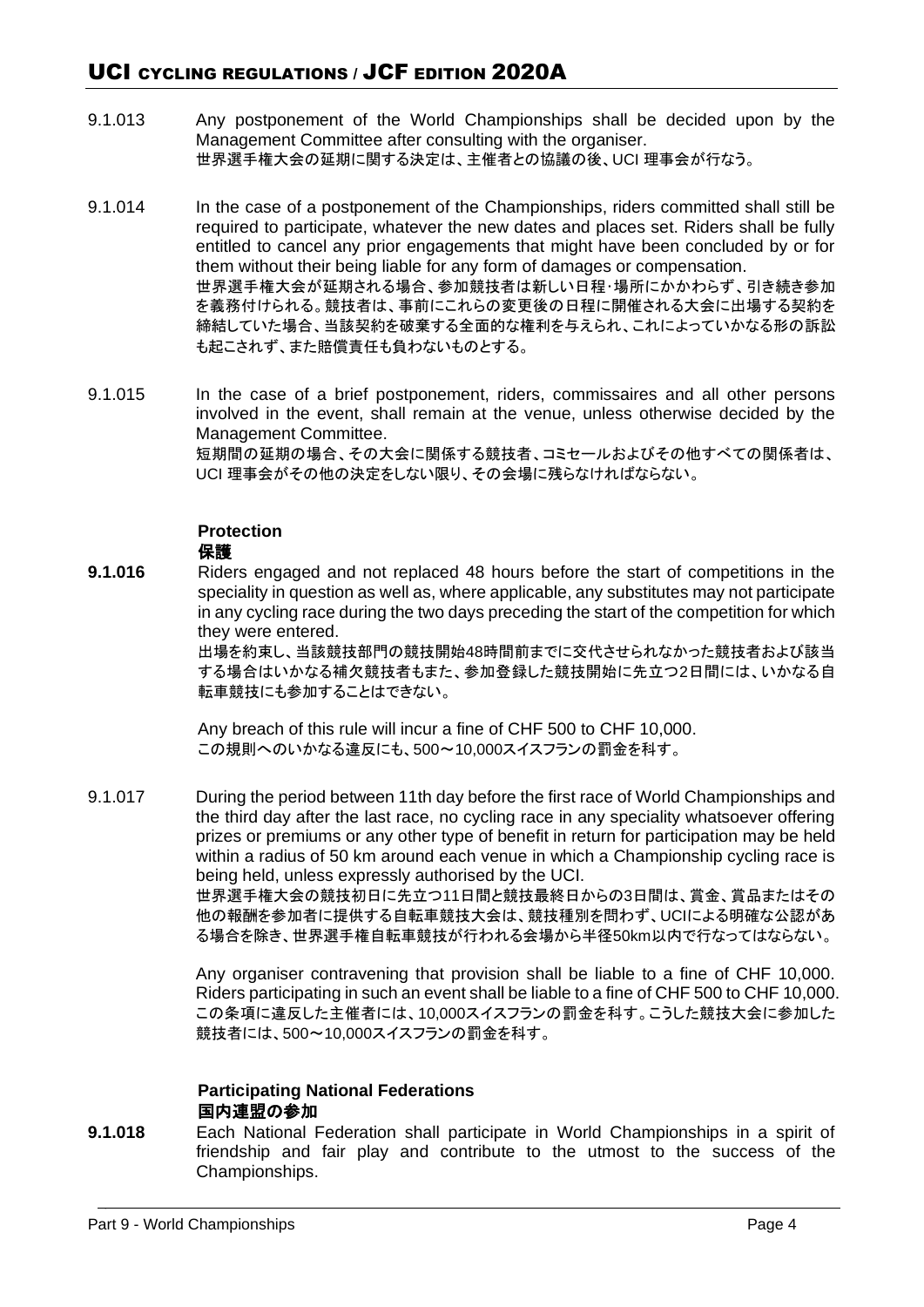各国内連盟は、友好ならびにフェアプレイに則った精神で世界選手権に参加し、選手権の成功に 対し、最大限の貢献をしなければならない。

- 9.1.019 Each National Federation participating in the World Championships shall, register with the UCI, within the deadlines specified by the latter, all riders and other persons that will be on or will accompany its delegation (officials, attendants, guests, etc.). 世界選手権大会に参加する各国内連盟は、UCIが定める期限までに、すべての競技者およびその 他の選手団員あるいは随行者である人員(役員、アテンダント、来賓等)をUCIに登録しなければな らない。
- 9.1.020 Each National Federation shall provide the organiser with any information relevant especially to accreditation, transport and accommodation. 各国内連盟は、主催者に対してIDカード等による入場管理規定、旅程、宿舎をはじめとする必要な 情報を提供しなければならない。
- 9.1.021 Each National Federation shall designate a Technical Manager for each team with which it participates in the Championships. The Technical Manager shall represent the team and the National Federation. 各国内連盟は、選手権大会に参加する技術責任者を各チームに指名する。この技術責任者は、チ ームと国内連盟を代表する.

Any contacts with National Federation teams shall be made through the Technical Manager.

国内連盟チームへの接触はすべて、この技術責任者を通じて行なう。

9.1.022 In general each National Federation shall co-operate with the organiser and, to the extent possible, facilitate his work. 一般に、各国内連盟は主催者と協力し、できる限りその開催が円滑に行われるようにしなければな らない。

# **Meetings**

# 会議

**9.1.023** Before the beginning of races in each speciality, the organiser shall convene an information and co-ordination meeting attended by his representatives as well as by the UCI representatives, all Technical Managers, commissaires, the official UCI doctor and representatives of the security services. That meeting shall be chaired by a representative of the organiser. For mountain bike disciplines, a maximum of 3 representatives per nation (including, where required, an interpreter) shall be authorised to take part in this meeting.

各競技部門の競技が始まる前に、主催者は、その代表者、UCI代表者、すべての競技責任者、コミ セール、UCI大会ドクター、保安責任者が出席する、情報伝達と調整のための会議を招集しなけれ ばならない。この会議の議長は主催者の代表が務める。マウンテンバイク競技においては、各国あ たり最多3名(必要な場合は通訳を含む)の代表者がこの会議に参加する権限がある。

*(text modified on 1.01.98 and 1.01.04).*

9.1.024 The organiser shall, moreover, make available to the above-mentioned persons adequate facilities for the holding of any other meetings that they might wish to hold to ensure the smooth running of the Championships. 主催者はさらに、世界選手権大会の円滑な実施を保証するために必要とされたその他の会議の開 催についても、上記の人々に対して十分な便宜を図るものとする。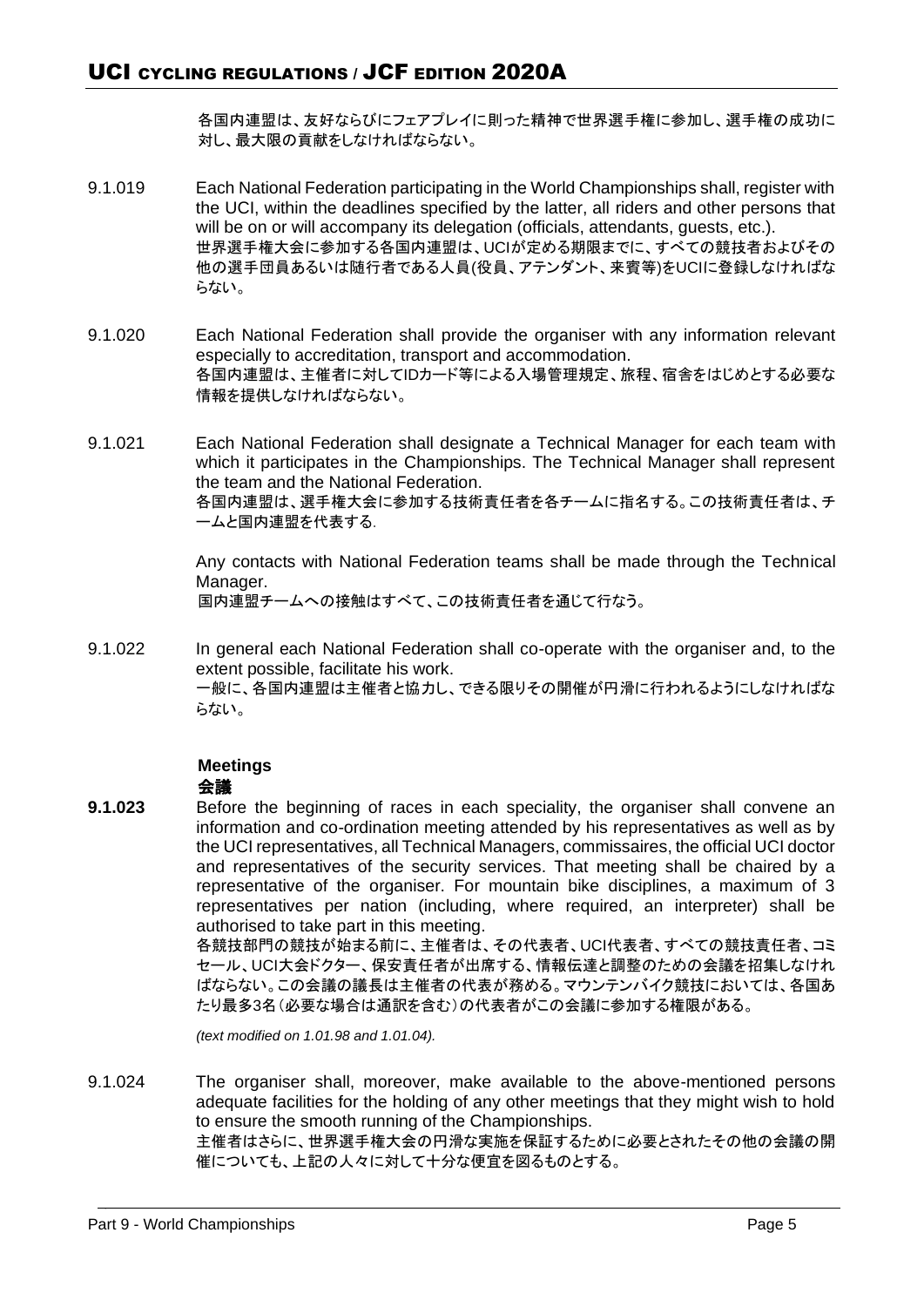9.1.024 bis [article abrogated on 01.01.19]

# **Commissaires Panels** コミセール・パネル

- 9.1.025 The Commissaires Panel, preferably comprising grade "A" UCI international commissaires designated by the UCI Management Committee. コミセール・パネルは、できればUCI理事会が指名するUCI 国際"A"コミセールにより構成される。
- 9.1.026 The National Federation of the country selected to host the Championships shall designate such additional international commissaires as may be necessary for the successful operation of the competitions in such numbers be set by the UCI. 世界選手権開催国の国内連盟は、競技進行に必要な人数の国際コミセールを追加指名する。その 人数はUCIが定める。

The duties of the Commissaires shall be: コミセールの任務は以下のとおりである:

- 1. To take possession of all equipment for identifying riders and to issue it only after checking enrolments
- 2. To check enrolments and licences before each race;
- 3. To check the equipment (riders and machines) of each competitor;
- 4. To make up, where necessary, the qualifying or eliminatory heats and to set the starting order of teams and riders immediately after the checking deadline has elapsed;
- 5. To determine the results
- 1. 競技者識別用のすべての装備品(ゼッケン等)を確保し、必ずエンロールメントリストを確認して から手渡す
- 2. 各大会の前にエンロールメントリストとライセンスを確認する
- 3. 各競技者の装備(服装と機材)を確認する
- 4. 必要に応じて、エンロールメントの確認期限後ただちに予選または勝ち上がりを設定しチームと 競技者のスタート順を決める
- 5. 競技結果を決定する
- 9.1.027 During Track races, access to the commissaires' quarters shall be protected and noone shall be admitted without preliminary authorisation. トラック競技中は、コミセール区域の出入りを制限し、あらかじめ許可を得た者以外の立ち入りを認 めないものとする。
- 9.1.028 During Road races, three commissaires at least shall supervise the riders' pits. They shall be responsible for order and shall also check the bicycles used and ensure that riders receive no unauthorised supplies. ロード競技においては、最少3名のコミセールがピットを管理する。彼らはピットの序列管理に責任 を負うとともに、競技者の使用する自転車を確認し、決して競技者が許可なく補給を受け取ることが ないように努める。
- 9.1.029 The Commissaires Panel shall have full powers to take any decisions required by circumstances, in keeping with the Regulations. コミセール・パネルは、必要に応じて規則に則り、あらゆる決定を下す全権を持つ。
- 9.1.030 to 9.1.035 [abrogated on 01.01.00] 条項9.1.030 ~ 9.1.035は2000年1月1日廃止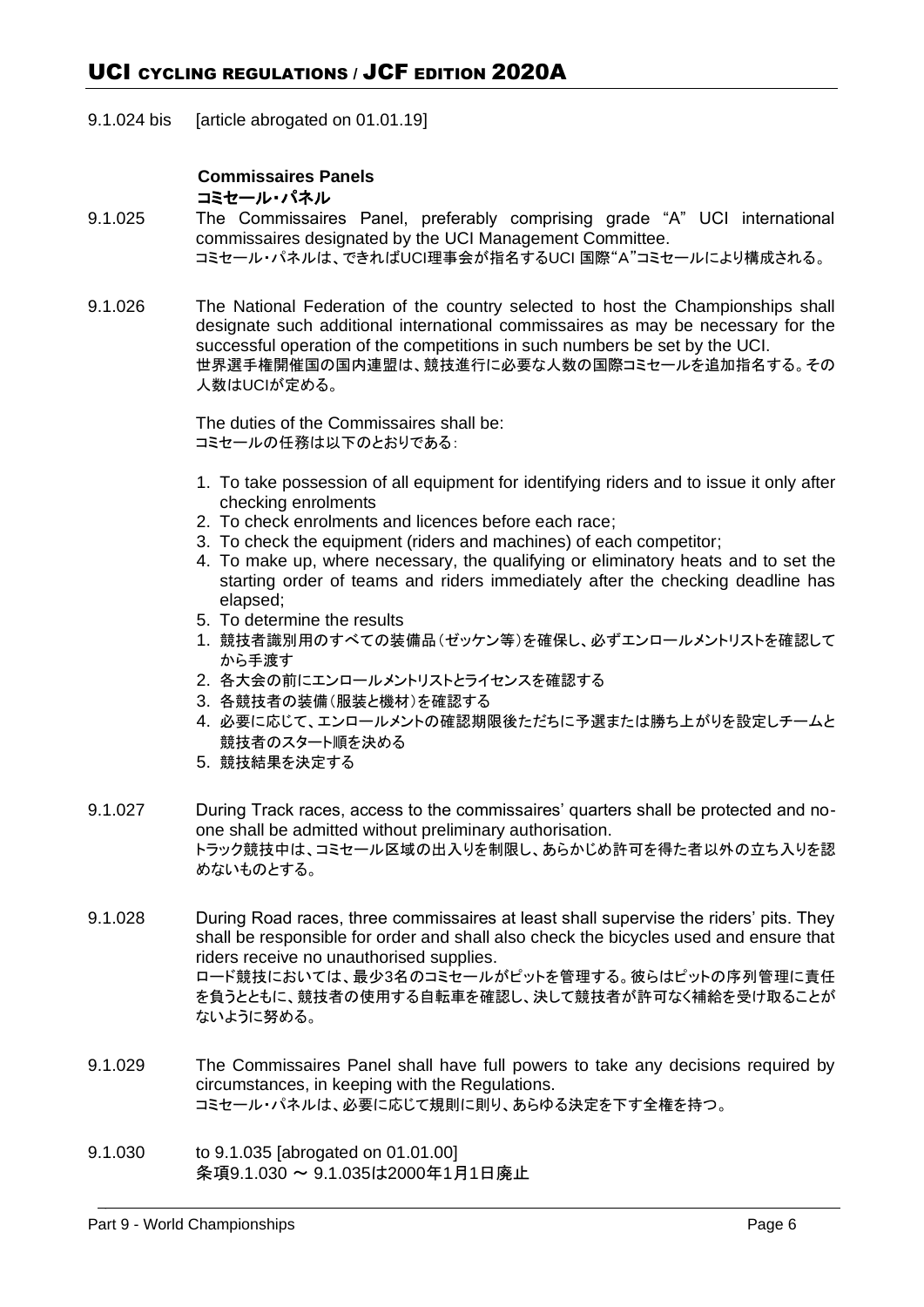9.1.036 to 9.1.040 [abrogated on 01.01.98] 条項9.1.036 ~ 9.1.040は1998年1月1日廃止

# **Classification** 順位

- **9.1.041** The official classification shall be drawn up by the Commissaires Panel and recorded in a set of minutes by the secretary of the Commissaires Panel. Those minutes are signed by the secretary and by the Chief Commissaire or some other commissaire designated by him. 公式順位はコミセール・パネルが作成し、(コミセール・パネル)セクレタリが書面に記録する。この 記録には、セクレタリと、チーフ・コミセールまたはチーフコミセールの指名する他のコミセールが署 名する。
- 9.1.042 After the end of Championships, the secretary shall prepare a set of minutes with all the results and classifications. These minutes shall be countersigned by the Chief Commissaire and appended to his report as referred to in article 9.1.054. 世界選手権大会の終了後、セクレタリは全結果と順位の記録集を作成する。この記録集はチーフ・ コミセールが連署し、 条項9.1.054の報告書に添付する。

# **Official ceremony** 公式式典

- **9.1.043** An official ceremony shall be held for each World Champion title. 世界選手権タイトルごとに公式式典を行なう。
- **9.1.044** Within 10 minutes following the end of each speciality (unless otherwise provided and duly recorded in an official communiqué), the World Champion, or the world champion team of the team time trial mixed relay, as well as the second and the third placed riders and teams shall be ready for the official ceremony that shall be conducted under the responsibility of the President of the Commissaires' Panel. (特別の定めが公式コミュニケにより正式に伝達された場合を除き)各種目終了後10分以内に、世

界選手権獲得者あるいはチームタイムトライアル混合リレーの選手権獲得チーム、ならびに第2位, 第3位の競技者およびチームは、チーフ・コミセールが責任者として執り行う公式式典に臨む用意を しなければならない。

*(text modified on 01.07.12; 01.01.19).*

**9.1.045** For team pursuit, team sprint, as well as para-cyling team relay, team sprint and trials national team competition medals and jerseys will be awarded to all riders of each of the three teams on the podium.

> チーム・パーシュートとチーム・スプリント、パラサイクリングのチーム・リレー、チーム・スプリントおよ びトライアル競技ナショナルチームにおいて、メダルとジャージは表彰台に上がる3チームのすべて の競技者に授与される。

> For para-cycling tandem races, medals and jerseys will be awarded to both riders of each of the three tandems on the podium.

> パラサイクリングのタンデム・レースにおいて、メダルとジャージは表彰台に上がるそれぞれの3(タ ンデム)チームの(前後)両方の競技者に授与される。

*(text modified on 1.01.04; 1.10.10; 1.10.12; 13.03.15).*

**9.1.045 bis** In the team time trial mixed relay, every rider of the podium-finishing teams is awarded a medal. Every rider of the world champion team of the team time trial mixed relay is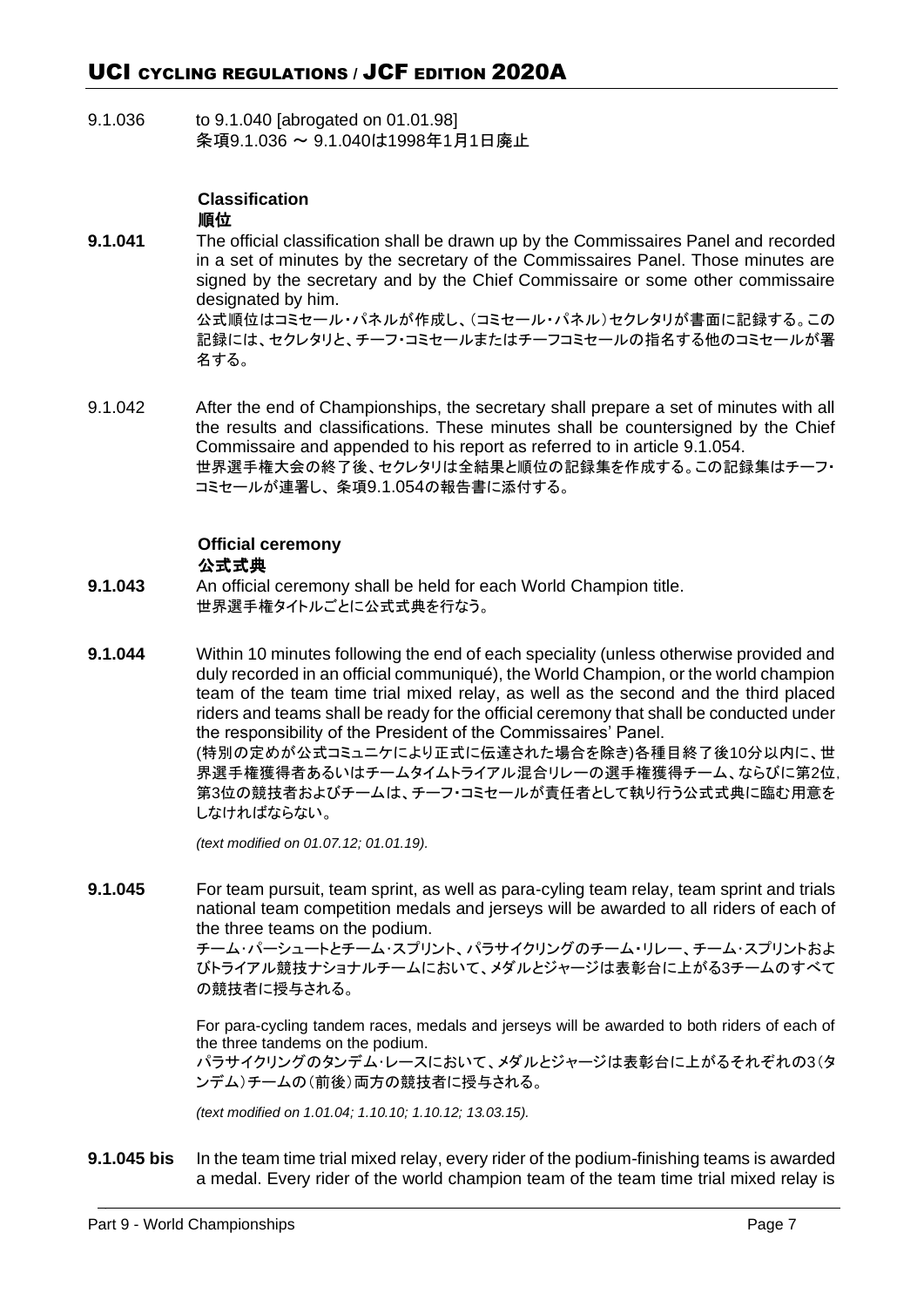awarded a jersey.

チームタイムトライアル混合リレーにおいて、表彰台に登壇したチームのすべての競技者はメダル が授与される。チームタイムトライアル混合リレー世界選手権獲得チームのすべての競技者には、 ジャージが授与される。

Furthermore, a trophy is awarded to the winning team of the team time trial mixed relay.

さらに、チームタイムトライアル混合リレー優勝チームにはトロフィーが授与される。

*(article introduced on 01.07.12; text modified on 01.01.19).*

- **9.1.046** Riders shall appear in racing attire, wearing their national jerseys but bare-headed and without headband or glasses, until they leave the official ceremony enclosure. 競技者は競技用の服装で臨み、公式式典場から離れるまでナショナル・ジャージを着用し、無帽 で、ヘッドバンドやサングラスは装着しないものとする。
- **9.1.047** That ceremony shall be attended exclusively by: この式典は下記の者のみが出席する。
	- The UCI President or a member of the Management Committee designated by him who will hand the winner(s) the World Champion jersey(s) and will distribute the gold, silver and bronze medals;
	- The President of the Organising Federation or a personality designated by him to present bouquets of flowers;
	- Up to six tray bearers who will carry on the World Champion jersey(s), medals and bouquets of flowers.
	- UCI会長または会長の指名する理事:勝者に世界選手権獲得者のジャージを授与し、金、銀、 銅メダルを手渡す。
	- 主催国内連盟の会長または会長が指名した者:花束を贈呈する。
	- 最多6名のトレイ運搬者:世界選手権獲得者のジャージ、メダルおよび花束を持つ。

*(text modified on 1.07.12; 01.07.17; 01.01.19).*

**9.1.048** The riders' or the teams' for the team time trial mixed relay national flags shall be hoisted on the mast of honour.

競技者の国旗またはチームタイムトライアル混合リレーにおいてはチームの国旗を掲揚する。

*(text modified on 01.07.12; 01.01.19).*

**9.1.049** The national anthem of the winner, or of the winning team for the team time trial mixed relay, shall be played. 優勝者の属する国の国歌またはチームタイムトライアル混合リレーにおいては優勝チームの国歌 を演奏する。

*(text modified on 01.07.12; 01.01.19).*

**9.1.050** A World Champion may not wear the jersey identifying his title and bearing the regulation advertisement of his main sponsor(s) until, at earliest, the day following that on which he received it. 世界選手権獲得者は、規則に従い主要スポンサーの広告を表示した選手権者ジャージを、そのジ ャージを獲得した翌日から着用することができる。

*(text modified on 1.07.12;23.09.19).*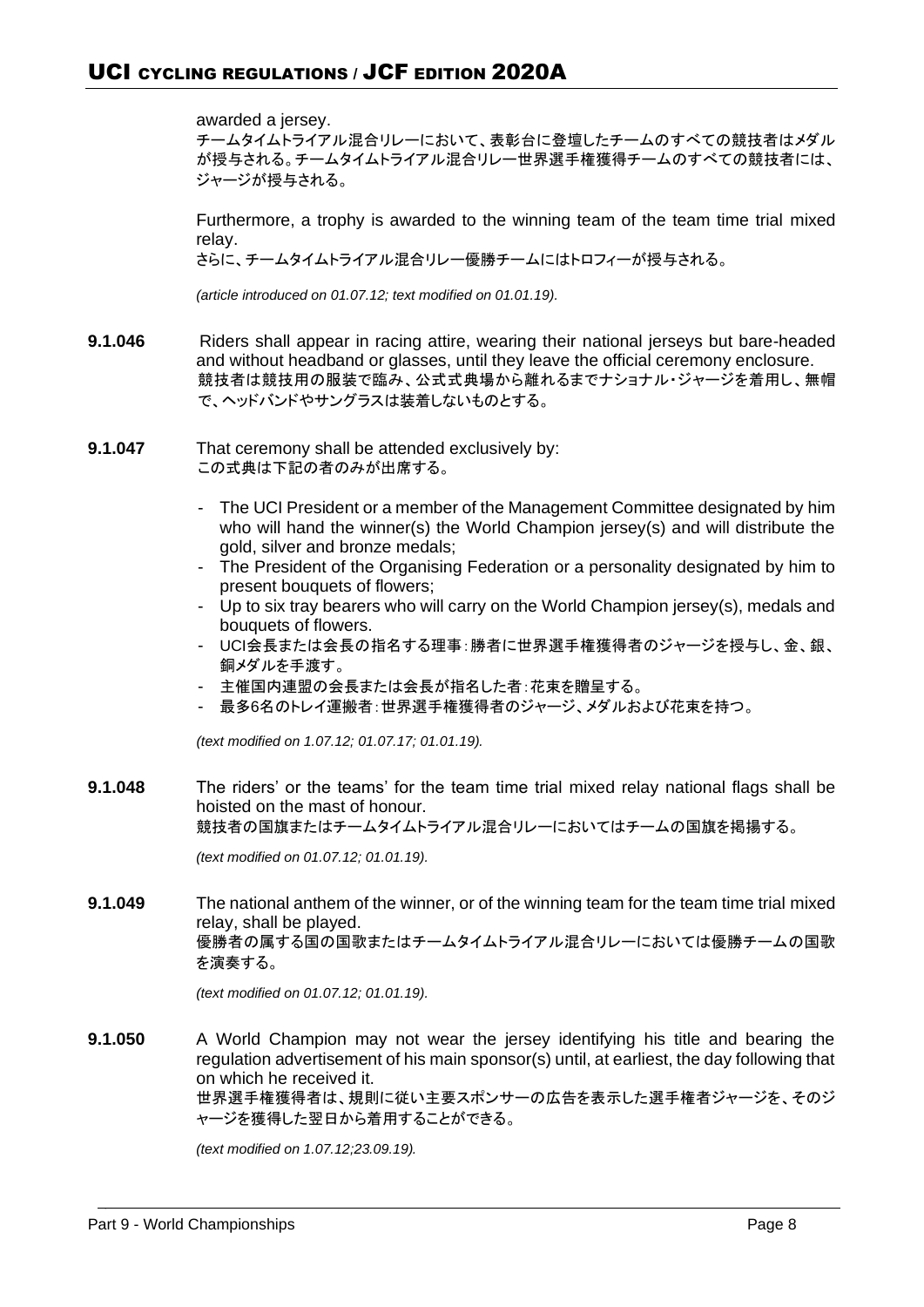# **World Championships** 世界選手権大会

**9.1.051** Any infringement of the provisions of articles 9.1.044 to 9.1.050 above shall be punished by a fine of CHF 2,000 to CHF 10,000 minimum. A higher fine may be imposed depending on the advantage derived from the offence.

上記の条項9.1.044 ~ 9.1.050に関する違反に対しては、2,000~10,000スイスフランの罰金を 科す。違反により生ずる利益の程度に従い、これより高い罰金を科す場合もある。

If a rider or a team for the team time trial mixed relay, loses the place that entitled him or it to a medal or a jersey, the medal, the jersey, the prizes and/ or the trophies will have to be returned within a month starting from the date of the formal demand made by the UCI. If not, the rider, or team for the team time trial mixed relay, will be by right suspended until the medal and/or the jersey are returned and sanctioned by a fine of CHF 2,000 to CHF 50,000.

競技者またはチームタイムトライアル混合リレーのチームが、メダルあるいはジャージを獲得できる 順位を失った場合、メダル、ジャージ、賞金および/またはトロフィーを、UCIによる公式な要求のあ った日から1ヶ月以内に返還しなければならない。返還されない場合、当該競技者あるいはチーム はメダルおよび/またはジャージが返還されるまで資格を停止され、2,000~50,000スイスフランの 罰金を科される。

*(text modified on 13.8.04; 01.07.12; 01.01.19).*

#### **Prizes** 賞金

**9.1.052** The Management Committee shall fix the scale of prizes to be awarded to the riders and teams for the team time trial.

> UCI理事会は表彰される競技者およびチームタイムトライアルにおけるチームへの賞金額基準を 定める。

*(text modified on 1.07.12).*

#### **Drug test** 薬物検査

**9.1.053** The UCI official doctor and the drug-test inspector shall ensure that the drug test be conducted according to the UCI Drug-Test Regulations. UCI 公式ドクターおよび薬物検査官は、薬物検査が確実にUCI 薬物検査規則に従って行われるよ うに努めなければならない。

# **Reports**

# 報告

**9.1.054** Within 21 days after the end of the Championships, the Chief Commissaire and the official UCI doctor shall provide the UCI Management Committee with a detailed report on how the Championships proceeded and containing, in particular, an account of any irregularities that were observed, points that could be improved and other observations and useful suggestions.

> チーフ・コミセールおよびUCI 公式ドクターは選手権大会の終了後21日以内に、選手権大会の大 会内容ならびに確認された違反行為、改善点、その他の観察事項や有用な助言を含んだ詳細な報 告書をUCI理事会に提出しなければならない。

*(text modified on 6.10.97).*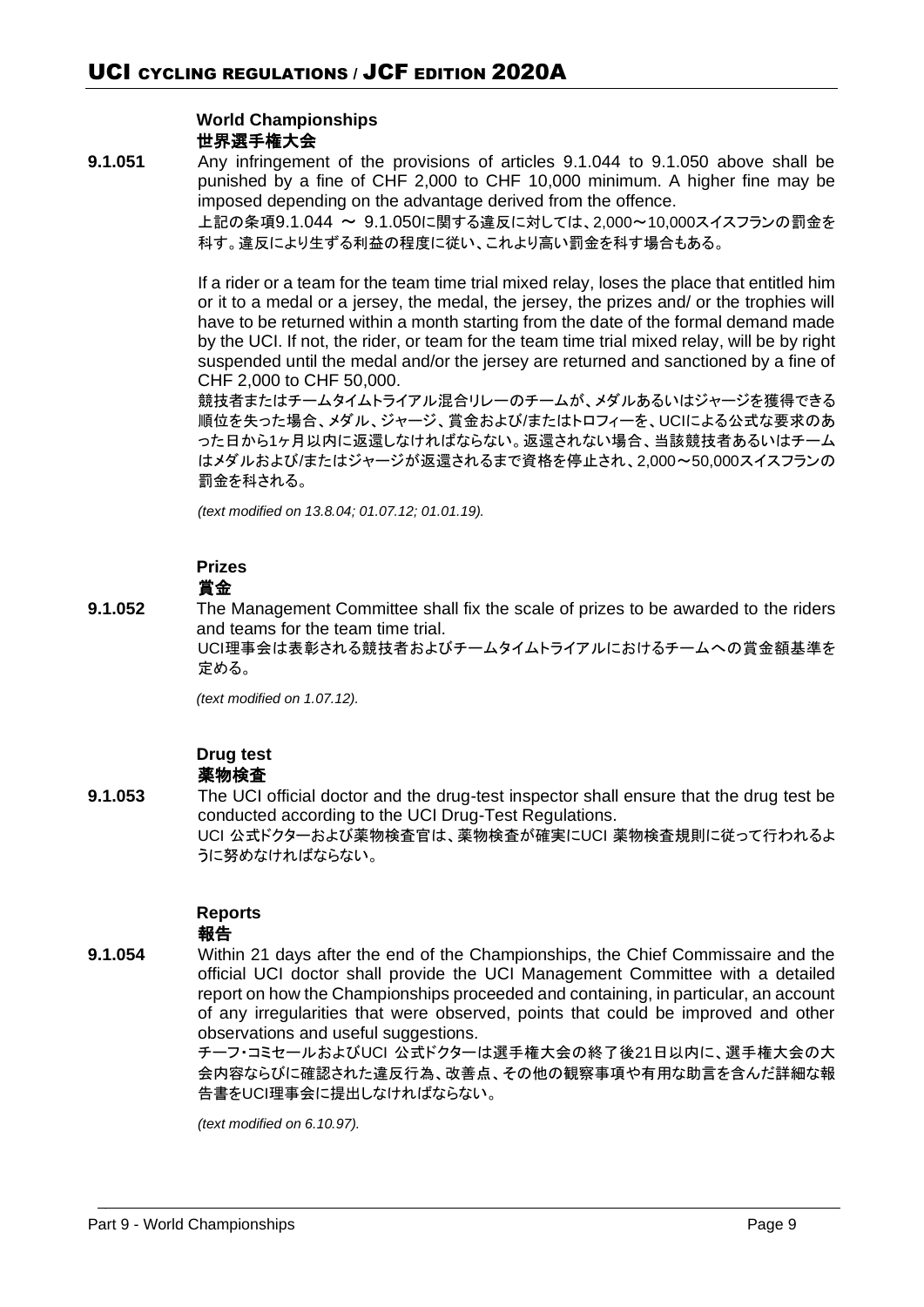# **Chapter II PARTICIPATION IN WORLD CHAMPIONSHIPS** 第**2**章 世界選手権大会への参加

**§1 General comments §1** 総論

**9.2.001** It is the National Federations who select riders to participate in World Championships. 世界選手権大会に参加する競技者の選考は国内連盟が行う。

*(text modified on 01.07.12; 01.01.19).*

**9.2.002** [article abrogated on 07.12.15]

**9.2.003** National Federations shall enter with the UCI via its website. 国内連盟は、UCIのウェブサイト上から参加を申込むことができる。

> National Federations which do not have Internet access may enter using the entry forms provided by the UCI. インターネットに接続できない国内連盟は、UCIが提供する参加申込書を用いて参加を申込むこと ができる。

*(text modified on 01.01. 03; 01.07.12; 01.01.19)*

**9.2.004** The enrolment of the federations' riders shall reach the UCI at the least within the following deadlines:

国内連盟による競技者の参加申込みは、下記の期限までにUCI に届いていなければならない。

- ・ Road: Men's Elite Races: eight days before the first race of the championship;
- Other Road events: fifteen days before the first event of the championship;
- ・ Cyclo-Cross: eight days before the first race of the championship;
- ・ Track: ten days before the first race of the championship;
- Mountain bike: ten days before the first event in the championship;
- BMX: ten days before the first event in the championship;
- ・ Trials: ten days before the first event in the championship.
- ・ ロード競技: 男子エリートの競技:参加を希望する世界選手権の最初の競技が行われ る日の8日前
- ・ その他のロード競技: 参加を希望する世界選手権の最初の競技が行われる日の15日前
- ・ シクロクロス: 参加を希望する世界選手権の最初の競技が行われる日の8日前
- ・ トラック競技: 参加を希望する世界選手権の最初の競技が行われる日の10日前
- ・ マウンテンバイク: 参加を希望する世界選手権の最初の競技が行われる日の10日前 ・ BMX: 参加を希望する世界選手権の最初の競技が行われる日の10日前
- ・ トライアル: 参加を希望する世界選手権の最初の競技が行われる日の10日前

*(text modified on 1.01.03 and 1.01.04; 30.01.09; 01.07.12; 01.01.19).*

**9.2.005** Save in the case of an act of God, a National Federation that has enrolled by returning the enrolment form for a World Championship and that does not participate shall be liable to a fine of CHF 500 to CHF 2,000.

不可抗力の事態を除き、参加申込みを行っていながら参加しなかった国内連盟には、500~2,000 スイスフランの罰金を科す。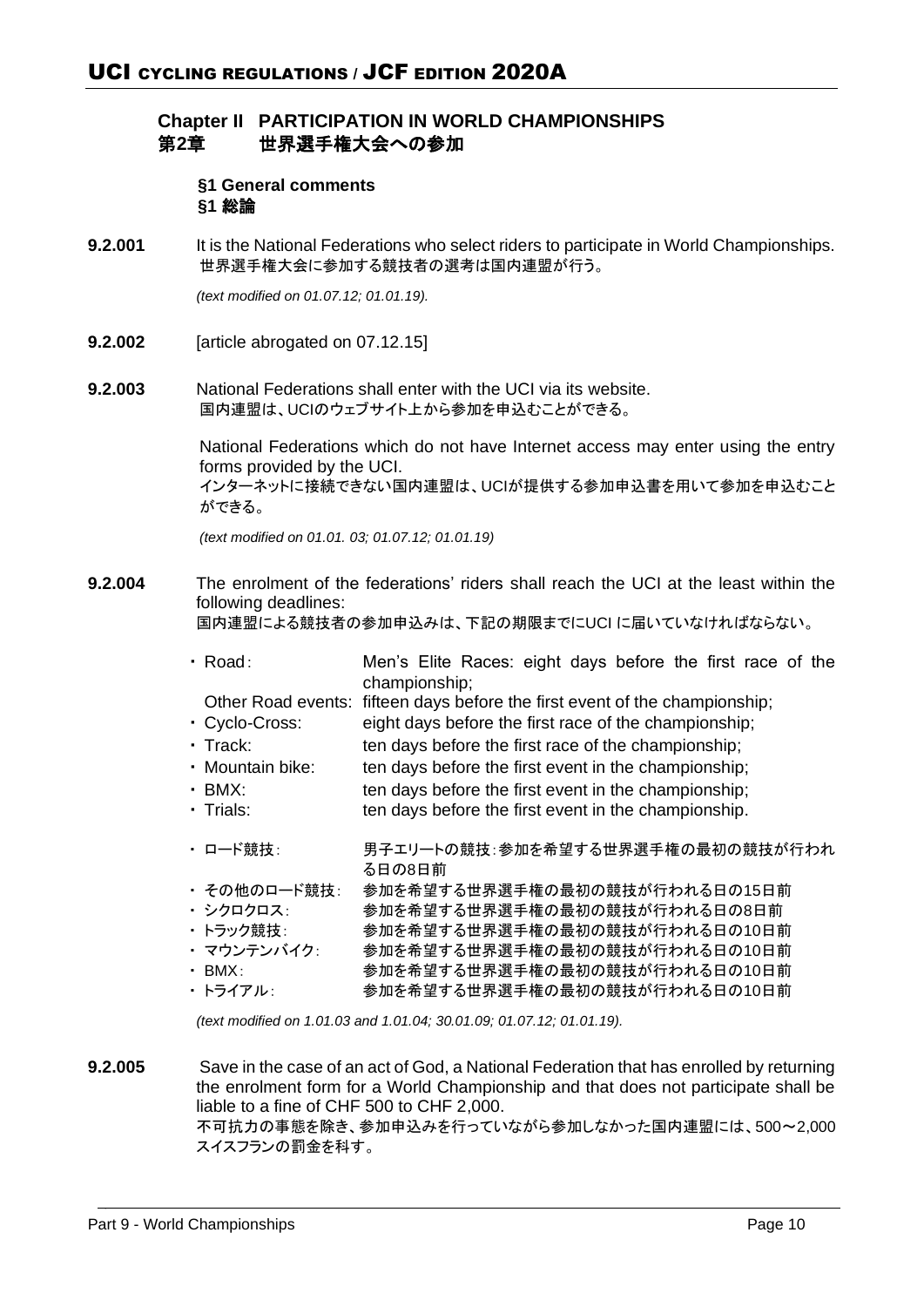# UCI CYCLING REGULATIONS / JCF EDITION 2020A

**9.2.006** National Federations may substitute up to a maximum of two riders entered for each of the World Champion title competitions provided that it communicates the name of the two substitutes in writing to the UCI at the latest the third day before the beginning of the competition in question. For track races, 48 hours before the first race. For mountain bike racing, 48 hours before the event in question.

国内連盟は各世界選手権に、当該大会が始まる3日前までに書面にてUCIに通知していた最多2 名の補欠者を起用することができる。トラック競技の場合は最初の競技種目開始の48時間前まで に、マウンテンバイクの場合は、該当するレースの48時間前までとする。

Moreover, riders entered for a competition may be declared as those to ride in another competition of the same speciality provided that the deadline for announcing the names of those to ride be respected.

さらに、ある種目にエントリーした競技者は、出場する競技者名の申告期限を順守した上で、同じ種 目の他のレースに参加することができる。

*(text modified on 1.01.03 and 1.01.04).*

**9.2.007** Federations shall announce the names of the riders who are to take the start to the Commissaires Panel by noon at the latest on the eve of the first race of the competition. For each road and mountain bike event, the Federations may communicate amendments up to noon on the eve of each race, at the latest;

国内連盟は、対象となる競技の最初のレースが行われる日の前日の正午までに実際に参加する 競技者名をコミセール・パネルに通知しなければならない。ロードおよびマウンテンバイク競技にお いては、国内連盟は各レースの前日の正午までに変更に関する通知を行わなければならない。

For Track events, any announcement made to the Commissaires Panel out of the time limit shall be liable to a fine of CHF 2,500. トラック競技においては、コミセール・パネルへの申告が期限内になされなかった場合には2,500ス イスフランの罰金が科される。

For the Men Elite road race, the federations must announce the names of the riders taking part at the latest by noon two days before the competition. They may add the names of two replacements, who may be declared as starters until the evening before the race at 17h00. The replacements must stay at the team hotel until this time; failing which they cannot take part.

男子エリートのロードレースでは、国内連盟は遅くとも競技の2日前の正午までに出走を予定する競 技者名を通知しなければならない。国内連盟は2名の補欠者を加えることができ、,この補欠者は 競技前日の17時までに申告すれば、出走可能にできる。補欠者はこの時間までに、チームの宿泊 先ホテルに滞在していなければならない。そうでない場合、この補欠者は出走することはできない。

A rider declared unfit following an abnormal blood test cannot be replaced. 血液検査の結果、不適格と宣告された競技者を補欠と交代させることはできない。

Only those athletes who have attended the Junior Conference can be declared starters for Men and Women Junior road events. 男子および女子ジュニアのロード競技においては、ジュニアの会議に出席した国内連盟の競技者 だけに、スタートが許される。

*(text modified on 01.01.00; 01.01.04; 01.10.10; 01.08.13).*

**9.2.008** Unless prevented by an act of God, a rider once announced as taking the start and who fails to present, shall be liable to a fine of CHF 500 to CHF 5,000. 不可抗力の事態を除き、一度スタートすると通知したにもかかわらず欠場した競技者には、500~ 5,000スイスフランの罰金が科される。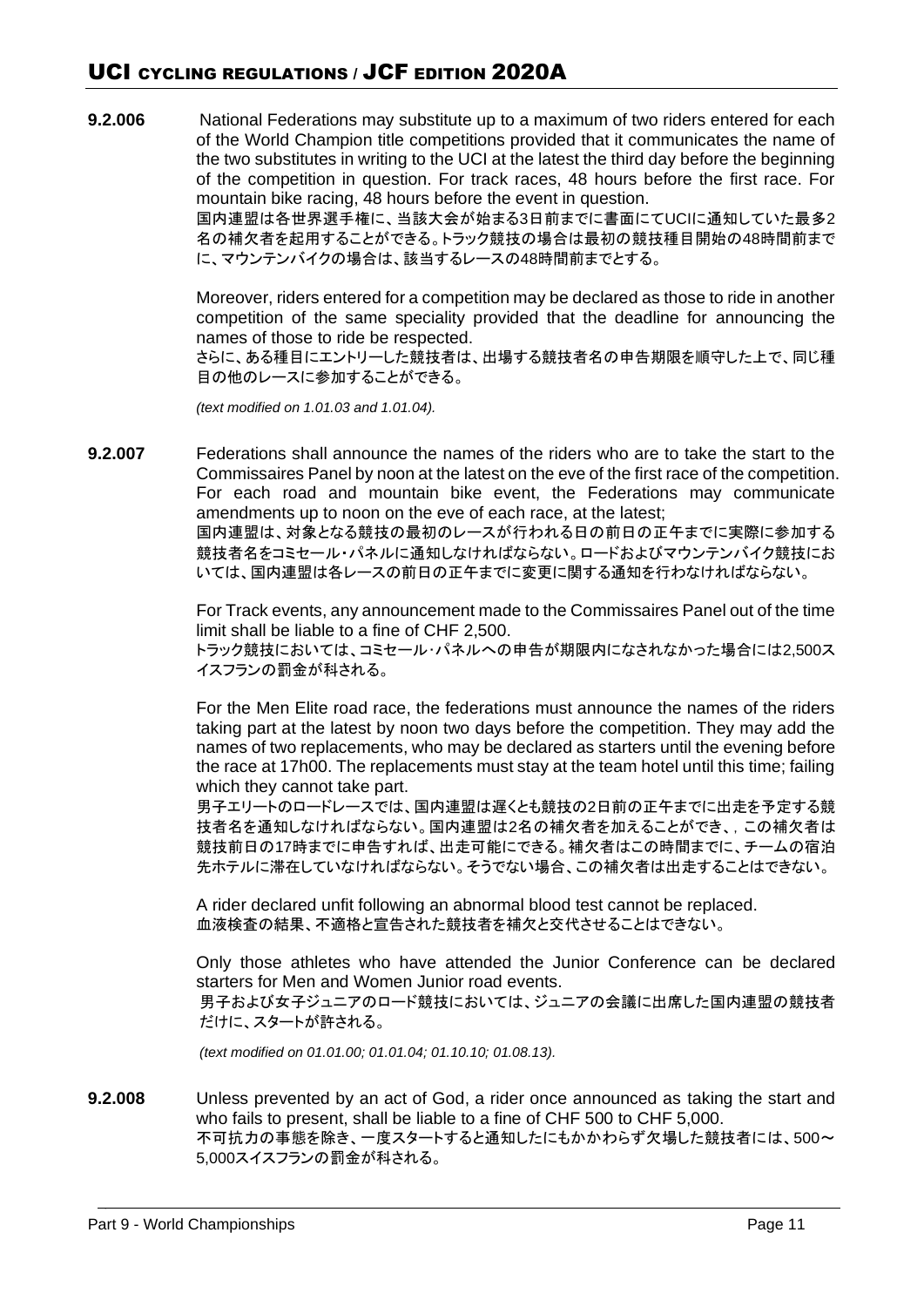An injury or sickness shall be recognised as an act of God only if the rider is declared incapable of taking the start by the UCI official doctor. 負傷または疾病が不可抗力と認められるのは、UCIの公式ドクターによりスタートできないと宣告さ れた場合のみとする。

# **§2 Selection of participants by speciality §2** 競技部門における参加者の選抜

General provision / 総論

9.2.009 In all individual specialities, the outgoing World Champion may take part in addition to the number of starters that the National Federation of such Champions may enter under the qualification regulations.

全個人種目において、前回の世界選手権者は、所属する国内連盟が参加資格規則に基づいてエ ントリーする人数の枠外で次回の世界選手権大会に参加することができる。

The same principle is applicable for the Olympic Champion on the occasion of the first World Championship following Olympic Games or, for the mountain bike, the next two mountain bike World Championships.

同様の原則がオリンピックチャンピオンに対しては、オリンピック競技大会後最初の世界選手権大 会において適用される。またマウンテンバイクにおいては、続く2回のマウンテンバイク世界選手権 大会まで適用される。

For the Continental Champion, this facility is limited to the first World Championships following the awarding of the title of Continental Champion. 大陸選手権者については、この便宜は大陸選手権後の最初の世界選手権大会に限定される。

On the track, for the Team Pursuit, Team Sprint, Madison, Omnium, Points Races, and Scratch Race as well as for artistic Cycling, the outgoing World and Olympic Champions may take part only if their nation is not already qualified to the World Championships. トラック競技のチーム・パーシュート、チーム・スプリント、マディソン、オムニアム、ポイント・レースお よびスクラッチ・レース、ならびにサイクル・フィギュアにおいては、前回の世界選手権者およびオリ ンピックチャンピオンは、その国が世界選手権の参加資格枠をまだ獲得していない場合にのみ参

加できる。

However, participation in individual road events shall be governed solely by articles 9.2.010 to 9.2.020.

ただし個人ロード競技の参加については、条項9.2.010から9.2.020のみに準拠する。

*(text modified on 1.01.03;1.01.04; 1.01.05; 1.10.06; 1.10.10; 8.02.2018; 21.06.18).*

**Individual Road Races** インディヴィデュアル・ロードレース

# **Elite Men /** エリート男子

**9.2.010 The Management Committee shall decide the qualification system each year.**  理事会は、参加資格付与制度を毎年決定する。 *(text modified on 01.10.02; 01.01.05; 01.03.16).*

# **Elite Men /** エリート男子

**9.2.011** A National Federation may enter riders of 19 years of age or more in the individual Men Elite's Road race. In that case, such riders may not participate in the individual Under 23s Road race in that same year.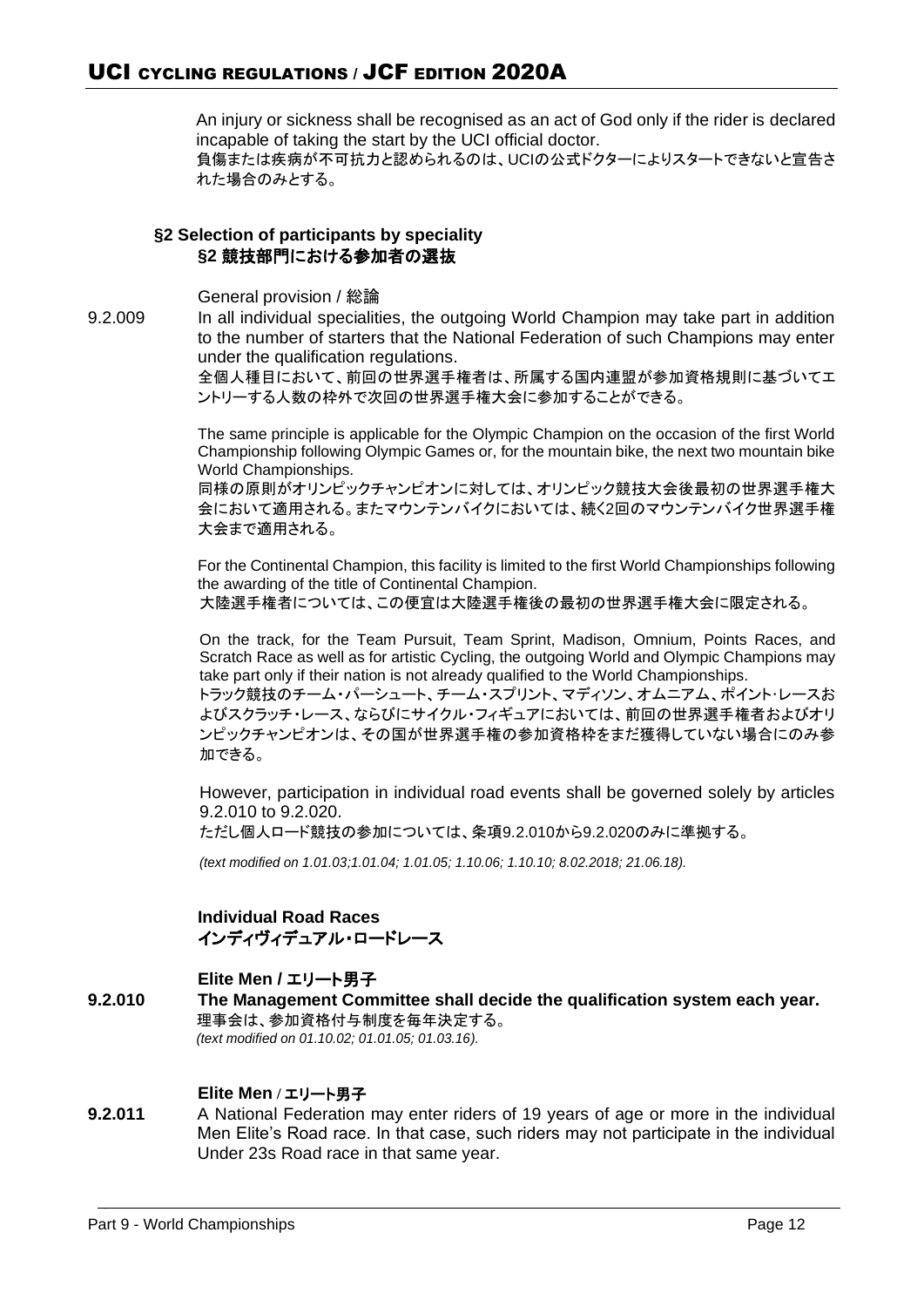国内連盟は、19歳以上の競技者を男子エリート個人ロードレースにエントリーすることができる。こ の場合、当該競技者は、同じ年の男子U23個人ロードレースに参加することはできない。

# **Under 23s / U23**

**9.2.012** The Management Committee shall decide the qualification system each year. 理事会は参加資格付与制度を毎年決定する。

*(text modified on 1.10.06; 1.03.16).*

**9.2.013** Under 23 riders who have participated in the Men Elite individual road race at a previous World Championships may not ride the individual road race for Under 23 riders. 前回の世界選手権大会において男子エリート個人ロードレースに参加したU23競技者は、U23の個

人ロードレースに参加できない。

*(text modified on 1.10.06; 1.01.15, 1.01.16).*

#### Men Juniors / 男子ジュニア

**9.2.014** The Management Committee shall decide the qualification system each year. 理事会は参加資格付与制度を毎年決定する。

*(text modified on 26.06.07; 1.10.11; 1.03.16).*

# **Women Elite /** 女子エリート

**9.2.015** The Management Committee shall decide the qualification system each year. 理事会は参加資格付与制度を毎年決定する。

*(text modified on 01.01.10; 05.02.15; 01.03.16).*

#### **Women Juniors /** 女子ジュニア

**9.2.016** The Management Committee shall decide the qualification system each year. 理事会は参加資格付与制度を毎年決定する。

*(text modified on 1.03.16).*

# **Individual Time-Trial Road Races** インディヴィデュアル・タイム・トライアル・ロードレース

**9.2.017** The Management Committee shall decide the qualification system each year. 理事会は参加資格付与制度を毎年決定する。

*(text modified on 1.03.16).*

- **9.2.018** A National Federation shall be entitled to enter riders of 19 years or more in the individual Men Elite's Time-Trial Road race. 国内連盟は、19歳以上の競技者をインディヴィデュアル・エリート・タイム・トライアル・ロードレース にエントリーすることができる。
- **9.2.019** Riders referred to on article 9.2.018 and who participate in the Individual Men Elite's Time Trial Road Race may not participate in the Individual Under-23 Time Trial Road Race in the same year. 9.2.018の条項によりエリート・インディヴィデュアル・タイムトライアル・ロードレースに参加した競技者 は、同じ年のU23・インディヴィデュアル・タイムトライアル・ロードレースに参加することはできない。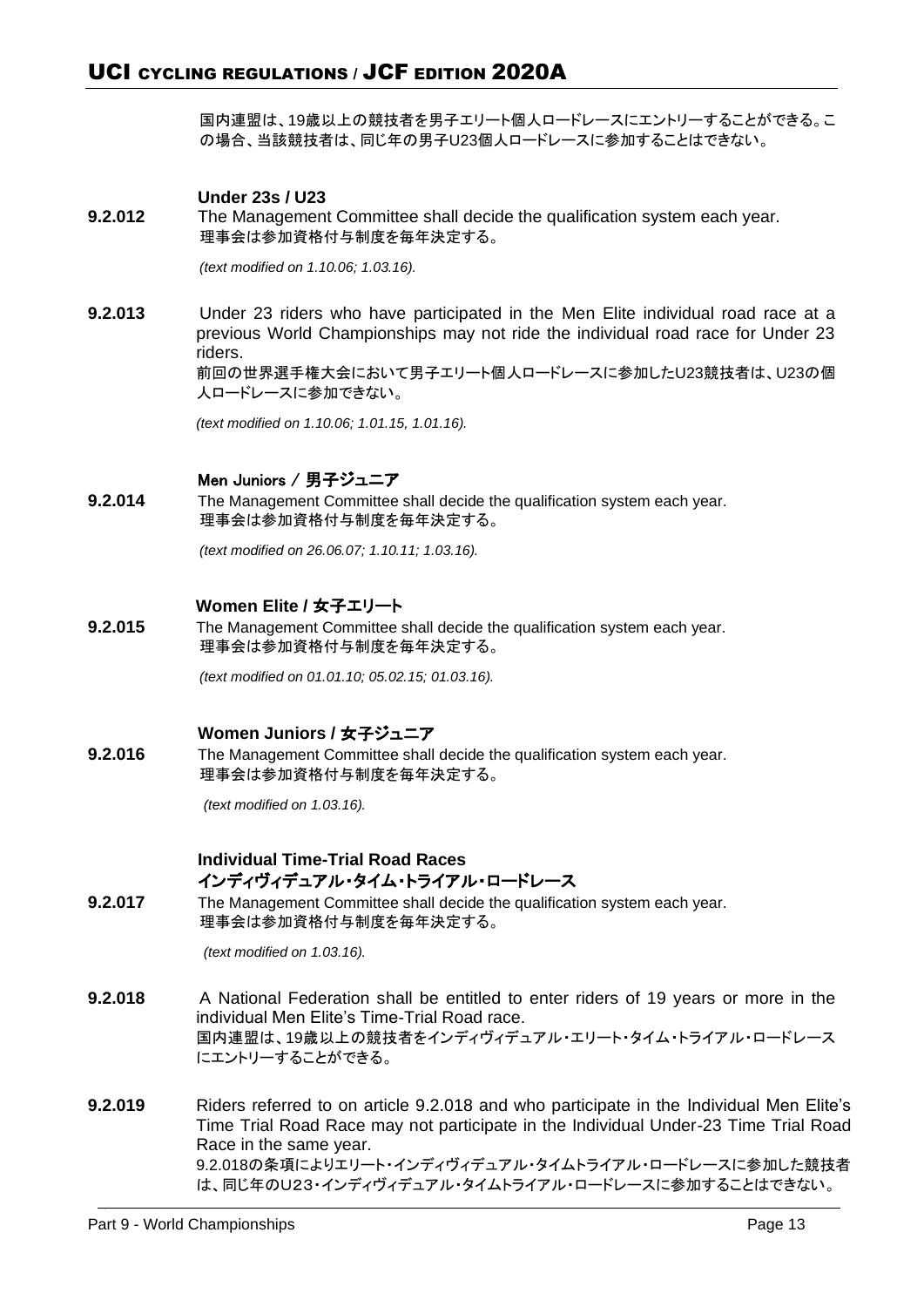**9.2.020** Under 23 riders who have participated in the Men Elite individual road time trial at a previous World Championships may not ride the individual road time trial for Under 23 riders.

> 前回の世界選手権大会において男子エリート個人タイムトライアルに参加したU23競技者は、U23 の個人タイムトライアルに参加することはできない。

*(text modified on 1.10.06; 1.01.15, 1.01.16).*

# **Ranking by Nations** 国別ランキング

**9.2.020 bis** The ranking by nations for the World Championships is calculated by adding the points scored by all riders of each nation in the team time trial mixed relay, individual time trial and road race events, based on the point scales as per regulations, i.e.:

世界選手権大会における国別ランキングは、チームタイムトライアル混合リレー、個人タイムトライ アル、およびロードレースにおいて、各国のすべての競技者が下記規定のポイント基準に基づき獲 得したポイントを総和して算出する。

|                | Women Elite<br>Men Elite<br>女子エリート<br>男子エリート |                                   | Men Under 23<br>男子 U23 |                                   | Men Junior          | Women Junior<br>女子ジュニア<br>男子ジュニア  | Elite<br>Under 23<br>エリート<br>U23                                     |
|----------------|----------------------------------------------|-----------------------------------|------------------------|-----------------------------------|---------------------|-----------------------------------|----------------------------------------------------------------------|
| Place<br>順位    | Road Race<br>ロードレース                          | <b>Time Trial</b><br>タイム<br>トライアル | Road Race<br>ロードレース    | <b>Time Trial</b><br>タイム<br>トライアル | Road Race<br>ロードレース | <b>Time Trial</b><br>タイム<br>トライアル | Team Time<br><b>Trial Mixed</b><br>Relay<br>チームタイ<br>ムトライアル<br>混合リレー |
| 1              | 200                                          | 200                               | 125                    | 125                               | 100                 | 100                               | 200                                                                  |
| $\overline{2}$ | 150                                          | 150                               | 100                    | 100                               | 85                  | 85                                | 150                                                                  |
| 3              | 125                                          | 125                               | 85                     | 85                                | 70                  | 70                                | 125                                                                  |
| 4              | 100                                          | 100                               | 70                     | 70                                | 60                  | 60                                | 100                                                                  |
| 5              | 85                                           | 85                                | 60                     | 60                                | 50                  | 50                                | 85                                                                   |
| 6              | 70                                           | 70                                | 50                     | 50                                | 40                  | 40                                | 70                                                                   |
| $\overline{7}$ | 60                                           | 60                                | 40                     | 40                                | 30                  | 30                                | 60                                                                   |
| 8              | 50                                           | 50                                | 30                     | 30                                | 20                  | 20                                | 50                                                                   |
| 9              | 40                                           | 40                                | 20                     | 20                                | 10                  | 10                                | 40                                                                   |
| 10             | 30                                           | 30                                | 10                     | 10                                | 5                   | 5                                 | 30                                                                   |
| 11 to 25       | 5                                            | 5                                 | 3                      | 3                                 |                     | 1                                 | 5                                                                    |

*(article introduced on 1.07.15; modified on 1.03.16 ; 13.10.16; 01.01.19).*

# **team time trial** mixed relay

チームタイムトライアル混合リレー

**9.2.021** A National Federation shall be entitled to enter riders of 19 years or more in the team time trial mixed relay.

国内連盟は19歳以上の競技者をチームタイムトライアル混合リレーにエントリーすることができる。

The Management Committee shall decide the qualification system each year. 理事会は参加資格付与制度を毎年決定する。

*(article introduced on 01.07.12; text modified on 01.10.13; 01.01.15; 01.03.16; 01.01.19).*

**9.2.021 bis** Every team participating in the team time trial mixed relay can enter six male riders and six female riders, of which three male rider and three female riders will start. Registration with the UCI is conducted through its website.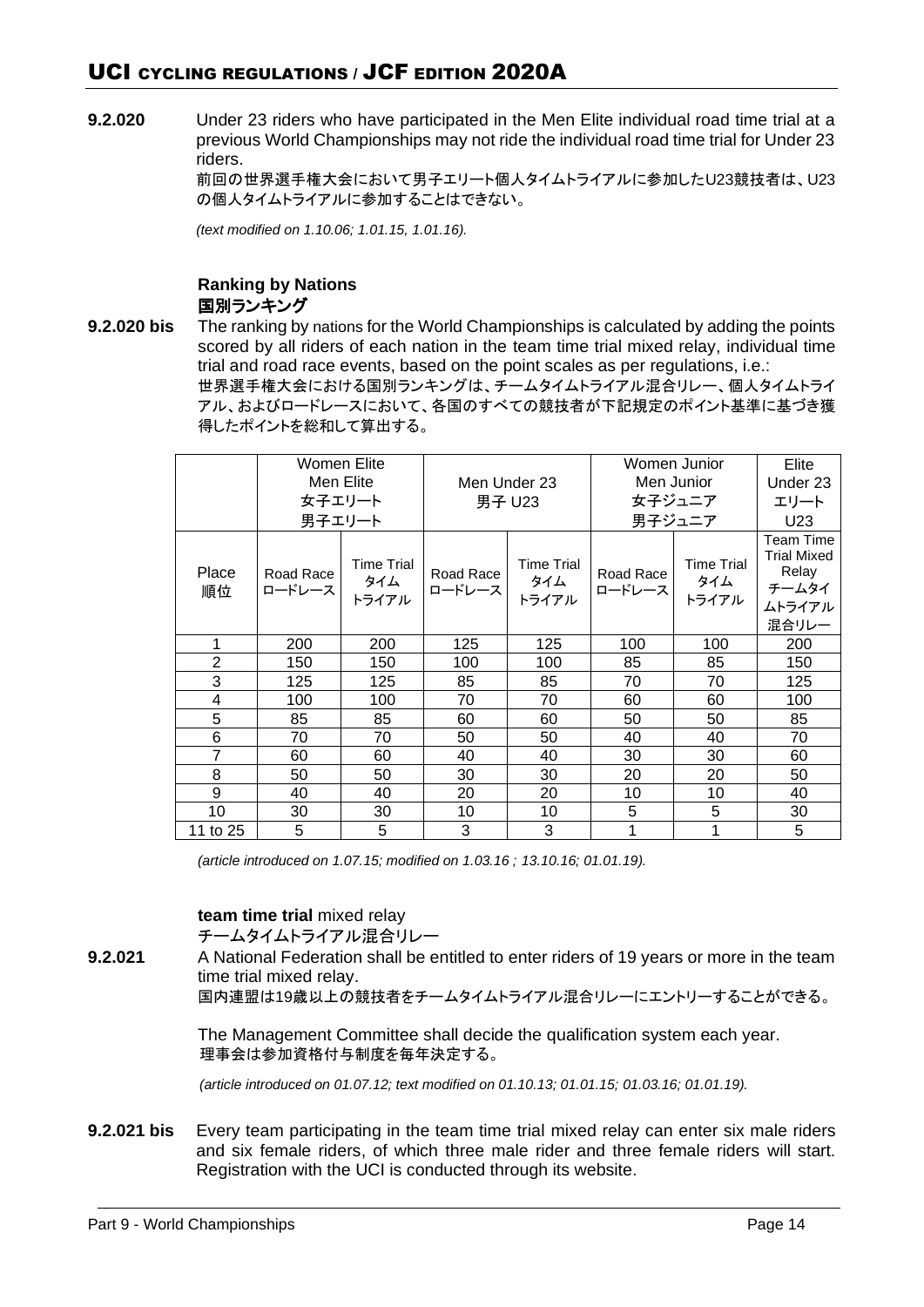チームタイムトライアル混合リレーに参加する各チームは男子6競技者と女子6競技者をエントリー でき、そのうちの男子3競技者と女子3競技者を出走させることができる。 UCIへの登録は、そのウェブサイトを通じて行う。

*(article introduced on 01.07.12; text modified on 01.08.13; 01.03.16; 01.01.19).*

**Track**

トラック

**9.2.022** The maximum participations by nation for each event shall be the following: 各国の競技ごとの最大参加人数は以下のとおりとする:

> Elite and Juniors / MEN and WOMEN エリート(男子、女子)およびジュニア(男子、女子)

| Team Sprint (チーム・スプリント)                  | 1チーム |
|------------------------------------------|------|
| Sprint (スプリント)                           | 2選手  |
| Keirin (ケイリン)                            | 2選手  |
| 1Km/500m Time Trial (1 km/500m タイムトライアル) | 2選手  |
| Team Pursuit (チーム・パーシュート)                | 1チーム |
| Individual Pursuit (インディヴィデュアル・パーシュート)   | 2選手  |
| Points race (ポイント・レース)                   | 1選手  |
| Scratch Race (スクラッチ・レース)                 | 1選手  |
| Omnium (オムニアム)                           | 1選手  |
| Elimination (エリミネーション)                   | 1選手  |
| Madison (マディソン)                          | 1チーム |
|                                          |      |

A maximum of one substitute rider for each event is permitted. Substitute riders must be confirmed at the confirmation of starters. Team Managers may forward modifications to the Secretary of College of Commissaires until the start of the first competition session on the day of each event.

各競技に1人までの補欠競技者が許可される。補欠競技者は、出走者の確認時に確認されなけ ればならない。チーム監督は、各競技開催日の最初のレースが始まるまでに、競技者の変更をコ ミセール・パネル事務局に届け出ることができる。

*(text modified on 1.01.02; 1.01.03; 19.09.06; 26.06.07; 13.06.08; 25.02.13; 14.10.2016; 05.03.18; 12.06.20).*

**9.2.023** UCI Track Rankings used for the establishment of qualification quota are calculated six weeks before the World Championships. The maximum number of riders/teams qualified through the UCI Track Ranking is shown in the following table:

> 出場資格付与枠決定のためのUCIトラック・ランキングは世界選手権開催の6週間前に計算するも のとする。UCIトラック・ランキングを通して参加資格を得ることのできる最大の競技者数/チーム数 は、下表の

とおりとする:

| Event種目                                | Men Elite   |
|----------------------------------------|-------------|
|                                        | 男子エリート      |
|                                        | Women Elite |
|                                        | 女子エリート      |
| Sprint / スプリント                         | $30^{3}$    |
| Keirin / ケイリン                          | $24^{3}$    |
| Km (500m) TT / 1km (500m)タイムトライアル      | 243         |
| Individual Pursuit / インディヴィデュアル・パーシュート | 243         |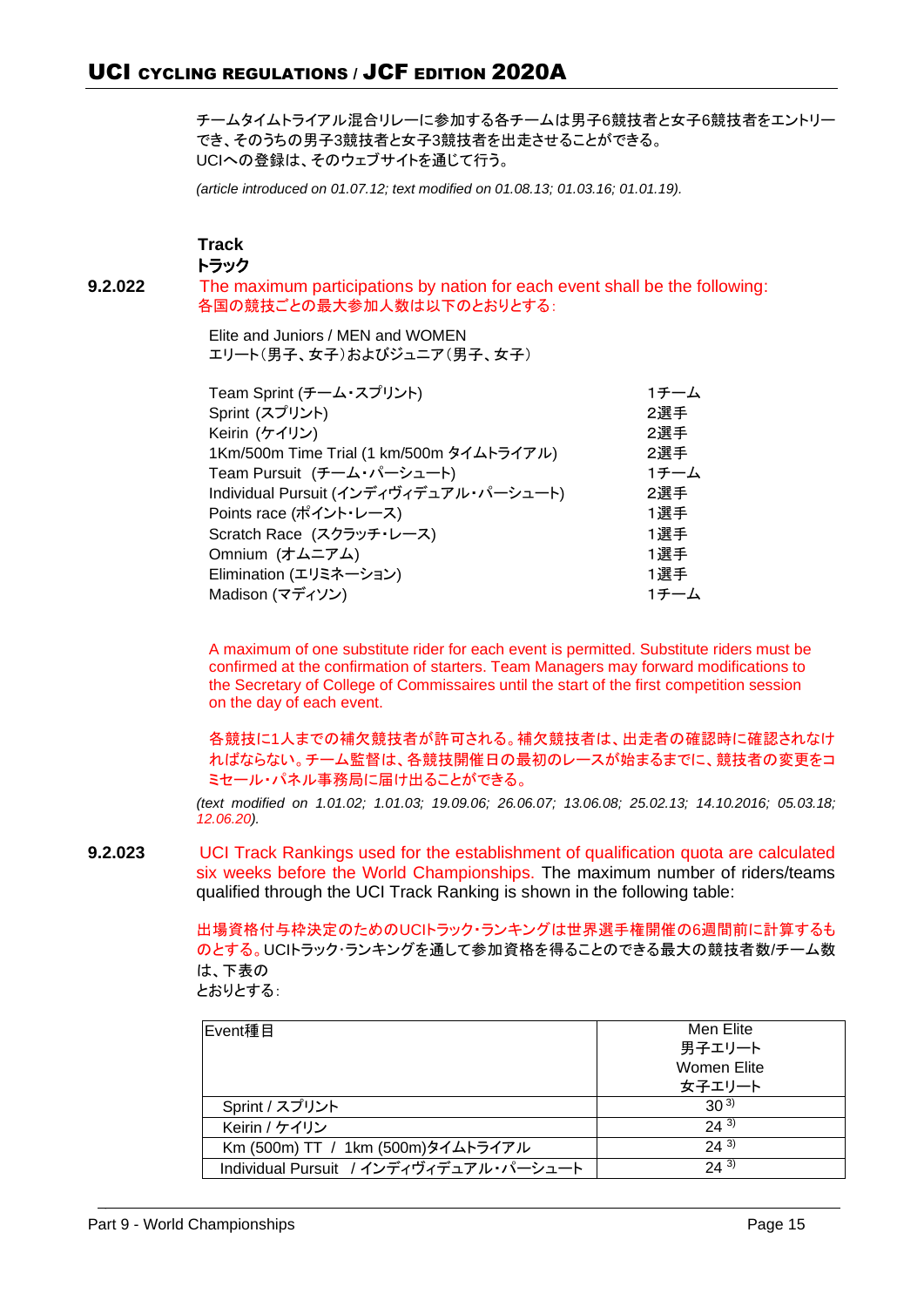| Omnium /オミニアム            | 242      |
|--------------------------|----------|
| Scratch Race / スクラッチ・レース | 242      |
| Points race / ポイント・レース   | 242      |
| Elimination / エリミネーション   | 242      |
| Madison / マディソン          | $18^{1}$ |

<sup>1)</sup> Allocated through the UCI Track Ranking by Nation. In the event of additional champions as referred to in articles 9.2.009 and 9.2.027,the number of nations/riders qualified through the UCI Track Ranking shall be reduced in order not to exceed the applicable maximum number.

UCIトラック国別ランキングにより割当てられる。条項9.2.009および9.2.027による追加選手権 保持者がいる場合、UCIトラック・ランキングにより参加資格を得る国・競技者数は、最大の制 限数を超えないよう削減される。

<sup>2)</sup> First  $2/3$  quota are allocated through the UCI Track Ranking by Nation. Last 1/3 quota is allocated through the UCI Track Individual Ranking to nations which have not qualified any quota places through the UCI Track Ranking by Nation. In the event of additional champions as referred to in articles 9.2.009 and 9.2.027, the number of nations/riders qualified through a UCI Track Ranking shall be reduced in order not to exceed the applicable maximum number.

最初の2/3の割当て数は、UCIトラック国別ランキングを通して割り当てられる。残り1/3の割当 て数は、UCIトラック個人ランキングを通して、UCIトラック国別ランキングによっては参加資格を 得なかった国に割り当てられる。条項9.2.009および9.2.027による追加選手権保持者がいる 場合、UCIトラック・ランキングによる参加資格獲得競技者/チーム数は、適用される最大数を超 えないように削減される。

3) Allocated through the UCI Track Individual Ranking. Additional champions quota as referred to in articles 9.2.009 and 9.2.027 are allocated to nations. UCIトラック個人ランキングにより配分される。条項9.2.009および9.2.027による追加選手権保 持者枠は国に配分される。

The Team Pursuit and Team Sprint are open to one team per nation as per article 9.2.022. The conditions of qualification stipulated in articles 9.2.024 to 9.2.027bis remain applicable.

チーム・パーシュートおよびチーム・スプリントでは、条項9.0.022に従い、各国1チームが参加でき る。この場合、条項9.2.024~9.2.027に記載の出場資格付与条件が適用される。

*(text modified on 1.01.99; 1 01.02; 1.10.04; 19.09.06; 26.06.07; 13.06.08; 1.10.10; 25.02.13; 10.04.13; 20.06.14; 15.03.16; 13.10.2016; 14.10.16 ; 05.03.18; 21.06.18; 12.06.20).*

**9.2.024** Participation in elite track competitions shall be open to riders of 18 and over. It shall be regulated by the qualification system mentioned in article 9.2.025 to 9.2.028 hereafter.

> エリートのトラック競技には、18歳以上の競技者が参加できる。これに関しては、以下の条項 9.2.025~9.2.028に記載の参加資格付与制度に従う。

*(text modified on 1.01.99; 1.10.04; 12.06.20).*

**9.2.025** Participation in the World Championships is restricted to nations that have registered and hosted a minimum of one international track event on the UCI calendar between the last edition of the World Championships and six weeks before the upcoming World Championships.

世界選手権大会への参加は、前回の世界選手権大会から次回の世界選手権の6週間前までに UCI日程に登録された国際トラック競技大会を少なくても1回以上開催した国に限定される。

The nation will not be allowed to register any riders for the World Championships as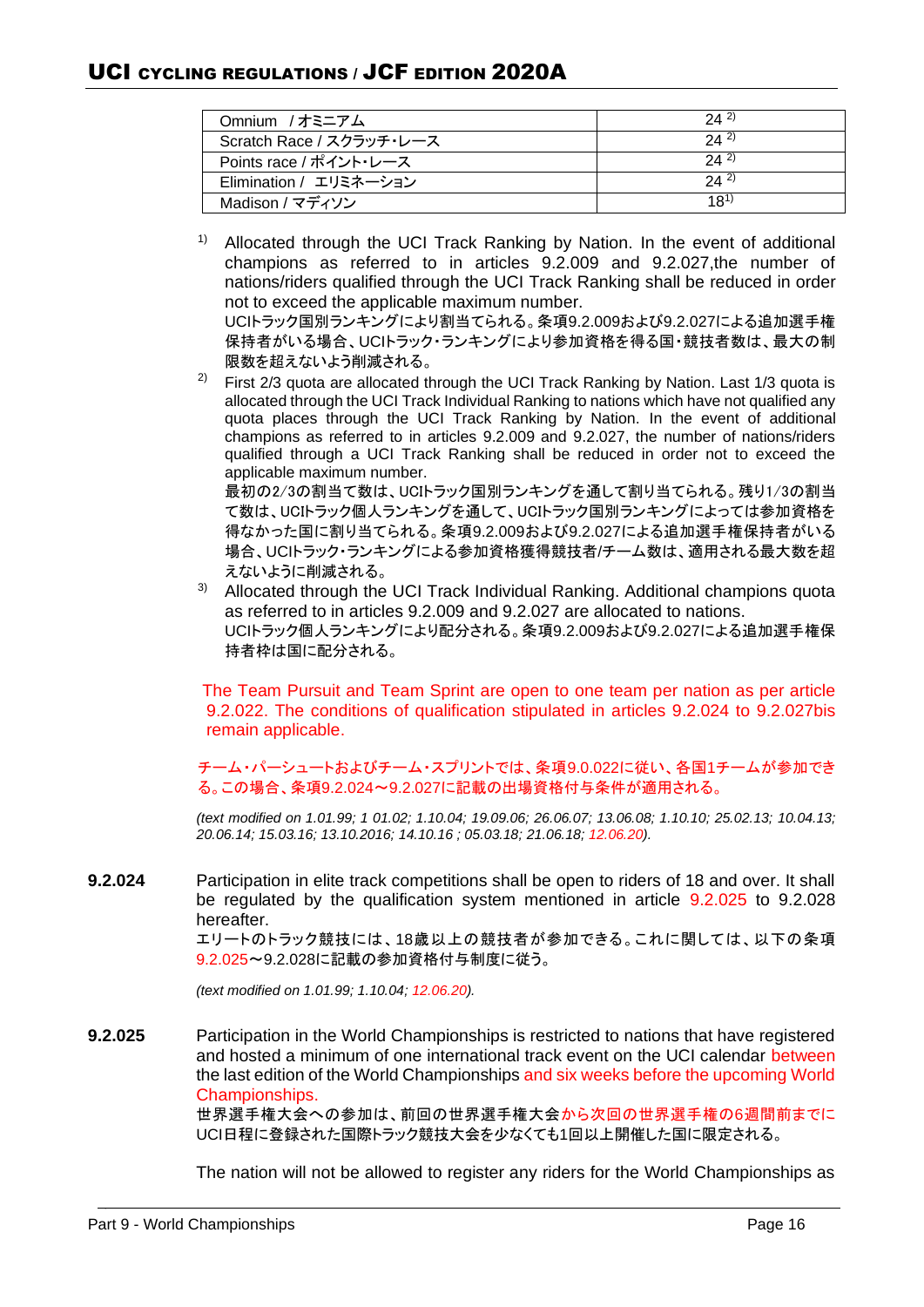long as this condition has not been fulfilled. この条件が満たされていない限り、当該国は世界選手権大会にいかなる競技者も参加登録するこ とを認められない。

In the case where the World Championships are moved to earlier in the calendar year, a competition held after the World Championships will be considered, on condition that this competition has taken place at minimum for several seasons on that date 世界選手権の開催期間が暦年上早い時期に変更された場合、世界選手権後に開催される大会も 本状の条件の対象として考慮される。ただし、当該大会が少なくても数シーズン同じ日に開催され ていたことを条件とする。

For the development of track cycling and on duly justified request received six weeks prior to the upcoming World Championships, the track commission may grant dispensation of this condition. The decision of the commission is final and no appeal is possible.

トラック競技の発展のために、そして正当な理由のある要求を次回の世界選手権の6週間前までに 受領した場合は、トラック委員会はこの条件の適用を免除できる。委員会の適用免除の決定は最 終的なものであり、いかなる抗議もできない。

*(article introduced on 01.10.12; text modified on 25.02.14; 14.10.16; 12.06.20).*

- **9.2.026** *[abrogated on 12.06.20]* 「*12.06.20*に廃止」
- **9.2.027** In addition to the riders qualified through a UCI track classification, according to the quotas indicated in the articles 9.2.022 and 9.2.023, the following riders will also be qualified for Elite World Championships: 条項9.2.022および9.2.023に定める割当数に従ってUCIトラック・ランキングにより参加資格を得

た競技者に加え、下記の競技者はエリート世界選手権大会への参加資格を得る:

- the Elite Continental Champions (Men and Women) in events who won their title after the last Elite World Championship (including for bunch events as per article 3.1.011, and Madison if the riders / teams do not belong to an already qualified nation).
- 当該競技者 / チームがすでに参加資格を獲得した国に属していない場合、前回のエリート世界 選手権以降に条項3.1.011に記載する集団競技およびマディソンを含む、種目別で優勝したエリ ート大陸選手権保持者(男子および女子)

For the sake of clarity, conditions of article 9.2.027bis remain applicable. なお、条項9.2.027bisはそのまま適用可能とする。

*(text modified on 01.01.99; 01.01.03; 01.10.04; 25.02.13; 20.06.14; 01.07.17; 23.10.19; 12.06.20)*

**9.2.027 bis** Notwithstanding articles 9.2.025, 9.2.026 and 9.2.027, a nation will only be allowed to enter a rider in a specific event of the Elite World Championships if the following conditions ae fulfilled:

> 条項9.2.025, 9.2.026および9.2.027に関わらず、以下の条件を満たした国は、自国の競技者をエ リート世界選手権大会の特定の種目にエントリーすることができる:

> where applicable, the nation must have participated in this specific event at least one leg of the Nations' Cup of this season. This only applies when the specific events are scheduled at each leg of the Nations' Cup.

```
そのシーズンのネーションズカップのうち1戦以上で当該種目に参加した。本上項は当該特定
```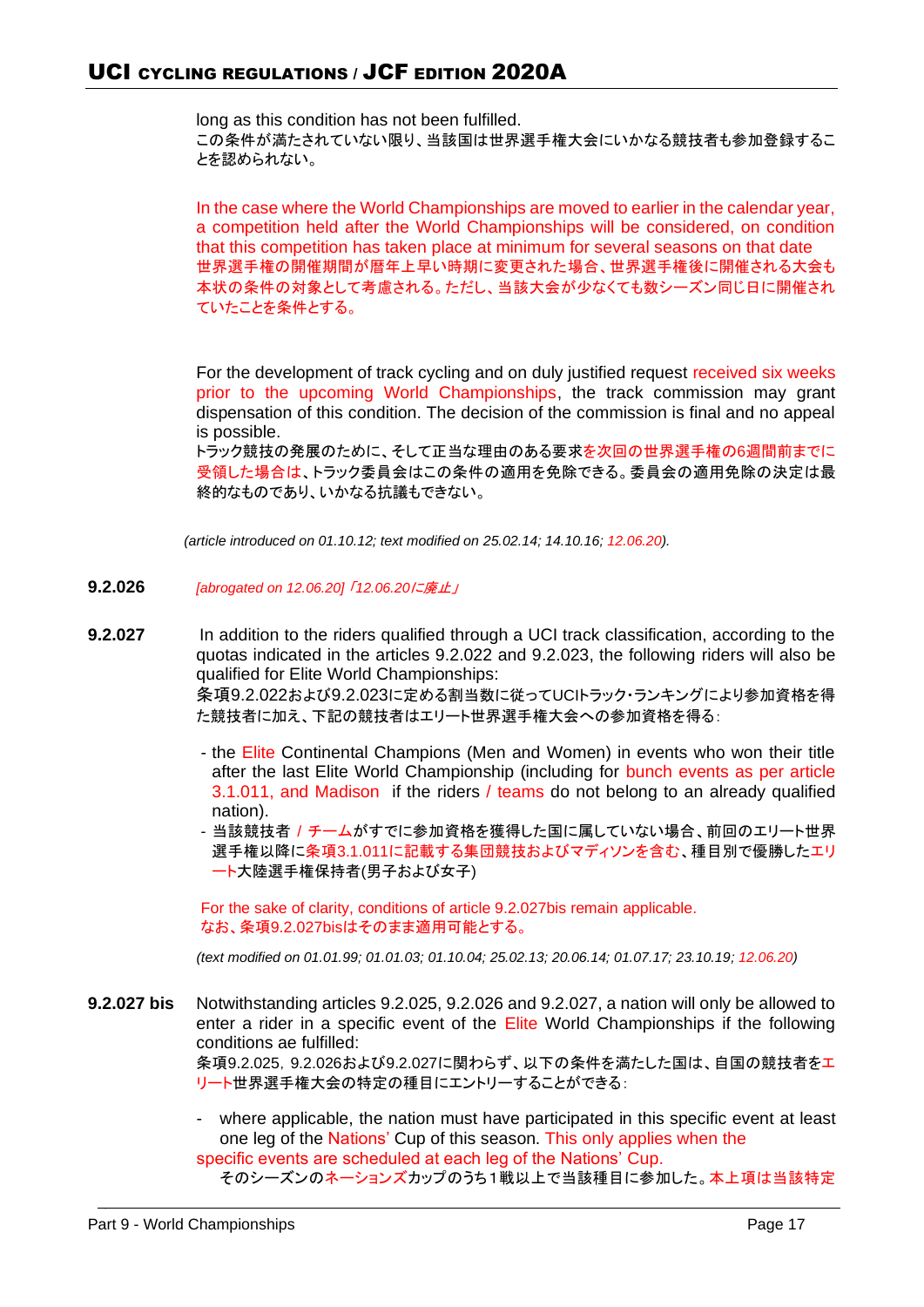の種目が各ネーションズカップの1戦に競技種目として予定されている場合にのみ適用される。

- where applicable, the nation must have participated in this specific event in the most recent Elite Continental Championships. 直近のエリート大陸選手権大会の当該種目に参加していた。
- the nation must have participated in the most recent Junior Track World Championships. (not event specific) 直近のジュニア・トラック世界選手権に参加していた。(競技種目は問わない)
- a rider must have earned, for the specific individual event and for Madison, at least 250 points in the respective UCI Track Ranking used for the establishment of qualification quota as per 9.2.023. This does not apply to riders entering Individual Pursuit and Kilometre/500m Time Trial. 競技者は上項9.2.023に記載する出場資格付与枠決定のために設けられた各UCIトラック・ラン キングおいて、個人種目およびマディソンの競技者は250ポイント以上を獲得していなければな らない。これは個人パーシュートおよび1km/500mタイムトライアルにエントリーする競技者には 適用されない。

The track commission may grant dispensation of one or several of these requirements for exceptional circumstances. The dispensation must be requested within three days following the end of the competition in question.

トラック委員会は、例外的な状況においてこれらの要件のうちの1またはいくつかの免除を与えるこ とができる。この免除は該当する競技終了後の3日以内に要求されなければならない。

*Comment (for the team's events):* 説明(チーム競技について):

*For the interpretation of the present article, a team of this nationality means a national team or a UCI track team with a majority of participants of that nationality.* 本条項の解釈にあたり、「当該国のチーム」とは、ナショナル・チームまたは、その国籍を有するメン バー・構成員が大多数を占める*UCI*トラック・チームを指す。

*(text modified on 01.01.03; 04.07.03; 01.10.04; 13.06.08; 30.01.09; 25.02.13; 10.04.13; 20.06.14; 15.03.16; 14.10.16; 05.03.18; 04.03.19; 12.06.20)*

**9.2.027ter** Where a nation qualified in an individual event and is not able to enter an eligible rider, the qualification place will revert to the UCI and will be reallocated to the next reserve nation.

> 個人種目の参加資格を得た国が出場資格を有する競技者を出場させることができなくなった場合、 当該出場枠はUCIに返還され、次の補欠国に再分配されるものとする。

*(article introduced on 25.02.13; text modified on 10.04.13; 15.03.16; 12.06.20)*

**9.2.028** The National Federation of the organizer shall be entitled to the first reserve quota to enter a team for each team race and a rider for each individual race if it cannot enter riders on the basis of the qualification criteria indicated in the articles 9.2.026 and 9.2.027. For the sake of clarity, conditions of article 9.2.027bis remain applicable. 世界選手権大会主催国の国内連盟は、条項9.2.026および条項9.2.027に示される参加資格基準 によって参加資格を得られなかった種目について、各チーム種目に1チームずつ、各個人種目に1 名ずつの競技者をエントリーする最初の補欠枠の権利を有する。なお、条項9.2.027 bisの条件は そのまま適用可能とする。

> A Wild card for individual events (Men and Women) may be granted by the Track Commission at its sole discretion upon justified request of a continental confederation, for riders that were prevented by an unpredictable occurrence to qualify and on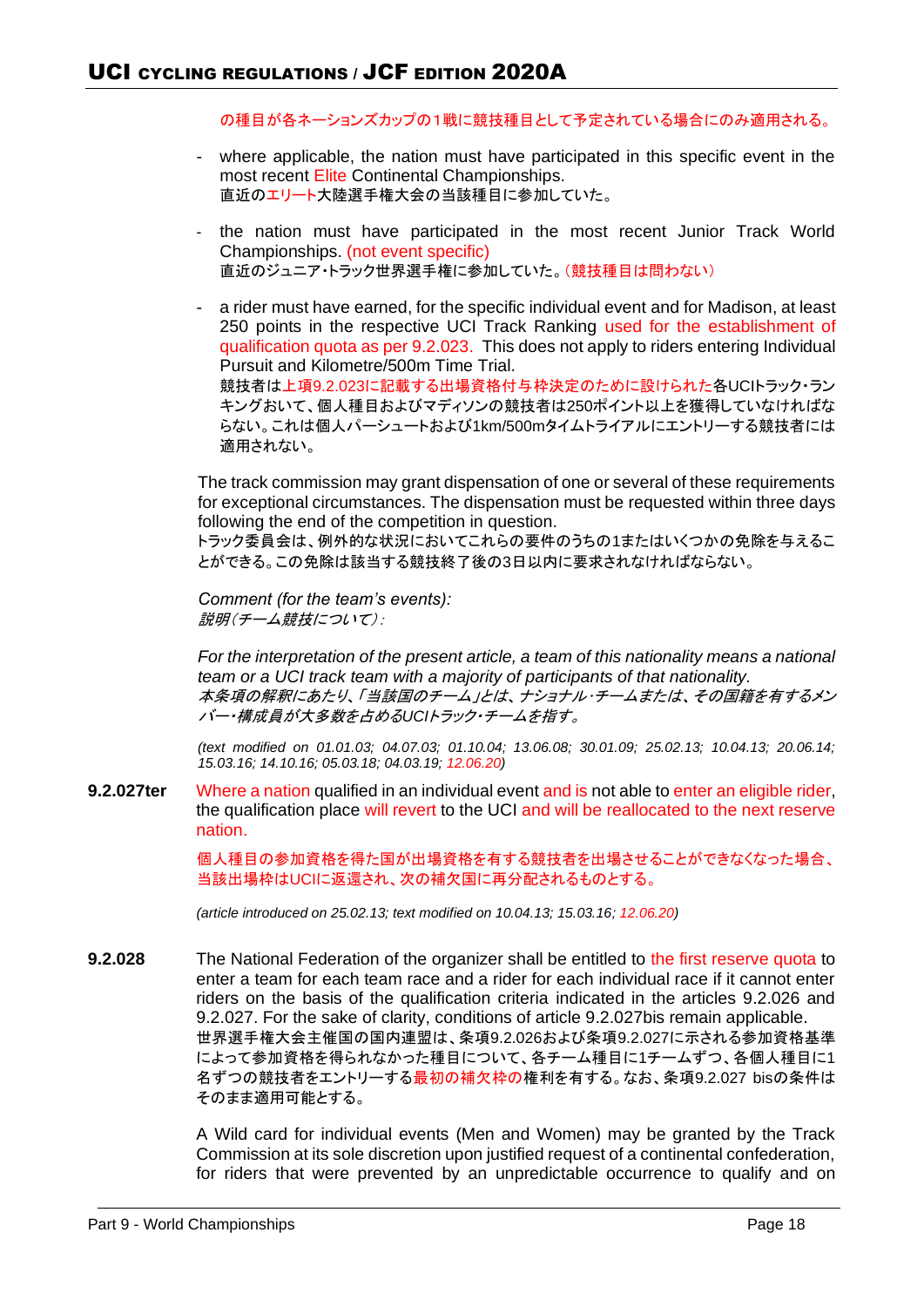condition that they do not belong to an already qualified nation in this event. 不測の事態により参加資格獲得を妨げられた競技者には、参加資格を獲得した国に属していない ことを条件に、大陸連合による正当な理由のある要請を受けて、個人種目(男子および女子)に1つ のワイルド・カードがトラック委員会の単独裁量により与えられる。

*(text modified on 1.01.99; 1.10.04; 13.06.08; 01.07.17; 12.06.20).*

- 9.2.028 bis [abrogated on 4.07.03] [2003年7月4日に廃止]
- 9.2.029 [abrogated on 05.03.18] [2018年3月5日に廃止]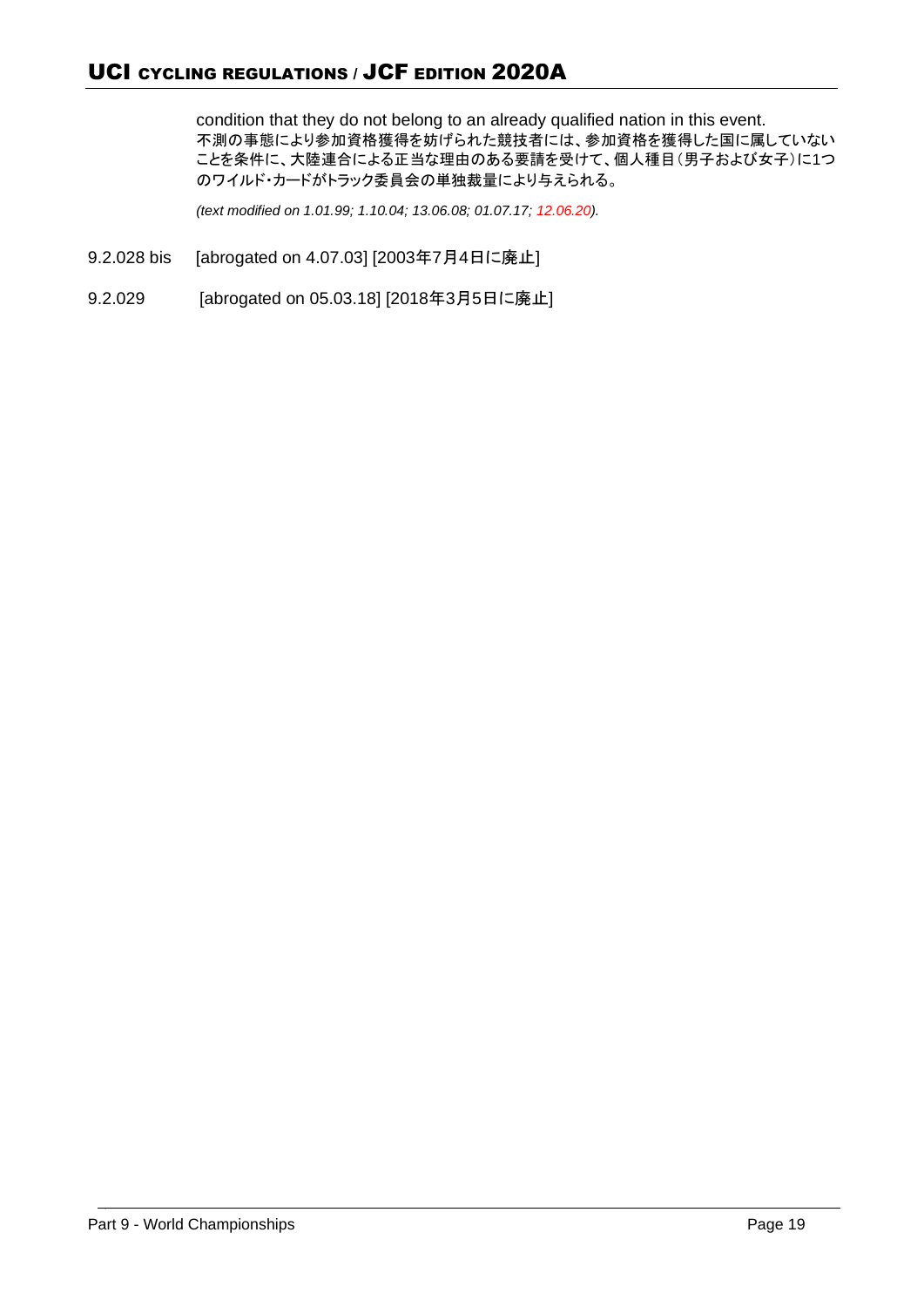# **Mountain Bike** マウンテンバイク

**9.2.030** The mountain bike world championships shall comprise six specialities: the Olympic Cross- country (XCO), the Marathon Cross-country (XCM), the Team Relay (XCR), the Individual Downhill (DHI), and the 4-Cross (4X) and the Cross-country Eliminator (XCE).

> マウンテンバイク世界選手権大会は6種目で構成される: オリンピック・クロスカントリー(XCO)、マ ラソン・クロスカントリー(XCM)、チーム・リレー(XCR)、インディヴィデュアル・ダウンヒル(DHI)、4 クロス(4X)およびクロスカントリー・エリミネイター(XCE)。

*(article introduced on 1.01.04; modified on 1.01.06; 1.02.12; 1.01.18).*

- **9.2.031** The categories for which the title of world champion will be awarded are as follows: 世界選手権タイトルは下記のカテゴリーに対して与えられる:
	- XCO Men Elite (aged 23 and over) XCO エリート男子(23歳以上) Men under 23 (ages from 19 to 22) 男子U23(19~22歳) Women Elite (aged 23 and over) エリート女子(23歳以上) Women under 23 (aged 19 to 22) 女子U23(19~22歳) Men Juniors (aged 17 and 18) ジュニア男子(17~18歳) Women Juniors (aged 17 and 18) ジュニア女子(17~18歳) XCR Team (aged 17 and over); XCR チーム(17歳以上) XCE Men (aged 17 and over); <br> XCE 男子(17歳以上) Women (aged 17 and over);  $\frac{1}{2}$   $\frac{1}{2}$   $\frac{1}{2}$   $\frac{1}{2}$   $\frac{1}{2}$   $\frac{1}{2}$   $\frac{1}{2}$   $\frac{1}{2}$   $\frac{1}{2}$   $\frac{1}{2}$   $\frac{1}{2}$   $\frac{1}{2}$   $\frac{1}{2}$   $\frac{1}{2}$   $\frac{1}{2}$   $\frac{1}{2}$   $\frac{1}{2}$   $\frac{1}{2}$   $\frac{1}{2}$   $\frac{1$ XCM Men (aged 19 and over) XCM 男子(19歳以上) Women (aged 19 and over)  $\star$   $\star$   $\uparrow$  (19歳以上) DHI Men Elite (aged 19 and over) DHI エリート男子(19歳以上) Women Elite (aged 19 and over) エリート女子(19歳以上) Men Junior (aged 17 and 18) ジュニア男子(17~18歳)
		- Women Junior (aged 17 and 18) ジュニア女子(17~18歳)
		- 4X Men (aged 17 and over) 4X 男子(17歳以上)

Women (aged 17 and over)  $\Box$  女子(17歳以上)

*(article introduced on 1.01.04; modified on 1.01.06; 1.02.12).*

9.2.032 For the team relay, each nation may enter only a single team. チーム・リレーにおいて、各国は1チームのみ参加できる。

> Each national team shall be made up of 1 Men Elite, 1 Women Elite, 1 Men under 23, 1 Men Juniors , 1 Women under 23 and Women Juniors. However, the following substitutions shall be permissible:

> 各国チームは、男子エリート1名、女子エリート1名、男子U23 1名、男子ジュニア1名女子U23並び に女子ジュニアで構成する。ただし、下記の入れ替えは認められる:

- Men Elite by Women Elite or Men under 23 or Men Juniors or Women under 23 or Women Juniors;
- Women Elite by Women under 23 or by Women Juniors;
- Men under 23 by Women Elite or Women under 23 or Men Juniors or Women Juniors;
- Men Juniors by Women Juniors.
- 男子エリートを、女子エリート、男子U23、男子ジュニア、女子U23または女子ジュニアに。
- 女子エリートを、女子U23または女子ジュニアに。
- 男子U23を、女子エリート、女子U23、男子ジュニアまたは女子ジュニアに。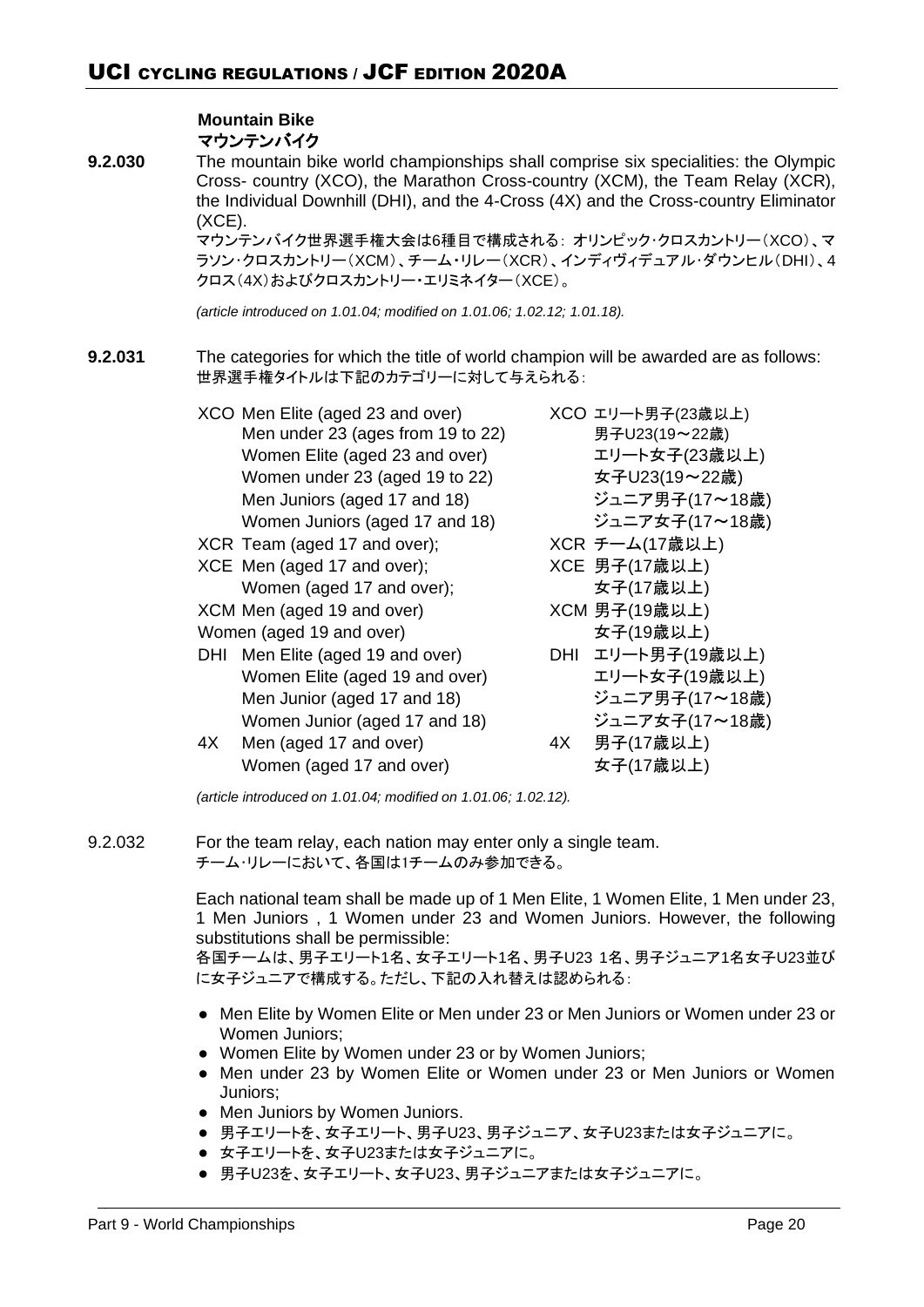● 男子ジュニアを、女子ジュニアに。

Each rider selected must already be entered for the individual downhill, or Olympic cross country events.

選抜される各競技者は、インディヴィデュアル・ダウンヒル、または オリンピック・クロスカントリーに エントリーを済ませていること。

*(article introduced on 01.01.04; modified on 01.01.06; 01.02.12; 01.01.20177; 01.01.20).*

**9.2.033** For the mountain bike world championships team relay, the team manager must use the form provided to notify the names and categories of the riders making up their team and their start order to the chief commissaire's panel at the end of the team managers' meeting held the day before the event. This start order may not be altered subsequently.

> マウンテンバイク世界選手権大会チーム・リレーにおいて、チーム監督は、規定の用紙を使用して チームを構成する競技者の氏名およびカテゴリーと、そのスタート順を、競技前日に行なわれるチ ーム監督会議終了時に、チーフ・コミセールに届け出なければならない。このスタート順は提出後に 変更できない。

> The exchange boxes will be allocated on the basis of the results of the team relay event in the preceding world championships. The order of nations not placed will be determined by drawing lots. The first nation will be installed in box number 1 and so on.

> 機材交換用のピット・ボックスは、前の世界選手権のチーム・リレーの結果を基に配分される。順位 のない国の順番は抽選によって決定される。最初の国が1番目のピット・ボックスに、以下順に配置 される。

*(article introduced on 1.01.04; text modified on 1.01.06; 25.09.08; 1.01.18).*

**9.2.034** For the Men **Elite**, Women Elite, Men Under 23 and Men Juniors XCO events and the Men Elite and Men Juniors DHI events, the maximum number of riders (apart from reserves) for each team is determined on the basis of the classification by nation of the previous year's world championships, as per the table below:

XCO競技の男子エリート、女子エリート、男子U23および男子ジュニア、ならびにDHI競技の男子エ リートおよび男子ジュニアにおいて、各チームの最多人数(補欠を除く)は、前年の世界選手権大会 の国別順位に基づき、下表により決定する:

| Nation ranked:<br>国別順位:                       | Maximum number of riders to start (except reserves)<br>スタートできる最多人数 (補欠を除く) |
|-----------------------------------------------|----------------------------------------------------------------------------|
| 1 to 10 and the host<br>nation<br>1~10位および開催国 |                                                                            |
| 11 to 20<br>11~20位                            | 6                                                                          |
| 21 to 30<br>$21 \sim 30$ 位                    | 5                                                                          |
| 30 or after<br>31位以下                          |                                                                            |
| Unranked nations<br>順位のない国                    | 3                                                                          |

For the Women Under 23 and Women Juniors XCO events, the Women Elite and Women Juniors DHI events, Men's and Women's 4X events, the maximum number is 7 riders per nation.

XCO競技の女子U23と女子ジュニア、DHI競技の女子エリートと女子ジュニア、4X競技の男子と女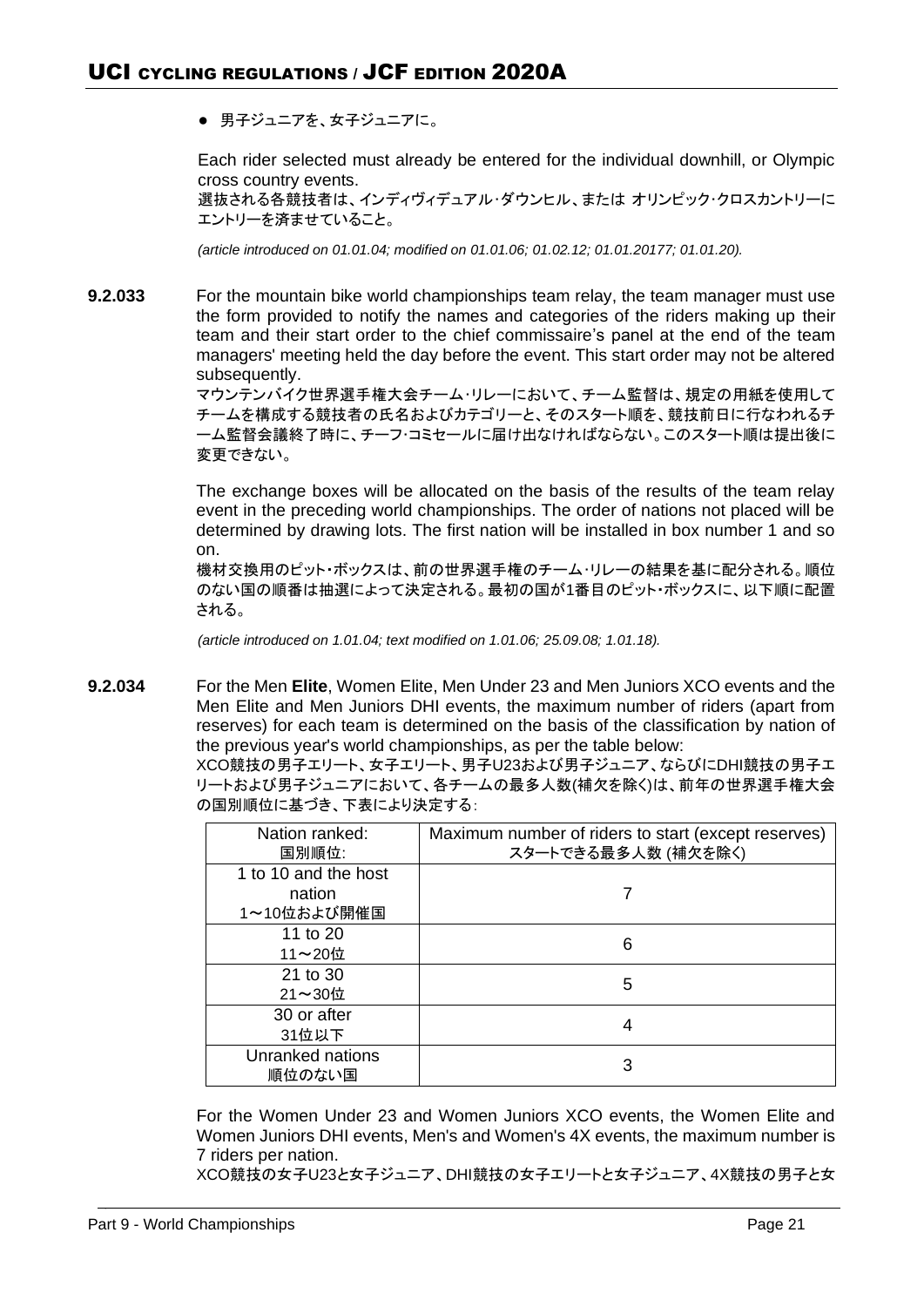子においては、各国あたりの最多人数は7名とする。

Each federation shall be permitted to enter 2 reserves in each category. 各国内連盟は、各カテゴリーにおいて2人の補欠をエントリーできる。

*(article introduced on 1.01.04; text modified on 1.01.06; 1.02.12; 1.01.16; 1.01.18).*

**9.2.035** For the XCM event, each national federation can enter 6 men and 6 women. XCM競技において各ナショナル・チームは男子6名、女子6名をエントリーできる。

> Supplementary to the 6 men and 6 women nominated by the national federation, top 20 men and women of each round of the UCI MTB Marathon Series as well as the top 50 of the individual general marathon series ranking obtain a qualification. 国内連盟により指名された男子6名と女子6名に加えて、個人総合マラソン・シリーズ・ランキングの 上位50名、およびUCI MTBマラソン・シリーズの各ラウンドの男女各上位20名は参加資格を得る。

> All participants must obligatorily wear the national equipment. All riders must be registered by their national federation. 全ての競技参加者はナショナルチームのウエアの着用と装備を行うことが義務づけられる。すべて の競技者はその所属する国内連盟を通じて参加登録を行う。

> The registration fees (including all taxes and/or insurance contributions) shall be based on the UCI Financial Obligations. 参加登録料(課税対象となるすべての税および/または保険分担金を含む)はUCI財政的責任の規 定条項に基づく。

*(article introduced on 1.01.04; modified on 1.01.06; 1.02.12; 1.01.18).*

**9.2.036** The ranking by nations for the mountain bike World championships is calculated by adding the points scored by the 3 best placed riders of each nation. The system for awarding points is based on the total number of rider starting in each category, with a maximum of 300. If 100 riders start, the winner will score 100 points while the 100th placed rider would score 1. Should some starters not be given a finishing position, the last rider to be classified shall score the points for his or her position without taking account of the unclassified riders. Example: if 100 riders start and 80 riders are classified, the last of them will score 21 points.

マウンテンバイク世界選手権大会における国別順位は、各種目および各カテゴリー毎に各国の上 位3名の競技者の獲得ポイントを合計して算出する。各カテゴリーごとにスタートした競技者数に基 づくポイントが与えられ、最大300点とする。仮に100名がスタートした場合、優勝者は100点を獲得 し、100位の競技者は1点となる。何人かの参加者が完走順位を与えられなかった場合、順位がつ かなかった競技者を考慮せずに、最後の競技者は自らの順位に応じた得点を与えられる。例:100 名がスタートして80名に順位が与えられた場合、最下位者には21点が与えられる。

*(article introduced on 01.01.04; text modified on 1.01.18).*

**9.2.037** Race numbers must be collected at the time stated in the championship programme. The race number for the team relay shall be given the morning of the event in accordance with the instructions given by the commissaires panel at the team managers' meeting held the day before the event. ゼッケンは、世界選手権プログラム内で指定された時間に受け取らなければならない。チーム・リレ

ーのゼッケンは、競技前日のチーム監督会議におけるコミセール・パネルの指示に従って、競技当 日の朝に配布される。

*(article introduced on 1.01.04; text modified on 1.01.06; 25.09.08).*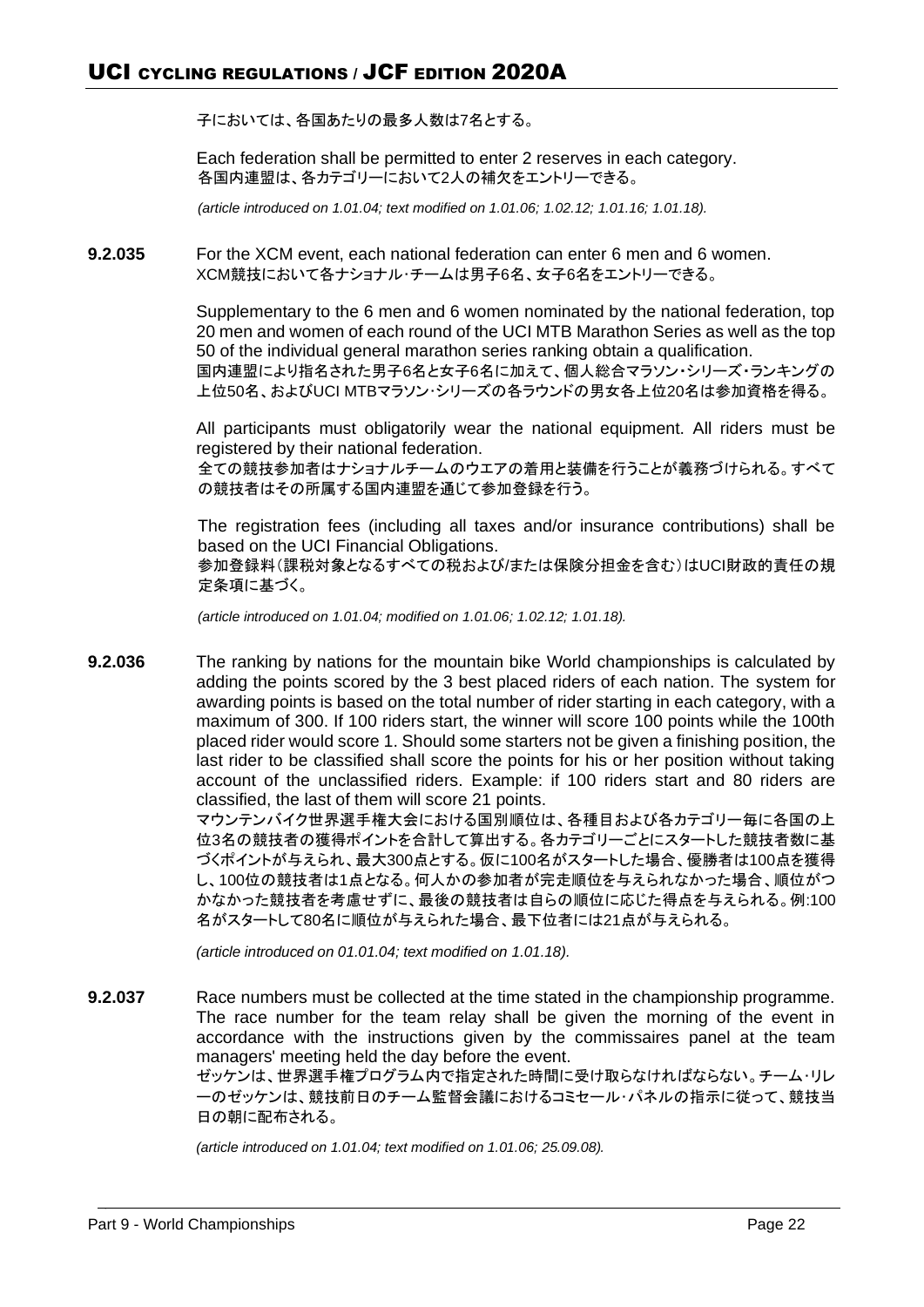**9.2.038** The start order is determined as follows:

スタート順は下記により決定する:

- **XCO Men Elite, XCO Women Elite, XCO Men under 23, XCO Women under 23** 1. As per the last published UCI XCO individual ranking.
	- 2. Unclassified riders: by nations in rotation (\*).

# **XCO**男子エリート**, XCO**女子エリート**, XCO**男子**U23**,**XCO**女子**U23**

- 1. 直近に公開されたUCI XCO 個人ランキングによる。
- 2. ランキングのない競技者: 国毎のローテイションによる。(\*).

# **XCO Men Juniors, XCO Women Juniors**

- 1. As per the last published UCI XCO juniors individual ranking.
- 2. Unclassified riders: by nations in rotation (\*).

# **XCO**男子ジュニア**, XCO**女子ジュニア

- 1. 直近に公開されたUCI XCO ジュニア個人ランキングによる。
- 2. ランキングのない競技者: 国毎のローテイションによる。(\*)

# **DHI Men Elite, DHI Women Elite**

- For the qualifying round and the final:
	- 1. As per the last published UCI DHI individual ranking. The best rider starting last. 2. Unclassified riders: by nations in rotation (\*).
- 

# **DHI**男子エリート**, DHI**女子エリート

予選ラウンドおよび決勝について:

- 1. 直近に公開されたUCI DHI 個人ランキングによる。最高位の競技者が最後にスタートする。
- 2. ランキングのない競技者: 国毎のローテイションによる。(\*)

# **DHI Men Juniors, DHI Women Juniors**

For the qualifying round and the final:

1. As per the last published UCI DHI individual ranking. The best rider starting first last.

2. Unclassified riders: by nations in rotation (\*).

# **DHI**男子ジュニア**, DHI**女子ジュニア

予選ラウンドおよび決勝について:

- 1. 直近に公開されたUCI DHI 個人ランキングによる。最高位の競技者が最後にスタートする。
- 2. ランキングのない競技者: 国毎のローテイションによる。(\*)

For all DHI events (Men Elite, Women Elite, Men Juniors and Women Juniors), riders are required to ride in the qualifying round. The number of riders qualifying for the final are as follows:

- Men Elite: top 80 riders in the qualifying round
- Women Elite: top 40 riders in the qualifying round
- Men Juniors: top 60 riders in the qualifying round
- Women Juniors: top 15 riders in the qualifying round

すべてのDHI競技(男子エリート、女子エリート、男子ジュニアおよび女子ジュニア)において、競技 者は予選ラウンドに参加しなければならない。決勝に進める参加資格者数は下記の通り:

- 男子エリート:予選ラウンドの上位80競技者
- 女子エリート:予選ラウンドの上位40競技者
- 男子ジュニア:予選ラウンドの上位60競技者
- 女子ジュニア:予選ラウンドの上位15競技者

For the final in the Men Elite and Women Elite, the "protected riders" are:

- Riders ranked in the top 10 Women Elite and the top 20 Men Elite of the final world cup standings of the current season.
- 男子エリートおよび女子エリートの決勝への「シード」競技者:
	- 当該シーズンの最終ワールドカップ順位における、女子エリートの上位10競技者および男子 エリートの上位20競技者.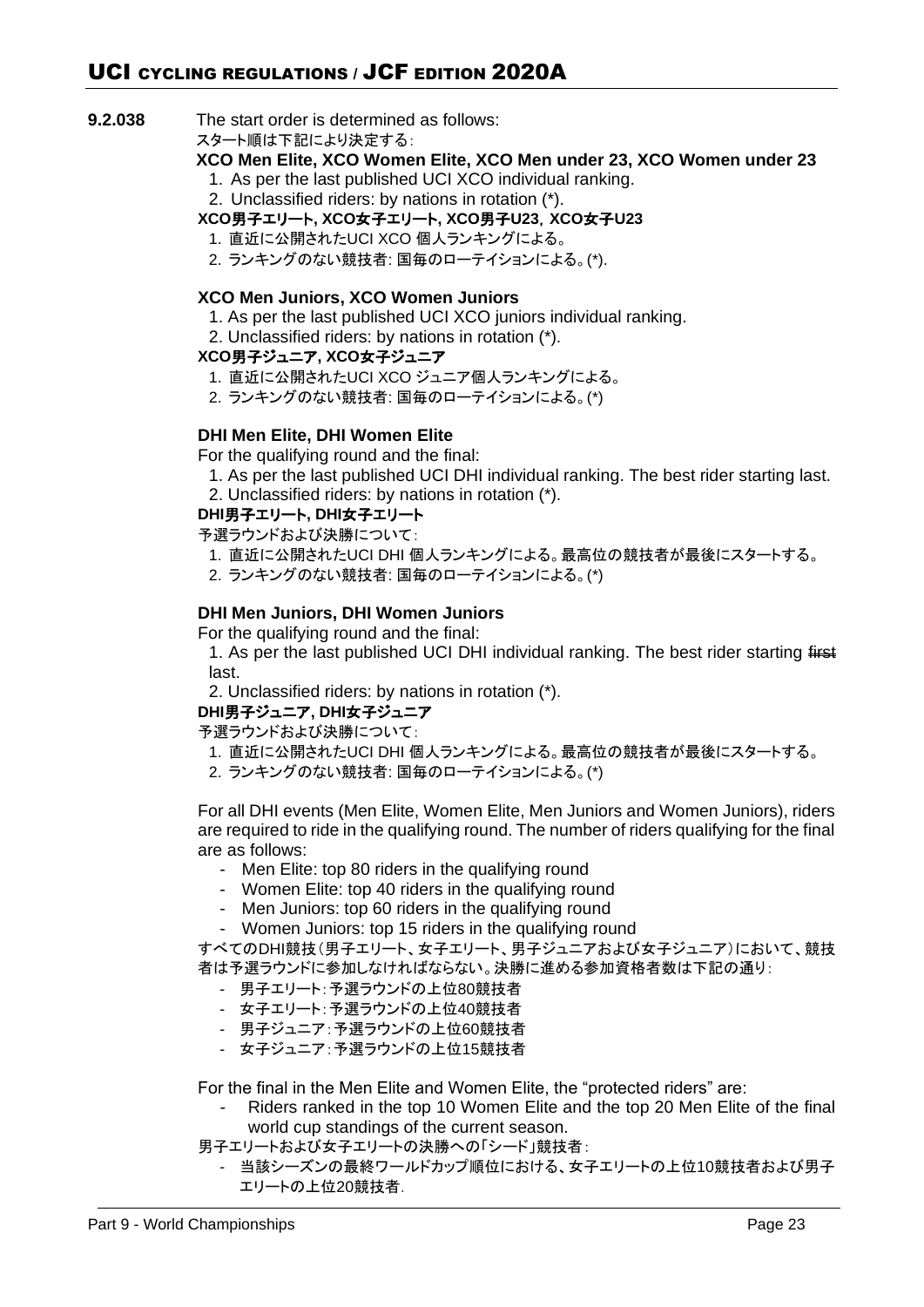In case the UCI mountain bike world cup final is held after the UCI mountain bike world championships, riders ranked in the top 10 Women Elite and the 20 Men Elite of the latest world cup standings of the current season.

UCIマウンテンバイク・ワールドカップ最終戦がUCIマウンテンバイク世界選手権大会後に行われる 場合は,当該シーズンのワールドカップ順位における,女子エリートの上位10競技者および男子エ リートの上位20競技者.

Even "protected riders" must start in the qualifying round in order to be entitled to ride the final.

「シード」競技者であっても、決勝進出の権利を得るためには予選ラウンドに参加しなければならな い。

# **4X Men, 4X Women (Qualifying Round)**

1. As per the last published UCI 4X individual ranking. The best rider starting first.

2. Unclassified riders: by nations in rotation (\*).

4X男子, 4X女子 (予選ラウンド)

- 1. 直近に公開されたUCI 4X 個人ランキングによる。最高位の競技者が最初にスタートする。
- 2. ランキングのない競技者: 国毎のローテイションによる。(\*)
- (\*) The start order of the riders within the team must be confirmed by the national federations during the riders' confirmation. Taking each nation in turn on the basis of the classification by nation of the concerned category from the most recent mountain bike world championships, a place is allocated to the next rider in sequence. Unclassified nations take, on the basis of the same rotation system, the next places in an order determined by drawing lots.

チーム内の競技者のスタート順は、出走者確認の際に国内連盟が確定する。直近の世界選手 権後の当該カテゴリーの国別ランキングの順で各国を並べ、スタート順を順次競技者に割り当 てる。ランキングのない国は、同じローテイションシステムにより、抽選で決められた順に順次割 当てる。

*(article introduced on 01.01.04; text modified on 01.01.06; 25.09.08; 01.01.11; 01.05.11; 1.01.18).*

# **9.2.039 [article abrogated 1.02.12].**

**9.2.040** The start order for riders in the world cross-country marathon championship shall be as follows:

世界クロスカントリー・マラソン選手権大会のスタート順は下記による:

- the reigning XCM world champion
- the reigning XCO Elite and under 23 world champions
- the reigning Olympic mountain bike champion
- the first 50 of the latest UCI MTB marathon series ranking
- the first 50 of the latest UCI XCO individual ranking
- other riders as per the latest UCI MTB marathon series ranking;
- subsequently, as per the latest UCI XCO individual ranking;
- by drawing lots for the other riders.
- 現XCM世界選手権保持者
- 現XCOエリートおよびU23世界選手権保持者
- 現オリンピック(マウンテンバイク)チャンピオン
- 最新のUCI MTBマラソン・シリーズ・ランキングの上位50競技者
- 最新のUCI XCO個人ランキングの上位50競技者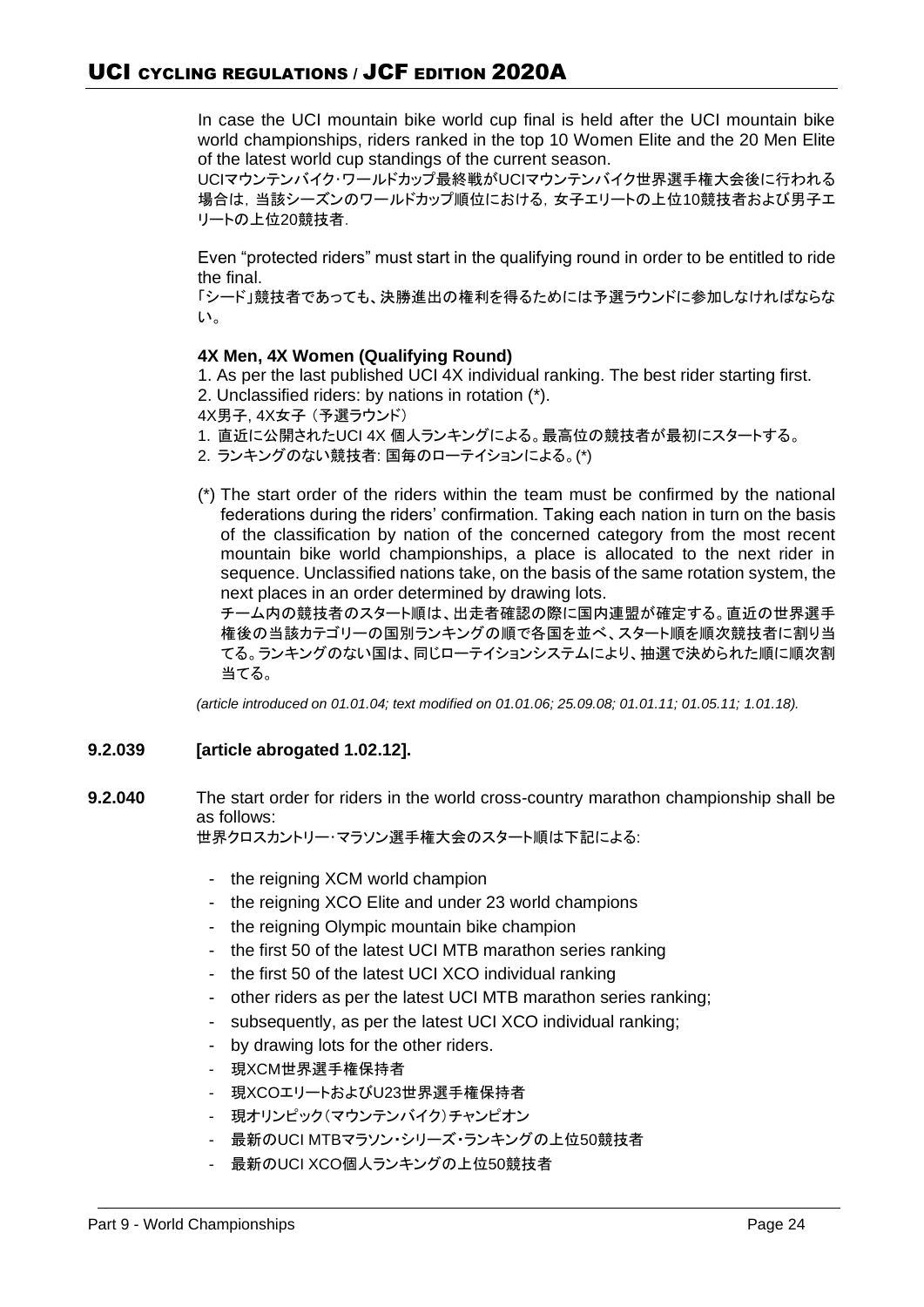- 他の競技者は最新のUCI MTBマラソン・シリーズ・ランキングに従い;
- 続いて,最新のUCI XCO個人ランキングに従い;
- 他の競技者は抽選による。

*(article introduced on 01.01.04; text modified on 01.01.06; 01.02.12; 1.01.18).*

**9.2.041** The official languages of team managers' meetings shall be those of the UCI, namely French and English.

チーム監督会義における公式言語は、UCIの公式言語、すなわちフランス語と英語とする。

*(article introduced on 1.01.04).*

# **Cyclo-Cross** シクロクロス

**9.2.042** A UCI cyclo-cross world championship shall be organised for the men elite's, women elite's, Men under 23's women under 23's (19-22 years old), men junior's and women junior's (17-18 years old) categories. UCIシクロクロス世界選手権大会は、男子エリート、女子エリート、男子U23、女子U23(19~22歳)、 男子ジュニアおよび女子ジュニア(17~18歳)カテゴリーで実施する。

*(article introduced on 1.09.04 ; modified on 01.01.16; 01.03.19).*

**9.2.043** For all categories, the maximum number of riders per national team shall be determined by the ranking by nation of the UCI Cyclo-cross world cup as calculated per article 5.3.013bis and published on the evening of the first Sunday of the year:

> すべてのカテゴリーにおいて、各ナショナル・チームの最大の競技者数は、条項5.3.0.13bisに明記 される計算に従い、 UCIシクロクロス・ワールドカップ大会における国別ランキングによって決定し、 その結果は開催年の最初の日曜日の夜に公表される:

| - Nations ranked from 1 <sup>st</sup> to 3rd | 10 riders, with 7 to start |
|----------------------------------------------|----------------------------|
| - Nations ranked from $4th$ to $6th$         | 9 riders, with 6 to start  |
| - All other nations                          | 8 riders, with 5 to start  |
| 国別順位の第1位から第3位                                | 10 名エントリー、7名スタート           |
| 国別順位の第4位から第6位                                | 9名エントリー、6名スタート             |
| その他の国                                        | 8名エントリー、5名スタート             |

*(article introduced on 1.09.04; modified on 25.09.08; 01.07.18*、 *01.07.20).*

9.2.044 The national federations concerned may additionally enter the outgoing UCI cyclocross world champions and the leaders of the final UCI Cyclo-cross world cup standings men elite, men under 23, men junior, women elite, women under 23 and women junior.

> 該当する国内連盟は、割当人数以外に直近のUCIシクロクロス世界選手権者および男子エリート、 男子U23、男子ジュニア、女子エリート、女子U23、および女子ジュニアの最終UCIシクロクロス・ワ ールドカップ・ランキング首位者を追加してエントリーできる。

*(text modified on 01.09.04; 25.09.08; 01.07.09; 14.10.16; 01.03.19).*

9.2.045 [article abrogated on 26.06.18]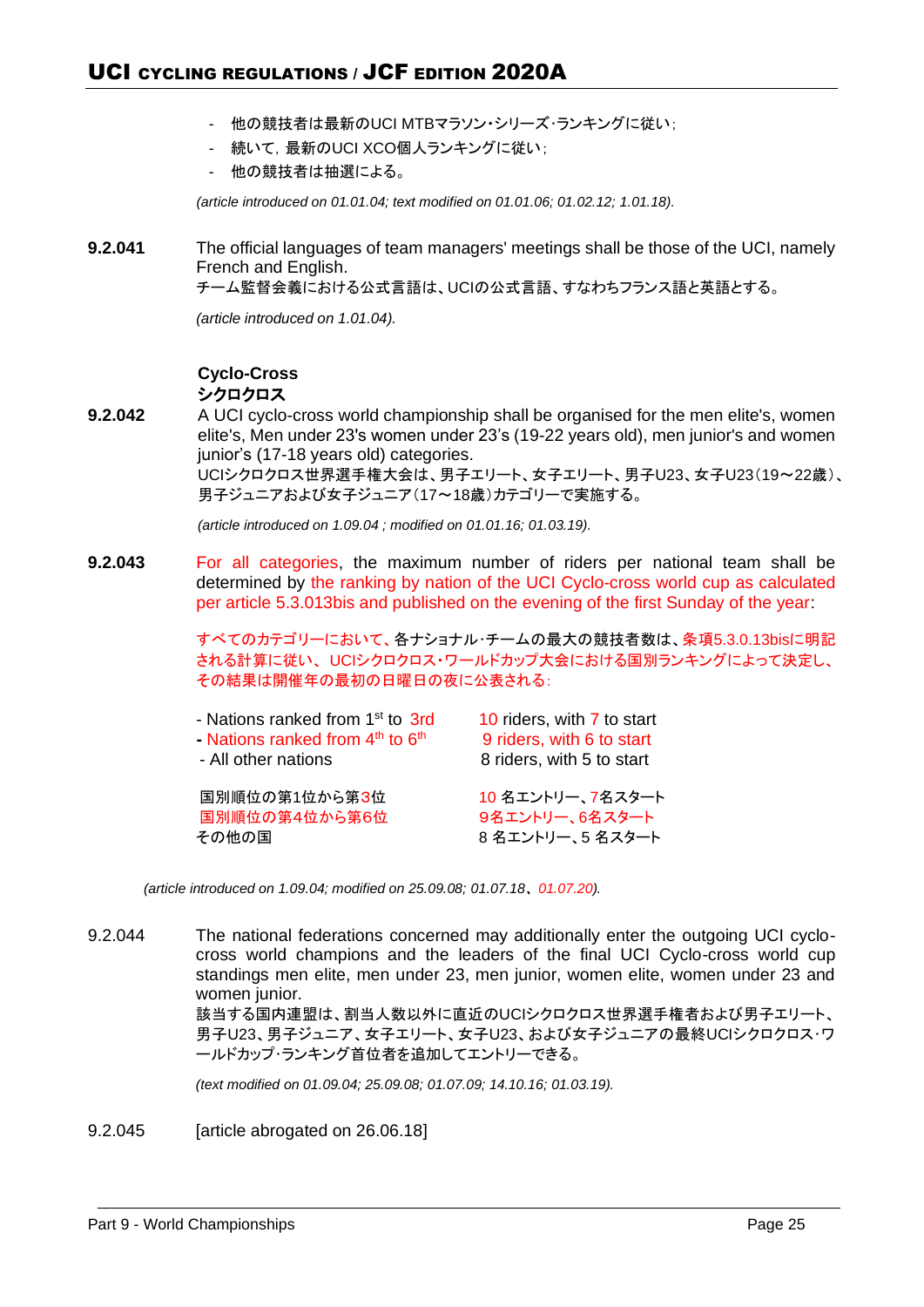# **BMX**

*(section introduced on 30.01.09/2009*年*1*月*30*日に項導入*).*

**9.2.046** The BMX world championships shall comprise standard 20 inch bicycle competitions, in one speciality: BMX race. BMX世界選手権大会は、スタンダード20インチ・バイシクル競技から成り、BMXレース1つの競技 種目で実施する。

*(text modified on 1.02.12; 1.07.12; 1.01.17).*

# **Categories**

カテゴリー

- **9.2.047** The categories for which the title of world champion will be awarded are as follows: 世界選手権のタイトルが与えられるカテゴリーは以下のとおり:
	- A. STANDARD 20 inch BICYCLES, (men/women riders), Championship level: スタンダード20インチ・バイシクル、(男子/女子競技者)、チャンピオンシップ・レベル:
		- BMX race / BMXレース
			- Men Elite (aged 19 and over) 男子エリート (19歳以上)
				-
			- Women Elite (aged 19 and over) 女子エリート (19歳以上)
				-
			- Men Juniors (aged 17 and 18) • 男子ジュニア (17歳および18歳)<br>• Women Juniors (aged 17 and 18) 女子ジュニア (17歳および18歳)

# B. STANDARD 20 inch BICYCLES (men riders) masters level:

• Women Juniors (aged 17 and 18)

- スタンダード20インチ・バイシクル(男子競技者)、マスターズ・レベル:
- Masters (aged 30 and over). マスターズ (30歳以上)
- 

*(text modified on 01.02.11; 01.02.12; 01.07.12; 04.04.14; 01.01.17).*

**Race formats** レース形式

**9.2.047 bis** Competition format of the *world championships* (only for a category outlined in article 9.2.047).

世界選手権大会(条項9.2.047のAカテゴリーについてのみ)の競技方式

The world championships is run in one competitions: a BMX race event. 世界選手権大会は、BMXレース1競技種目で実施する:

*(article introduced on 01.02.10; text modified on 01.02.11; 04.04.14; 01.01.17).*

# **Race**

# レース

**9.2.047 ter** Seeding order for the 3 Motos in the BMX race is based on the latest UCI Individual BMX Ranking for each category (seeding order from highest to lowest ranked). Gate position selection order for the Motos is as per Annex 2 of Part VI: BMX.

> BMXレースにおける3モトでのシーディング順は、各カテゴリー(男子エリート、女子エリート、男子ジ ュニアおよび女子ジュニア)の最新のUCI個人BMXランキングを基準とする。モトにおけるゲート位 置選択順序は、第IV部BMXの付属書2による。

> The composition of the Motos for each category, as well as the transfer system for all Phases of the event is determined as per Annex 1 of Part VI: BMX. All riders entered in each category must participate in the Motos in order to be eligible to transfer to the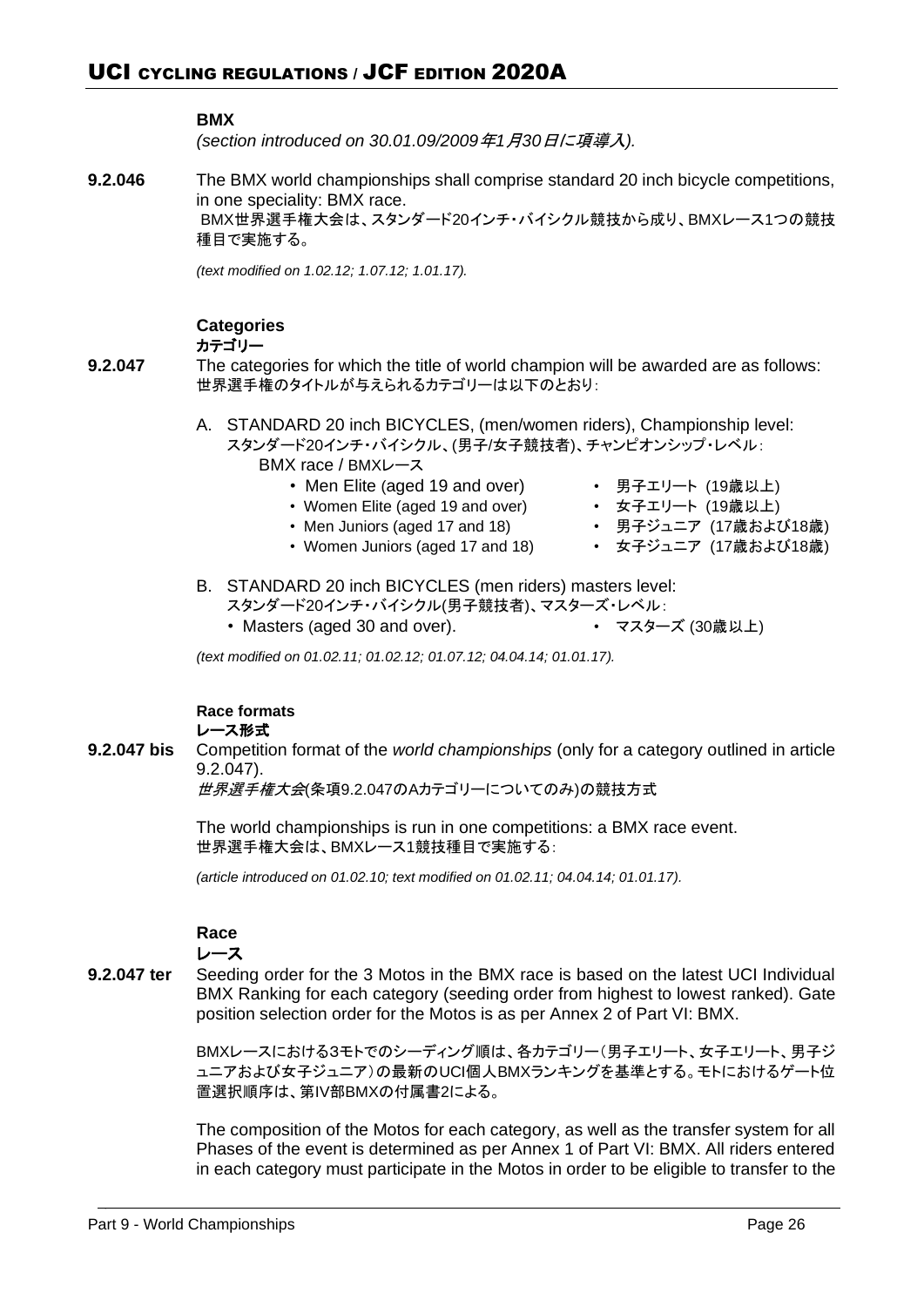Qualifiers.

各カテゴリーのモトの構成は、競技の全段階の進出システム同様、第IV部BMXの付属書1により決 定する。各カテゴリーに参加登録したすべての競技者は、予選ラウンドに進出するためにモトに参 加しなければならない。

*(article introduced on 1.07.12; text modified on 04.04.14; 1.01.17)*

- **9.2.047 quarter** [abrogated on 23.07.16]
- **9.2.047 quinquies** [abrogated on 04.04.14]

# **Qualification system world championships**  世界選手権レースの参加資格付与制度

**9.2.047 sexies** For Men Elite, Women Elite, Men Juniors and Women Juniors, the maximum number of riders for each nation is determined on the basis of the UCI ranking by nation for each such category on 31<sup>st</sup> December of the preceding season. 男子エリート、女子エリート、男子ジュニアおよび女子ジュニアにおいて、各国の参加競技者の最大

数は、前シーズンの12月31日付けの各カテゴリーのUCI国別ランキングに基づいて決定される。

As indicated in the table below, all nations that didn't qualify through the qualification quota will be allowed to register one rider per category (Men Elite, Women Elite, Men Juniors and Women Juniors).

下表のとおり、参加資格割当てを通して資格を得ていない国は全て、カテゴリー(男子エリート、女 子エリート、男子ジュニアおよび女子ジュニア)一つにつき、1競技者の参加登録を許される。

Each federation shall be permitted to enter 2 reserves in each category. 各国内連盟はカテゴリーごとに補欠2名を登録できる。

The UCI Ranking by nations is drawn up in accordance with Part VI "BMX", chapter 6.

UCI国別ランキングは、第VI部BMX,第6章に従って作成される。

In addition to the nations qualified through the UCI BMX nations ranking, the following riders will also be qualified for the Elite world championships: UCI BMX国別ランキングを通じて参加資格を得た国に加えて、下記の競技者がエリート世界選手 権大会に参加資格を得る。

- Top 16 Men Elite in the UCI BMX individual ranking of 31st December of the preceding season;
- Top 8 Women Elite in the UCI BMX individual ranking of 31st December of the preceding season.
- 前シーズン12月31日付けの男子エリートUCI BMX個人ランキングにおける上位16競技者;
- 前シーズン12月31日付けの女子エリートUCI BMX個人ランキングにおける上位8競技者

These riders are automatically qualified for the world championships and cannot be replaced by another rider.

これらの競技者は自動的に世界選手権大会への参加資格を得るが、他の競技者に変更すること はできない。

|                                                        | Women Elite | Women Juniors | Men Elite | Men Juniors |
|--------------------------------------------------------|-------------|---------------|-----------|-------------|
|                                                        | 女子エリート      | 女子ジュニア        | 男子エリート    | 男子ジュニア      |
| <b>Automatically</b><br>qualified riders*<br>自動資格取得競技者 |             |               | 16        |             |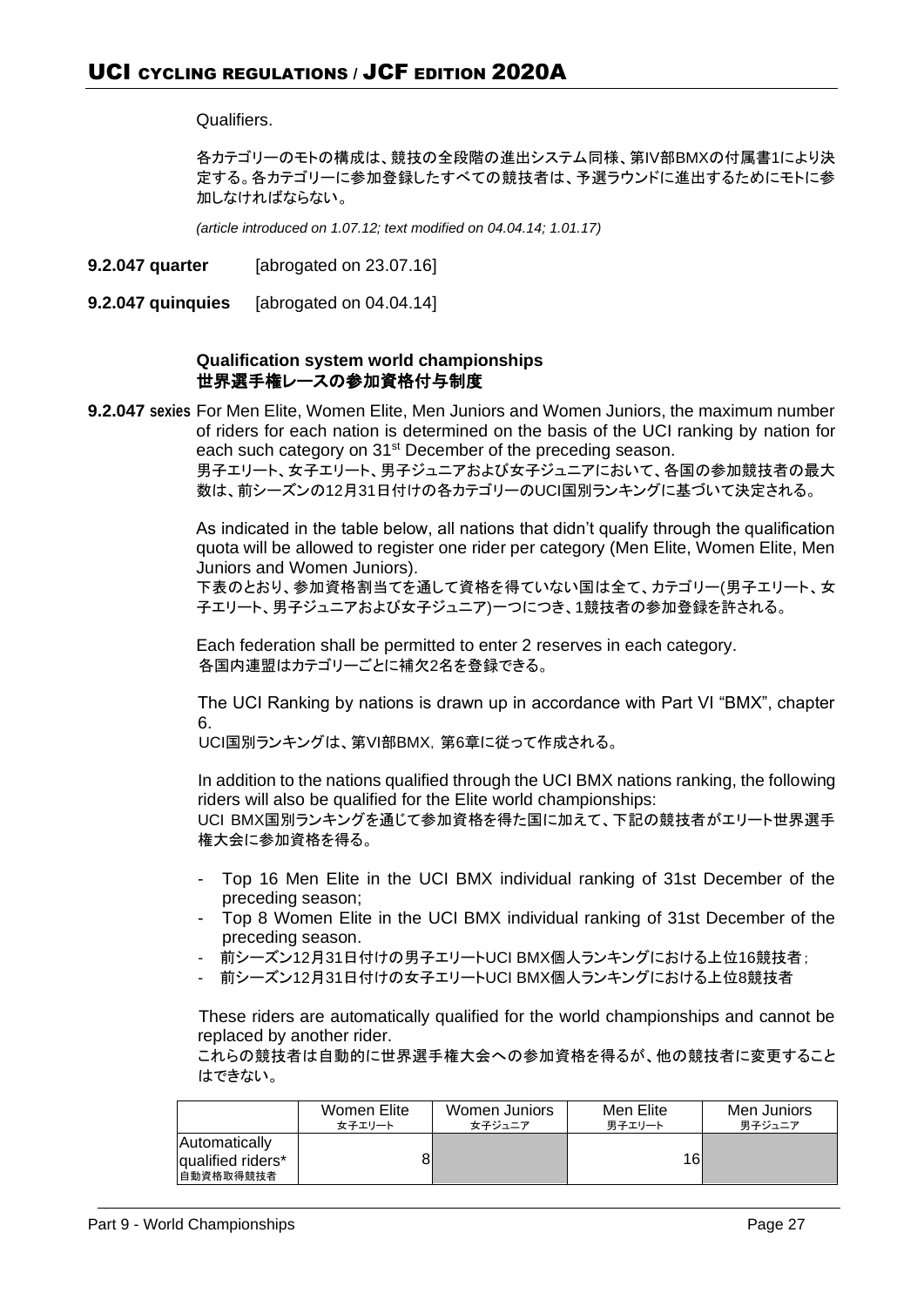# UCI CYCLING REGULATIONS / JCF EDITION 2020A

| Nations Ranked # Places<br>国順位 | 割当数 | Total<br>小計 | # Places<br>割当数 | Total<br>小計 | # Places<br>割当数 | Total<br>小計 | $#$ Places<br>割当数 | Total<br>小計 |
|--------------------------------|-----|-------------|-----------------|-------------|-----------------|-------------|-------------------|-------------|
|                                | 5   | 20          |                 | 20          |                 | 24          | 6                 | 24          |
| $15 -$<br>8                    |     | 16          |                 | 16          | 5               | 20          | 5                 | 20          |
| 14<br>Ι9                       | 3   | 18          |                 | 18          |                 | 18          | 3                 | 18          |
| $15 - 23$                      | ົ   | 18          |                 | 18          |                 | 18          | ⌒                 | 18          |
| Totals / 合計                    |     | 80          |                 | 72          |                 | 96          |                   | 80          |
| Host nation**<br>主催国           |     | 2           |                 |             |                 |             |                   | 21          |
| All other                      |     |             |                 |             |                 |             |                   |             |
| nations***<br>その他の国            |     |             |                 |             |                 |             |                   |             |

- \* The automatically qualified riders mentioned above are entered in addition to the quota allowed in this table.
- \*\* The host nation shall qualify 2 riders in each category where it has not already qualified above using the ranking by nation.
- \*\*\*All other nations shall qualify 1 rider in each category where it has not already qualified above using the ranking by nation.
- \* 上述の参加資格自動取得競技者は、この表の割当数の枠外として参加できる。
- \*\* 主催国は、国別ランキングにより参加資格を得ていない場合、各カテゴリーにおいて2競技者の 参加資格を得る。
- \*\*\*その他の国は、国別ランキングにより参加資格を得ていない場合、各カテゴリーにおいて1競技 者の参加資格を得る。

*(article introduced on 1.07.12; text modified on 04.04.14; 1.01.17)*

#### **Registration of participants** 参加登録

**9.2.048** All riders must be registered using the UCI on-line registration system (www.uci.ch). すべての競技者は、UCIオンライン参加登録システム[\(www.uci.ch\)](http://www.uci.ch/)を用いて参加登録しなければな らない。

> All riders/team managers must attend the riders' confirmation presenting their licenses and picking up their race numbers. The riders' confirmation deadlines are indicated on the official programme published on the UCI website. Riders not being confirmed before the indicated deadline, did not complete the registration procedure and will not be able to compete at the event.

> すべての競技者/チームの監督は、競技者がライセンスを提示してゼッケンを受領する競技者確認 に同席しなければならない。競技者確認の期限は、UCIウェブサイトに発表される公式プログラムで 指定される。所定の期限までに確認をしなかった競技者は、参加登録手続きが完了できず、その大 会において競技することはできない。

> Furthermore, each national federation shall be permitted to register up to 16 riders in masters.

さらに、各国内連盟はマスターズにおいて16競技者まで登録を許される。

*(text modified on 01.02.10; 01.02.11; 01.02.12; 01.07.12; 04.04.14; 01.01.17).*

# **Registration of support staff** 帯同スタッフの登録

**9.2.049** Each federation must appoint one (1) team manager for Championships level categories. 各国内連盟は、チャンピオンシップ・レベル・カテゴリーに1名のチーム監督を指名しなければならな い。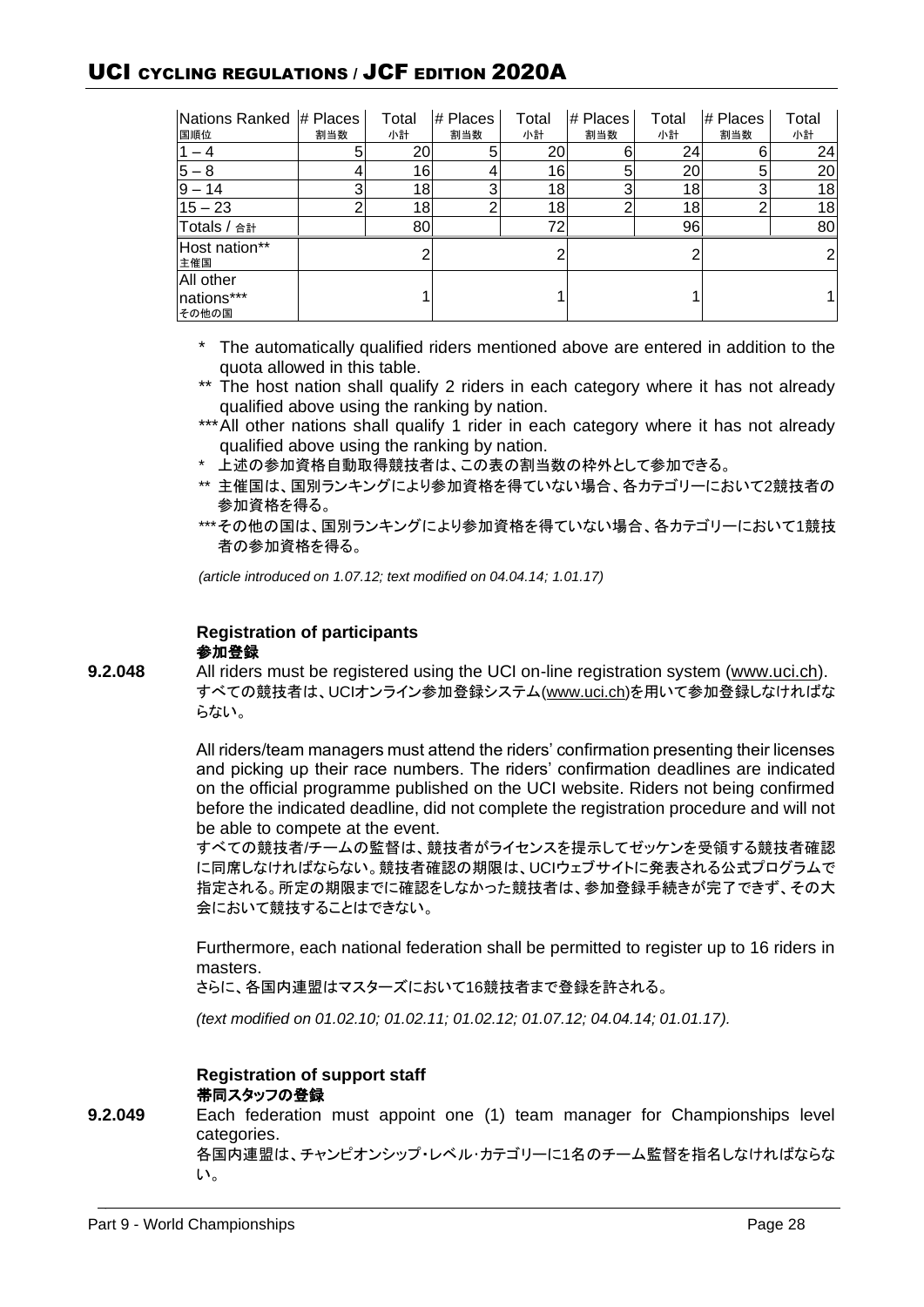*(text modified on 1.07.12; 1.01.17)*

**9.2.050** At least five riders must have pre-entered (prior to filling up a class by the host organization as described in article 6.1.007) to constitute a category. Should this minimum number not be obtained, then the entered riders will race in the category above, but with the restriction that no competing category at Championship level can be combined with a competing category at Challenge level and vice versa. (条項6.1.007の記述に従い主催者がクラスを埋める前に)カテゴリーを構成するには、少なくとも5 名の競技者が事前エントリーしていなければならない。この最小数が満たされない場合、エントリー した競技者は上の年齢カテゴリーで競技しなければならない。ただし、その場合、制限があり、チャ

> ンピオンシップ・レベルの競技カテゴリーがチャレンジ・レベルの競技カテゴリーと統合することはで きず、またその逆も同様である。

> In any case that an under-subscribed class cannot be combined according to the above rules, this category shall not be run.

> いずれにせよ、定員に満たないクラスが上述の規則に従い統合できない場合、当該カテゴリーは実 施できない。

*(text modified on 1.02.12).*

# **Trials /** トライアル

*(section introduced on 30.01.09/2009*年*1*月*30*日に項導入*).*

# **Allocation of UCI trials world championship event UCI**トライアル世界選手権大会の割り当て

**9.2.051** Application to the UCI for the sanctioning of a trials world championship (in conjunction with the UCI mountain bike world championships) event is open to any national federation. The venue of each year's world championships shall be allocated at least three years in advance of its scheduled date by the UCI management committee, based on business/quality criteria and the recommendations from the UCI trials commission.

トライアル世界選手権大会(UCIマウンテンバイク世界選手権大会と合同開催)のUCIに対する認可 申請は、全ての国内連盟が行なうことができる。各年の世界選手権大会会場地は、業務/品質基準 とUCIトライアル委員会の推薦に基づき、少なくとも開催予定期日の3年前にはUCI理事会により割 当てられる。

- **9.2.052** The trials world championships shall be the exclusive property of the UCI. UCIトライアル世界選手権大会はUCIの排他的財産である。
- **9.2.053** The site of a venue shall normally be within the national or territorial boundaries of the national federation which shall serve as the host organization for the event. 会場の場所は通常、大会の主催組織を担う国内連盟の国あるいは領土内にあるものとする。

# **General competition parameters** 競技の一般特性

**9.2.054** UCI trials world championships are a single competition, open to all eligible riders in possession of a UCI license. UCIトライアル世界選手権大会は、UCIライセンスを所持する全適格競技者が参加できる、唯一の 大会である。

# **Registration of participants**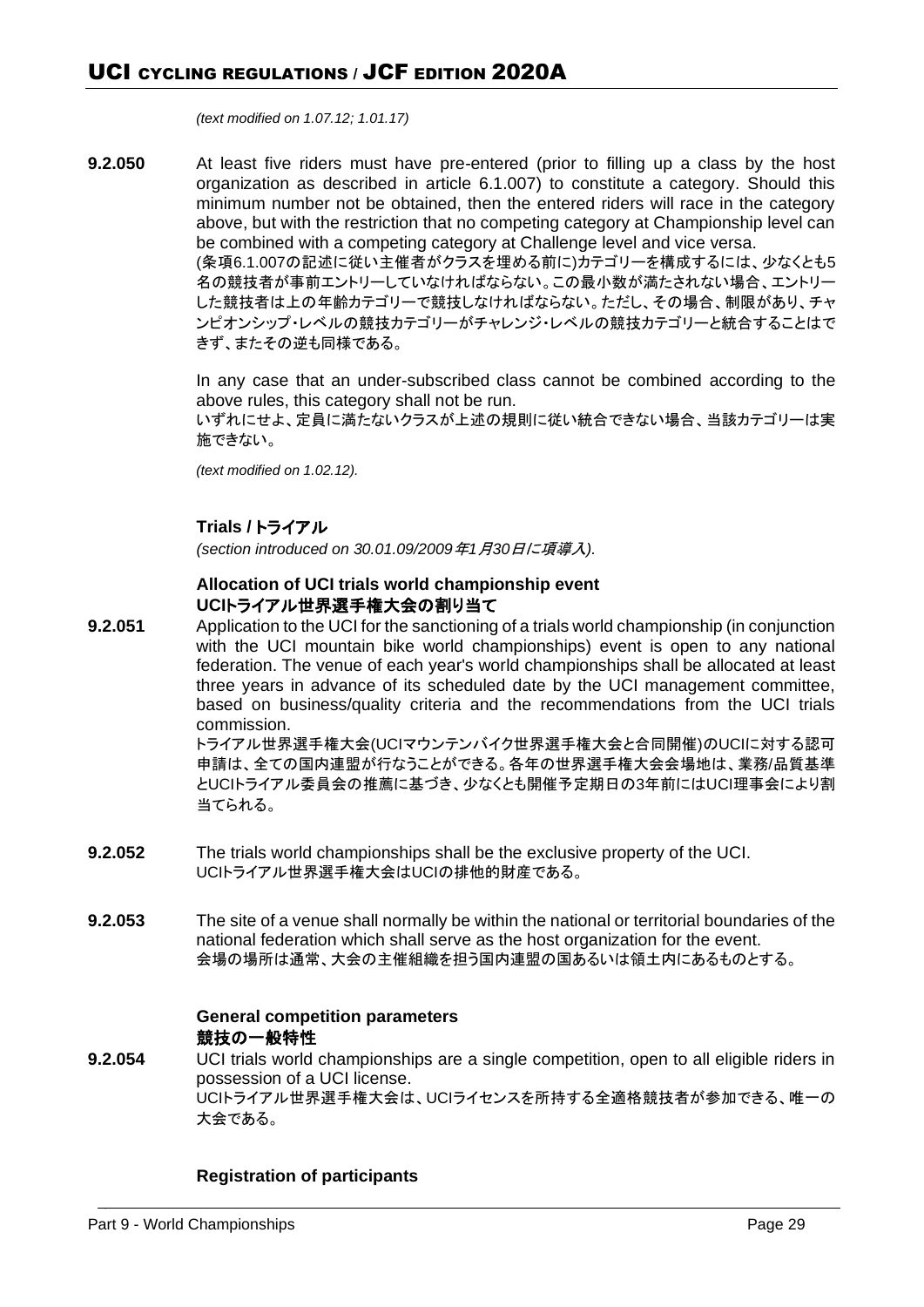# 参加登録

**9.2.055** Riders wishing to compete in the UCI trials world championships may register only under the auspices and through the agency of their national federation, using the UCI online registration system (www.uci.ch). All competition entry dates must be respected and no late entries will be accepted.

> UCIトライアル世界選手権大会への参加を望む競技者は、UCIオンライン登録システム (www.uci.ch)を通して、所属国内連盟の後援とその斡旋を介してのみ登録できる。競技のエントリ ー期限は厳しく順守され、遅延登録は受理されない。

> Pre-registration for the UCI trials world championships is subject to the following restrictions:

UCIトライアル世界選手権大会の事前登録には、下記の制限がもうけられる:

- maximum number of riders per country and per category: five;
- riders not allowed to take part in more than one category.
- 国ごと,カテゴリーごとの最多競技者数: 5名
- 競技者は複数のカテゴリーに参加することは許されない

All riders/team managers must attend the riders' confirmation presenting their licenses and picking up their race numbers. The riders confirmation deadlines are indicated on the official programme published on the UCI website.

すべての競技者/チームの監督は、競技者確認に出席して、ライセンスを提示のうえ、ゼッケンを受 領しなければならない。競技者確認の期限は、UCIウェブサイトに発表される公式プログラムで示さ れる。

Riders not being confirmed before the indicated deadline, did not complete the registration procedure and will not be able to compete at the event. 所定の期限までに確認をしなかった競技者は、参加登録手続きが完了できず、その大会において 競技することはできない。

*(text modified on 13.03.15, 30.01.17).*

**9.2.056** Each member organization which registers riders must appoint a national team manager to represent the interests of all of its riders at the UCI trials world championships.

競技者を登録した各国内連盟は、UCIトライアル世界選手権大会における所属すべての競技者の 利益を代表するチーム監督1名を指名しなければならない。

# **Categories /** カテゴリー

**9.2.057** Competition categories at the trials world championships are: UCIトライアル世界選手権大会における競技カテゴリーは:

- Women Elite
- Men Juniors 20"
- Men Juniors 26"
- Men Elite 20"
- Men Elite 26"
- 女子エリート
- 男子ジュニア 20"
- 男子ジュニア 26"
- 男子エリート 20"
- 男子エリート 26"

*(text modified on 13.03.15).*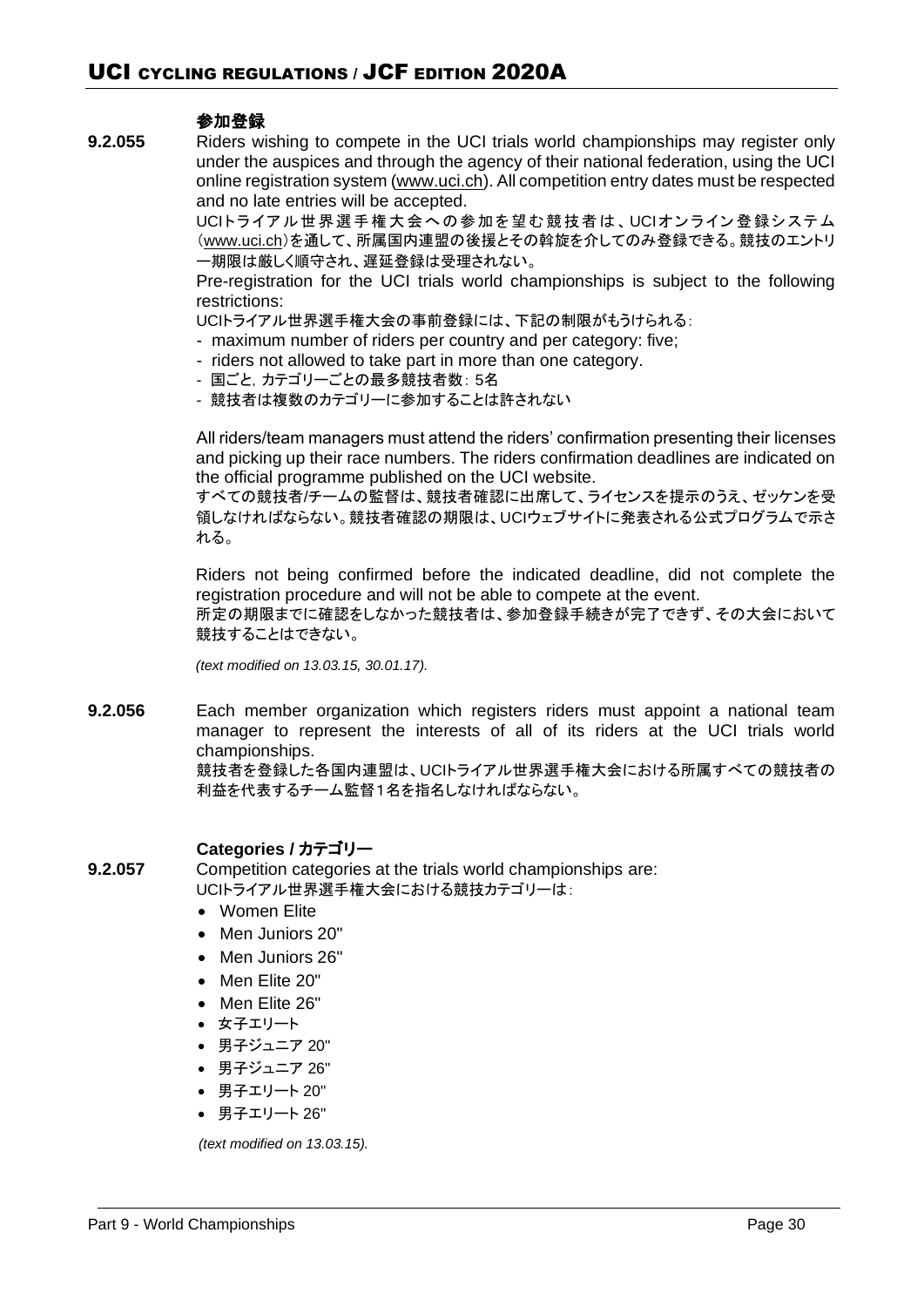# **Age class /** 年齢クラス

**9.2.058** Categories depend on age as stated in article 7.1.002. 年齢によるカテゴリーは条項7.1.002のとおりである。

# **Competition format /** 競技形式

**9.2.059** In all categories, the trials world championships shall include a ½ Finals and a Finals round.

トライアル世界選手権大会のすべてのカテゴリーにおいて、1/2決勝および決勝ラウンドを行う。

#### **½ Finals / 1/2**決勝

The trials world championships will commence with a  $\frac{1}{2}$  Finals round. The world championships ½ Finals round is open to all riders entered. The ½ Finals round shall consist of three laps of five sections. The commissaires' panel will set the competition time according to the number of entered riders.

トライアル世界選手権大会は1/2決勝ラウンドから始まる。トライアル世界選手権大会1/2決勝ラウ ンドはエントリーしたすべての競技者が参加する。1/2決勝ラウンドは5セクションを3周で構成される。 コミセール・パネルは参加競技者数に応じて競技時間を設定する。

# **Final round /** 決勝ラウンド

The best six riders in the ½ Finals round will be eligible to compete in the Finals round. The scores gained in the ½ Finals round do not count in the Finals round. 1/2決勝ラウンドでの上位6競技者は決勝ラウンドへの参加資格を得る。1/2決勝ラウンドで科された ペナルティ・ポイントは決勝ラウンドではカウントされない。

# **Final procedure /** 決勝の手順

At the Finals round it will be applied the six by six system: 決勝ラウンドではシックス・バイ・シックス・システムが適用される。

Before the start, the six riders will be presented on the start podium, in inverse order to the position obtained in the ½ Finals round. After the presentation, they must go to section one.

決勝スタート前、6競技者は½決勝ラウンドで獲得したポイントの逆順でスタート上に参集する。競 技者の紹介後、セクション1へと向かう。

The order to start will be determined by the result obtained in the ½ Finals round. Rider that obtained the sixth place shall start first in section one and so on. The same principle applies for the remaining sections.

½決勝ラウンドで獲得した結果をもとに、スタート順は決定される。6位の競技者がセクション1を最 初にスタートし、以下同様とする。同じ方式を以降のセクションでも適用する。

Once a rider finishes a section, the next rider has maximum thirty seconds to start the section. After this thirty second the section time is running.

ある競技者があるセクションを終了したら、次の競技者は最大30秒以内にそのセクションをスタート する。この30秒を過ぎてからはセクションタイムが開始する。

In case of slight injury, the other rider must overtake and start the section in front of him/her.

軽度の負傷があった場合、他の競技者が追い抜き、負傷した競技者より先にセクションをスタート する。

In case of tie, article 7.1.047 of the UCI Trials Regulations shall apply. 同点の場合、UCIトライアル規則の条項7.1.047を適用する。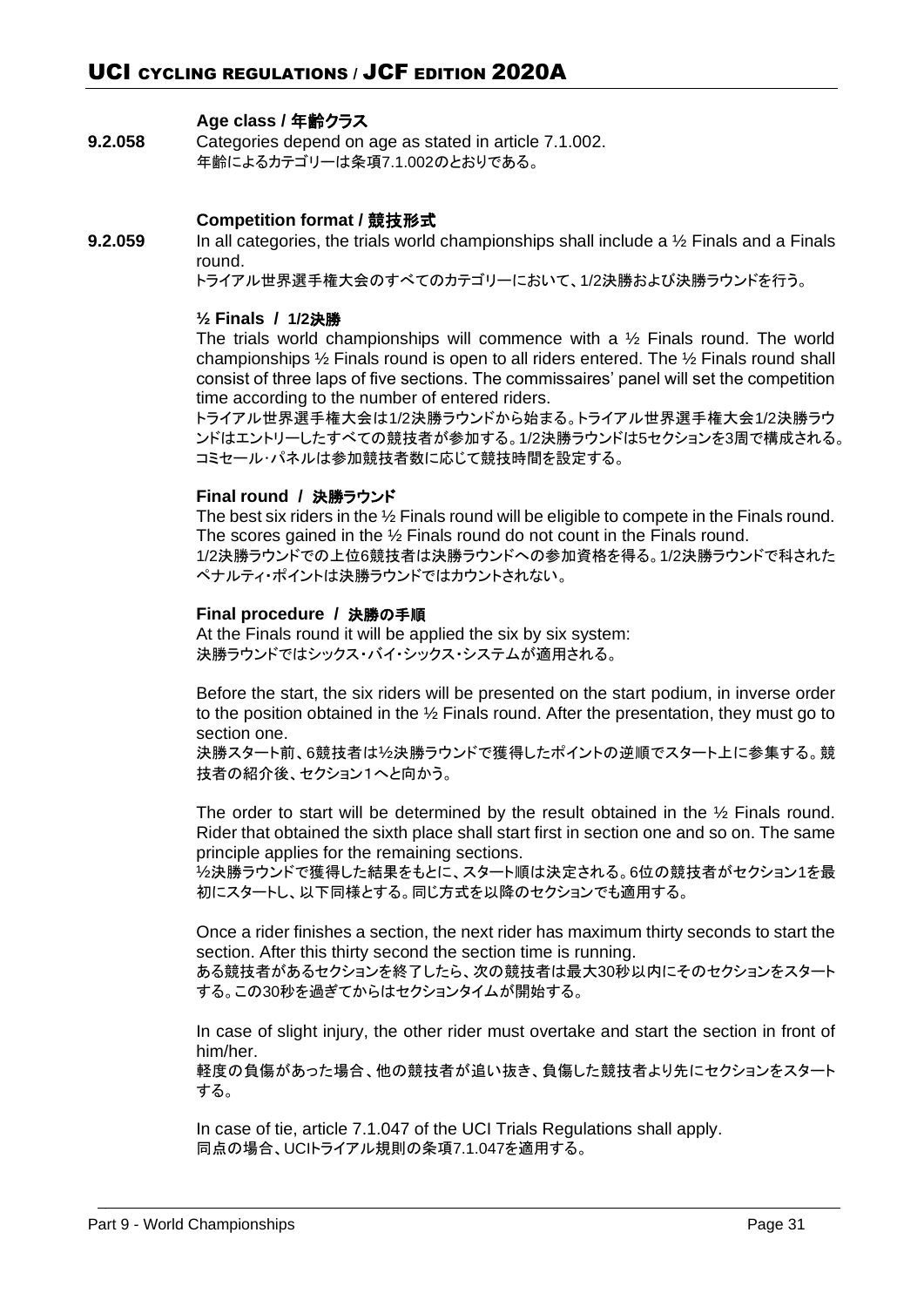Competitors taking part in the Finals must have two bicycles at their disposal. The spare second bicycle shall remain in the rider's area for the duration of the competition and may be retrieved as a replacement for the first bicycle

決勝ラウンドに参加する競技者は、自身が自由に使用できる2台の自転車を持たなければならない。 予備の2台目の自転車は、競技中には競技者エリアに置いておかなければならず、競技者は1台目 の自転車と交換し競技に復帰できる。

A rider qualified for the Final who chooses not to compete in the Final shall get seventh placed in the Final classification and shall (in the Final) be replaced by the seventh placed rider in the ½ Finals. Two qualified riders choosing not to compete in the Final shall get seventh and eighth placed in the final classification and shall be replaced by the seventh and eighth placed riders in the ½ Finals (in the Finals), etc.

決勝への参加資格を得ながらも決勝で競技しないことを選択した競技者は、最終順位において7位 とされ、1/2決勝において7位の競技者と(決勝時に)入れ替えられる。2名の競技者が決勝で競技し ないことを選択した場合、最終順位において7位および8位とされ、1/2決勝において7位および8位 の競技者と(決勝時に)入れ替えられる。以下同様。

*(text modified on 1.02.11; 13.03.15, 30.01.17).*

# **umber of sections and laps** セクションとラップの数

**9.2.060** The number of sections and laps are as indicated below:

セクションとラップの数は下記に示す:

| Round<br>ラウンド                            | <b>Number of sections</b><br>セクション数 | <b>Number of laps</b><br>ラップ数 |
|------------------------------------------|-------------------------------------|-------------------------------|
| $\frac{1}{2}$ Finals rounds<br>1/2決勝ラウンド |                                     |                               |
| Final rounds<br>決勝ラウンド                   |                                     |                               |

*(text modified on 1.02.11; 13.03.15, 30.01.17).*

# **Recognition and awards** 認定と表彰

**9.2.061** Competitors having obtained the highest number of points are declared: 最高数のポイントを得た競技者は以下となる:

- Women Elite UCI trials world champion
- Men Juniors 20" UCI trials world champion
- Men Juniors 26" UCI trials world champion
- Men Elite 20" UCI trials world champion
- Men Elite 26" UCI trials world champion
- 女子エリート UCI トライアル世界選手権者
- 男子ジュニア 20" UCI トライアル世界選手権者
- 男子ジュニア 26" UCI トライアル世界選手権者
- 男子エリート 20" UCI トライアル世界選手権者
- 男子エリート 26" UCI トライアル世界選手権者

The UCI will award the first three riders ranked in each category. UCIは各カテゴリーの上位3競技者を表彰する。

*(text modified on 13.03.15, 30.01.17).*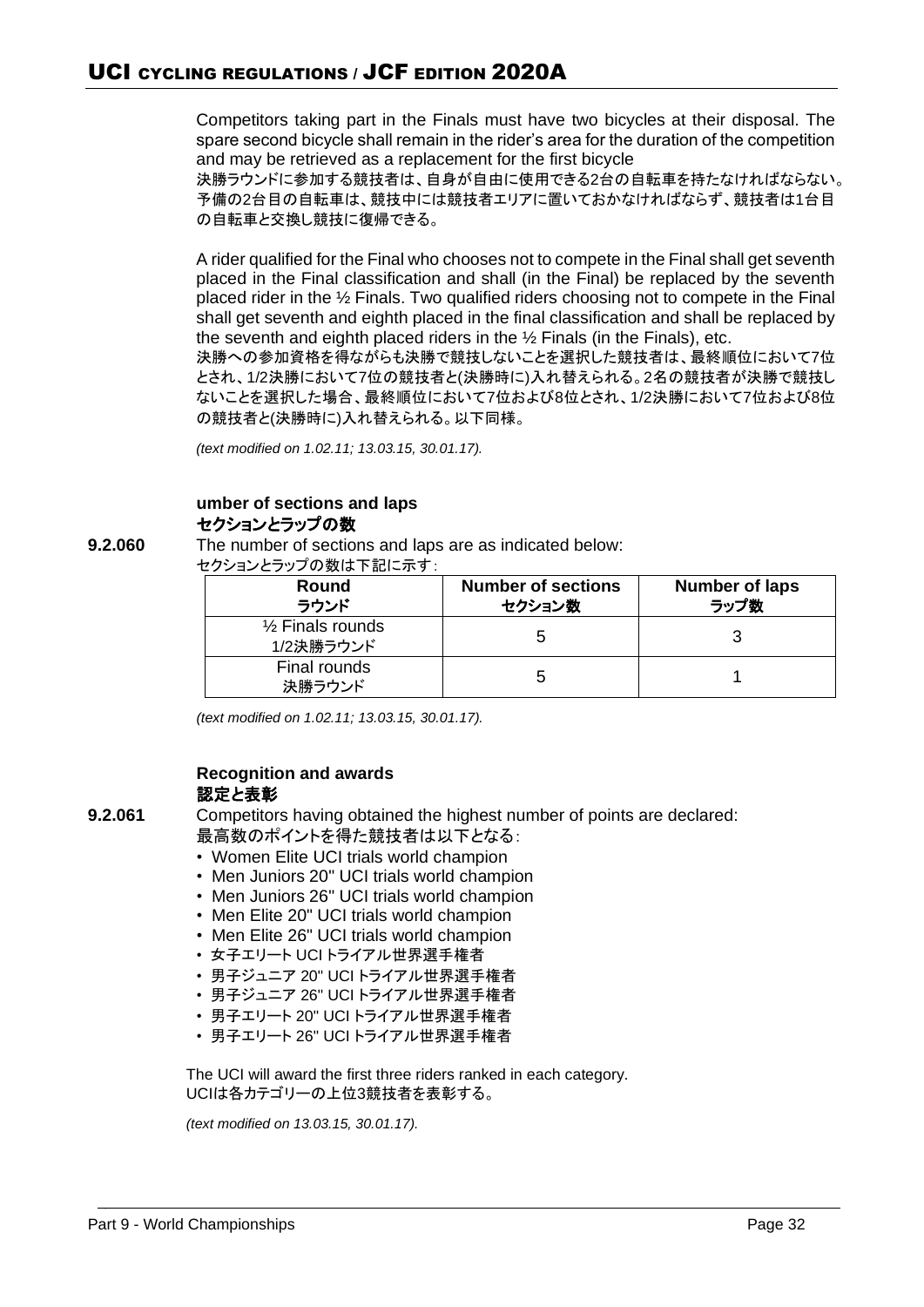# **Para-cycling (participation)** パラサイクリング (参加)

**9.2.062** National Federations register their riders through the same registration system no later than three weeks before the first race of the event. At the time of registration, up to six substitutes can be added to the team for all classes combined. The registration shall give details of the number of persons making up each delegation, the riders registered for each race as well as their sport class, the accommodation used during the event, full contact details of the team manager and each athlete's time of arrival.

> 各国内連盟は同じ登録システムによって、大会の最初のレースの3週間前までに自国の競技者を 登録する。登録時に、すべてのクラスを通して最多6名までの補欠競技者をチームに加えることが できる。この登録には、各代表団を構成する人数、各レースへの競技者の登録のみならず、各競技 者のスポーツ・クラス、大会期間中の宿舎、チーム監督の正確な連絡先および各競技者の到着時 刻を記載しなければならない。

> After the registration deadline (3 weeks before the world championships), late registrations will be invoiced CHF 200.- per athlete. 登録期限(選手権大会の3週間前)を過ぎてからの遅延登録には、競技者1名あたり200スイスフラ ンを科す。

> Starters must be confirmed in each sport class at the official confirmation time as announced in the technical programme of the event.

> 各スポーツ・クラスの参加競技者は、大会のテクニカル・プログラムにて告知された公式確認時間に 確認されなければならない。

> Last-minute changes of registered athletes can only be achieved by means of a medical certificate 24 hours before the start of the race. 最終段階において、登録された競技者を変更するためには、当該レース・スタートの24時間前まで

> に診断書を提出することが条件となる。

*(article introduced on 1.10.13; modified on 03.02.17; 01.07.18)* 

# **World Championship qualification system (Para-cycling)** 世界選手権大会参加資格付与制度 **(**パラサイクリング**)**

# **General comments /** 総論

**9.2.063** National Federations shall select riders to participate in world championships. 国内連盟は世界選手権大会に参加する競技者を選考する。

*(article introduced on 1.10.13)*

**9.2.064** Events selected for the para-cycling world championships are the following: パラサイクリング世界選手権大会で実施される競技は下記のとおり:

# **Road /** ロード

| Road race – all divisions;             | ロードレース – すべての区分:     |
|----------------------------------------|----------------------|
| Individual Time Trial - all divisions; | 個人タイム・トライアル- すべての区分; |
| Team relay – division H.               | チーム・リレー ー クラス H.     |

# **Track/** トラック

Kilometre/500 m – divisions B & C;  $1 \text{ km}$  / 500 m –  $2\overline{)7}$  B & C; Individual pursuit – divisions B & C; インディヴィディアル・パーシュート – クラス B & C; Team sprint – division C; <br>
Team sprint – division C; Sprint – division B; スプリント – クラス B; Scratch race – division C. スクラッチ – クラス C.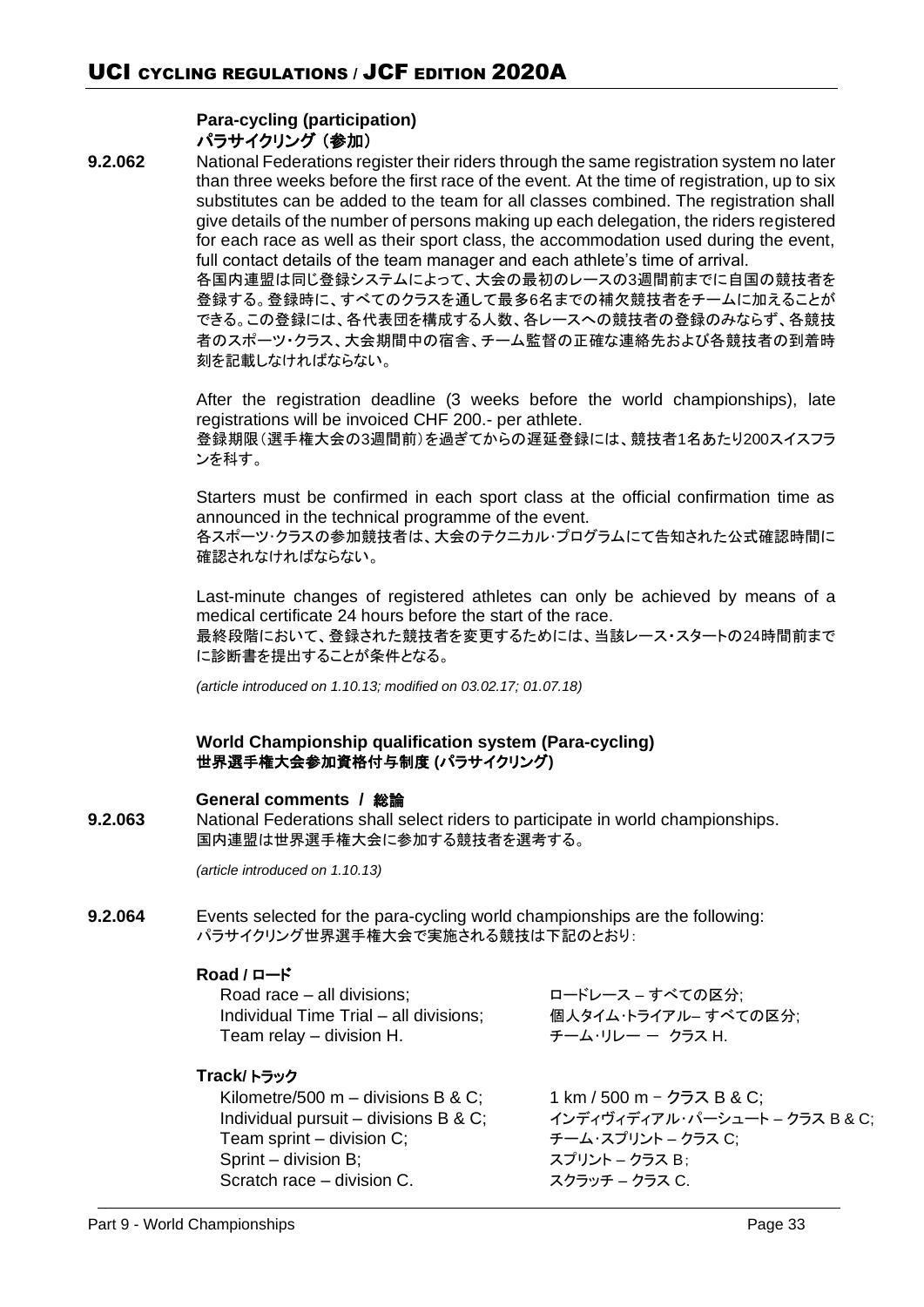Para Omnium – division C; パラ・オムニアム– クラス C; Mixed Tandem Team Sprint – division B. 混合タンデム・チームスプリント–クラス B

*(article introduced on 1.10.13; text modified on 11.02.20).*

**9.2.065** At world championships, in each of the para-cycling event, the outgoing world champion will be given an additional slot for the event in which he was a world champion. If the outgoing world champion cannot participate at the world championships, this place is not accumulated in the quota of the nation. 世界選手権大会の各パラサイクリング競技において、前回の世界選手権者は同じ種目に対する追 加枠を与えられる。前世界選手権者がこの世界選手権大会に参加できない場合、この枠はその国 の割当てには追加されない。

> One (1) additional slot for individual time trial, pursuit and 500m / 1000m will be awarded to nations which have reached the maximum number of participants and wishing to enter an athlete under 16 years of age.

> 個人タイムトライアル、パーシュートおよび500m / 1000mタイムトライアルに関しては、参加者が枠 の最大数に達し、かつ16歳未満の競技者のエントリーを希望する国に対しては、追加の1枠が与え られる。

*(article introduced on 01.10.13; text modified on 01.01.19)*

**9.2.066** The host nation for the UCI para-cycling world championships will be entitled to register a full contingent of athletes (maximum quota) in all sport classes, on the track and on the road, for both men and women.

UCIパラサイクリング世界選手権大会の主催国は、トラックおよびロード、男子および女子両方の全 スポーツ・クラスにおいて競技者の最大限の代表団(最大割当て)を登録する権利を与えられる。

*(article introduced on 1.10.13)*

#### **Athletes eligibility /** 競技者の出場資格

**9.2.067** Except the reigning world champion, athletes participating in the Para cycling World Championships must have participated in at least one UCI Para cycling event (C1, C2, World Cup or Continental Championships) during the last 12 months, but no later than 30 days before the event, defined as the Qualification Period.

> 現世界選手権保持者を除き、パラサイクリング世界選手権に出場する競技者は、出場資格取得期 間と定義される過去12ヶ月以内の期間中で、出場する世界選手権大会の30日前までに開催され るパラサイクリング大会(C1競技, C2競技、ワールドカップ、または大陸選手権)の1つに出場してい なければならない。

*(article introduced on 1.10.13; modified on 20.12.17, 01.07.2020)*

# **Track /** トラック

**9.2.068** A nation that has earned UCI track points at a C1, C2 or Continental Championships event during the Qualification Period in a specific sport class has the right to enter an athlete in that sport class in the coming UCI Para-cycling Track World Championships. 出場資格取得期間中に開催されたC1競技, C2競技または大陸選手権の特定のスポーツ・クラスに おいてトラック競技のUCIポイントを獲得した国は、次回のUCIパラサイクリングトラック世界選手権 大会に出場登録する権利を有する。

*(article introduced on 1.10.13; text modified on 01.01.19, 01.07.2020)*

**9.2.069** A nation may enter two athletes in a sport class in which an athlete earned track C1 or track Continental Championships points in that sport class during the Qualification Period. One of the two registered athletes must have earned points in one of the abovementioned events.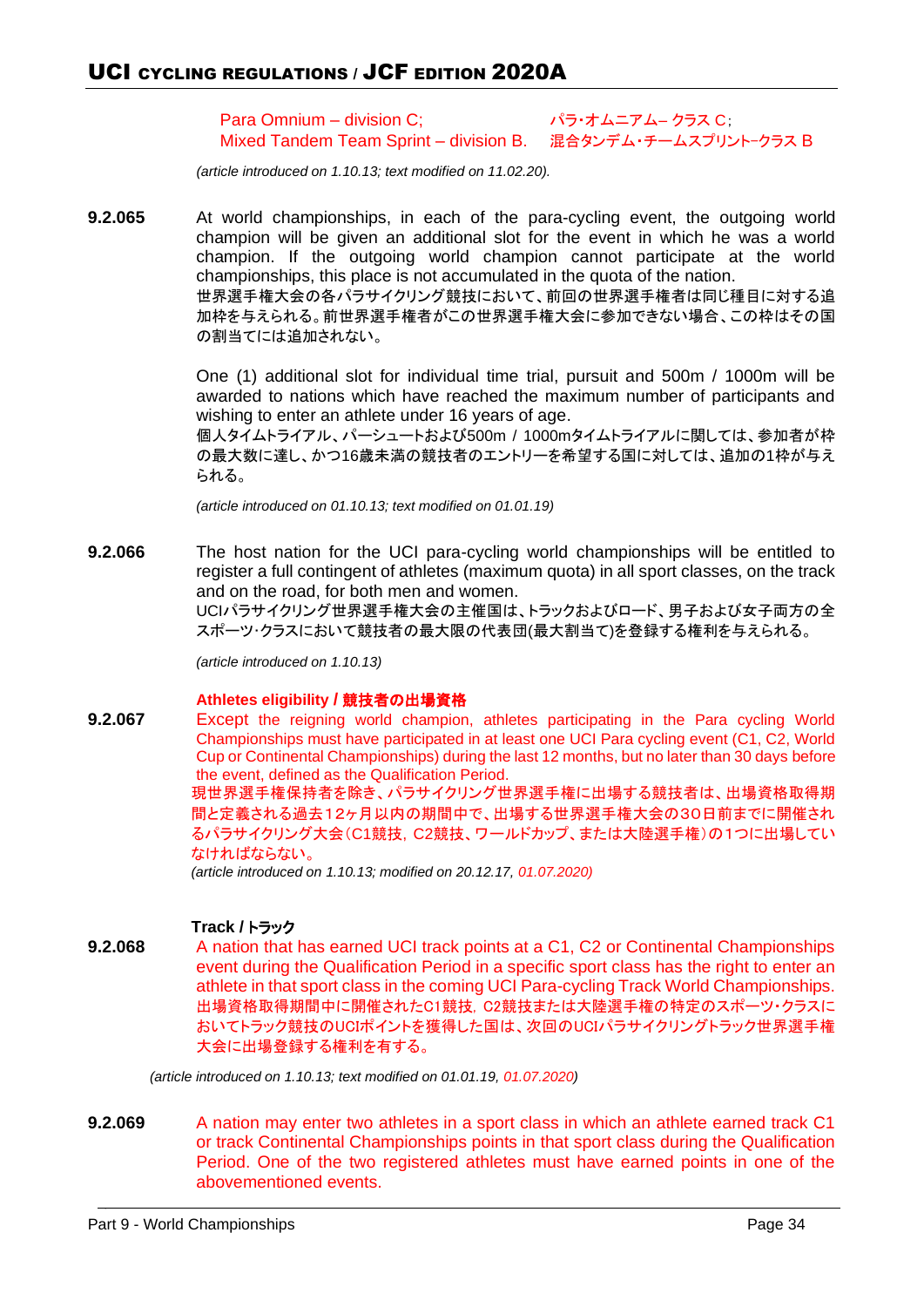1名の競技者が出場資格取得期間中に開催されたC1競技のトラック競技大会またはトラック大陸 選手権においてポイントを獲得した場合、その国はポイントを獲得したスポーツ・クラスの競技に2 名の競技者を出場登録できるものとする。登録した競技者のうち1名は上記大会のうちの1つの大 会でポイントを獲得していなければならない。

(article introduced on 1.10.13; text modified on 01.01.19, 01.07.2020)

**9.2.069bis** A nation may enter three athletes in a sport class in which two athletes have earned C1 or Continental Championships points in that sport class, including at least one athlete in the top 10 and first half of the UCI Para-cycling track ranking during the Qualification Period. Two of the three athletes must have C1 points.

> 2名の競技者が出場資格取得期間中に開催されたC1競技または大陸選手権でポイントを獲得し、そ の内、少なくても1名が出場資格取得期間中に10位以内に入り、UCIパラサイクリング・トラック競技 の個人ランキングで上位半分に入った場合、その国はポイントを獲得したスポーツ・クラスの競技に3 名の競技者を出場登録できるものとする。3名の競技者のうち2名はC1競技の大会でポイントを獲得 していなければならない。

*(article introduced on 01.10.13; text modified on 01.01.19, 01.07.2020)*

*92.069 ter The number of slots obtained by a nation is valid for Time Trial, Pursuit and Sprint.* 国が獲得した出場枠数は、タイムトライアル、パーシュートおよびスプリントの競技に対して有効とする。

*(article introduced on 01.07.2020)*

#### **Road /** ロード

**9.2.070** A nation that has earned UCI road points at a C1, C2, World Cup or Continental Championships event during the Qualification Period in a specific sport class has the right to enter an athlete in that sport class in the upcoming UCI Para-cycling Road World Championships.

出場資格取得期間中に開催されたC1競技, C2競技、ワールドカップ、または大陸選手権の特定の スポーツ・クラスにおいてロードのUCIポイントを獲得した国は、次回のUCIパラサイクリングロード 世界選手権大会における当該スポーツ・クラスに出場登録する権利を有する。

*(article introduced on 1.10.13; text modified on 1.01.16; 01.07.20)*

**9.2.071** A nation may enter two athletes in a sport class in which an athlete earned road World Cup or road Continental Championships points in that sport class during the Qualification Period. One of the two registered athletes must have earned World Cup or Continental Championships points. 1名の競技者が出場資格取得期間中に開催されたロードワールドカップまたはロード大陸選手権に おいてポイントを獲得した場合、その国はポイントを獲得したスポーツ・クラスの競技に2名の競技 者を出場登録できるものとする。登録した競技者のうち1名はワールドカップまたは大陸選手権に おいてポイントを獲得していなければならない。

(article introduced on 1.10.13; text modified on 1.01.16; 01.07.20)

**9.2.071bis** A nation may enter three athletes in a sport class in which two athletes have earned World Cup or Continental Championships points in that sport class, including at least one athlete in the top 10 and first half of the World Cup general ranking during the Qualification Period. Two of the three athletes must have World Cup or Continental Championships points. 2名の競技者が出場資格取得期間中に開催されたワールドカップまたは大陸選手権でポイントを 獲得し、その内、少なくても1名が出場資格取得期間中に10位以内に入り、UCIワールドカップ総

合ランキングで上位半分に入った場合、その国はポイントを獲得したスポーツ・クラスの競技に3名